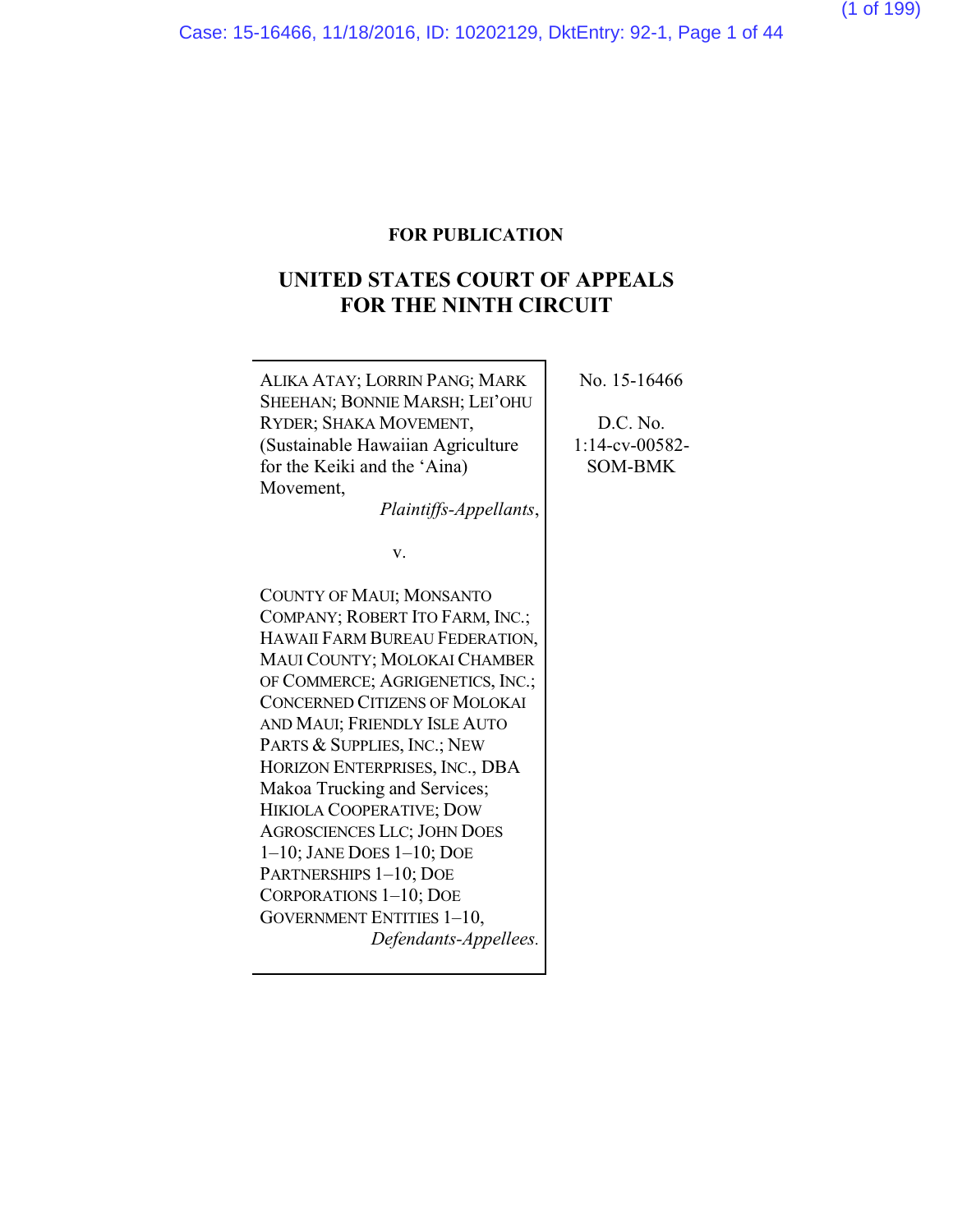ROBERT ITO FARM, INC.; HAWAII FARM BUREAU FEDERATION, MAUI COUNTY, "Maui Farm Bureau"; MOLOKAI CHAMBER OF COMMERCE; AGRIGENETICS, INC., DBA Mycogen Seeds; MONSANTO COMPANY; CONCERNED CITIZENS OF MOLOKAI AND MAUI; FRIENDLY ISLE AUTO PARTS & SUPPLIES, INC.; NEW HORIZON ENTERPRISES, INC., DBA Makoa Trucking and Services; HIKIOLA COOPERATIVE, *Plaintiffs-Appellees*,

v.

COUNTY OF MAUI, *Defendant-Appellee*,

ALIKA ATAY; LORRIN PANG; MARK SHEEHAN; BONNIE MARSH; LEI'OHU RYDER; SHAKA MOVEMENT, *Intervenor-Defendants-Appellants.* No. 15-16552

D.C. No. 1:14-cv-00511- SOM-BMK

OPINION

Appeal from the United States District Court for the District of Hawaii Susan Oki Mollway, Chief Judge, Presiding

Argued and Submitted June 15, 2016 Honolulu, Hawaii

Filed November 18, 2016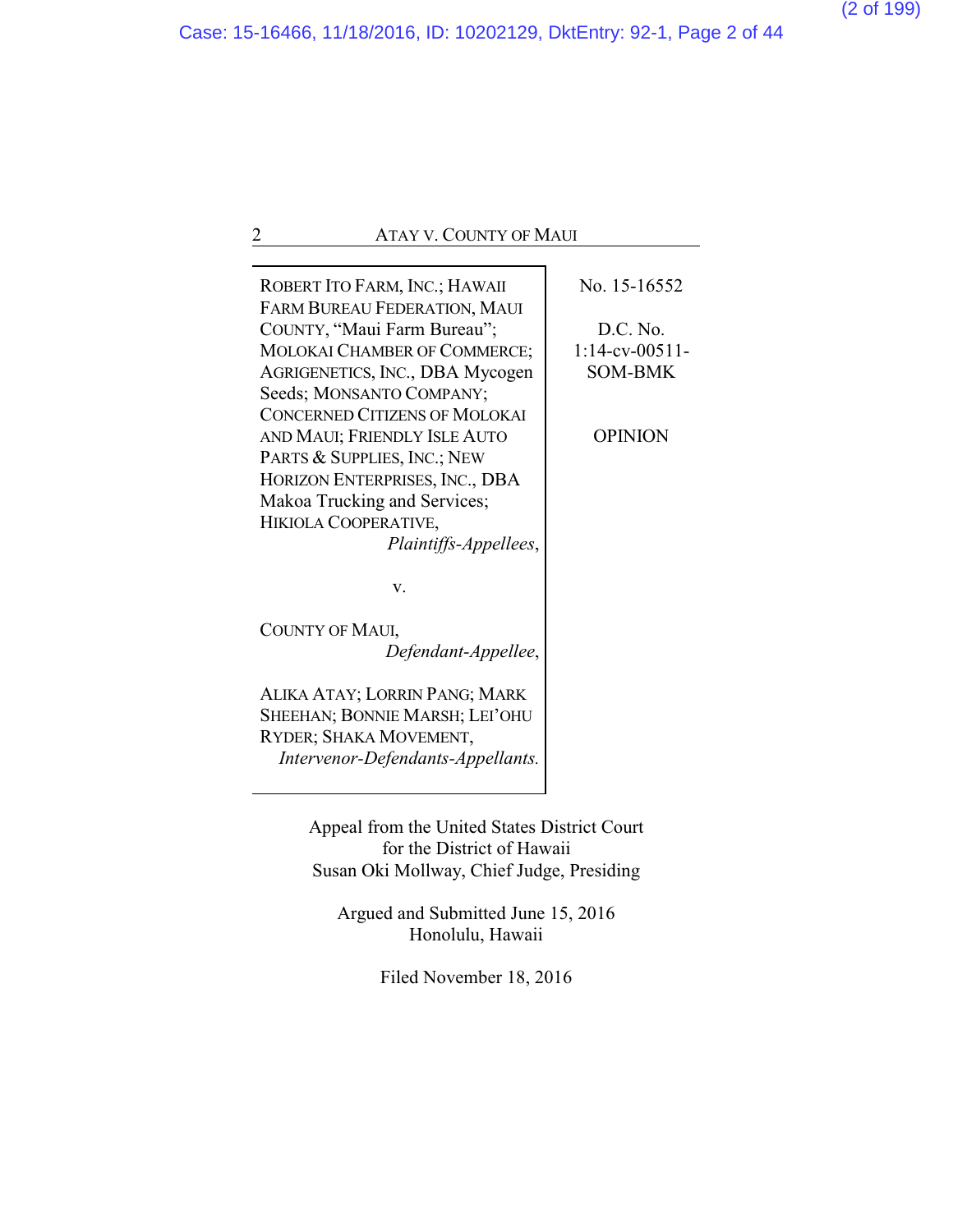Before: Sidney R. Thomas, Chief Judge, and Consuelo M. Callahan and Mary H. Murguia, Circuit Judges.

Opinion by Judge Callahan

#### **SUMMARY\***

#### **Preemption**

The panel affirmed the district court's summary judgment and its dismissal in two related actions pertaining to an ordinance voted into law by Maui citizens which banned the cultivation and testing of genetically engineered plants.

The panel first held that the proponents of the Maui ballot initiative and other appellants had established Article III standing based on the allegations of five individual residents who alleged that genetically engineered farming operations threatened economic harm to their farms. The panel further held that the district court did not err by denying the proponents' motion to remand their action to state court and did not err by denying the proponents' request for Rule 56(d) discovery.

The panel held that the Maui ordinance is expressly preempted by the Plant Protection Act, 7 U.S.C. § 7756(b), to the extent that it bans genetically engineered plants that the U.S. Animal and Plant Health Inspection Service regulates as plant pests. The panel held that the ban is not impliedly

**<sup>\*</sup>** This summary constitutes no part of the opinion of the court. It has been prepared by court staff for the convenience of the reader.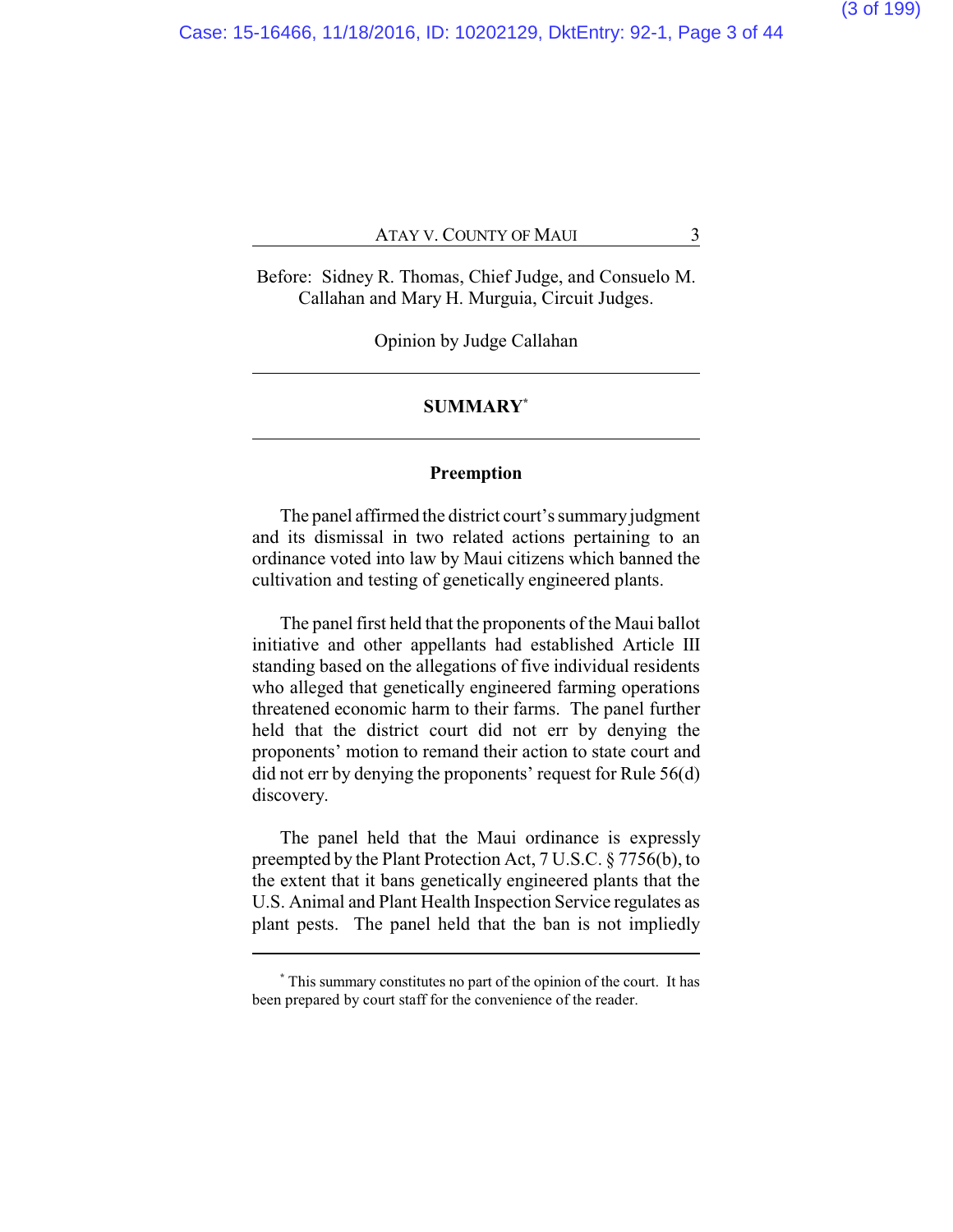preempted by the Plant Protection Act in its application to geneticallyengineered crops that the Animal and Plant Health Inspection Service has deregulated, but is impliedly preempted in this application by Hawaii's comprehensive state statutory scheme for the regulation of potentially harmful plants.

#### **COUNSEL**

A. Bernard Bays (argued), Leinaala L. Ley, Michael C. Carroll, and Karin L. Holma, Bays Lung Rose & Holma, Honolulu, Hawaii, for Appellants.

Richard P. Bress (argued), Matthew J. Glover, Jonathan Y. Ellis, Andrew D. Prins, and Philip J. Perry, Latham & Watkins LLP, Washington, D.C.; Margery S. Bronster (argued) and Rex Y. Fujichaku, Bronster Fujichaku Robbins, Honolulu, Hawaii; Christopher Landau, Kirkland & Ellis LLP, Washington, D.C.; Nickolas A. Kacprowski and Paul D. Alston, Alston Hunt Floyd & Ing, Honolulu, Hawaii; for Appellees.

Sylvia Shih-Yau Wu and George A. Kimbrell, Center for Food Safety, San Francisco, California; Summer Kupau-Odo and Paul H. Achitoff, Earthjustice, Honolulu, Hawaii; for Amici Curiae Center for Food Safety, Moms on a Mission (MOM) Hui, Moloka'I Mahi'ai, and Gerry Ross.

Stanley H. Abramson, Karen Ellis Carr, and Kathleen R. Heilman, Arent Fox LLP, Washington, D.C., for Amicus Curiae Biotechnology Innovation Organization.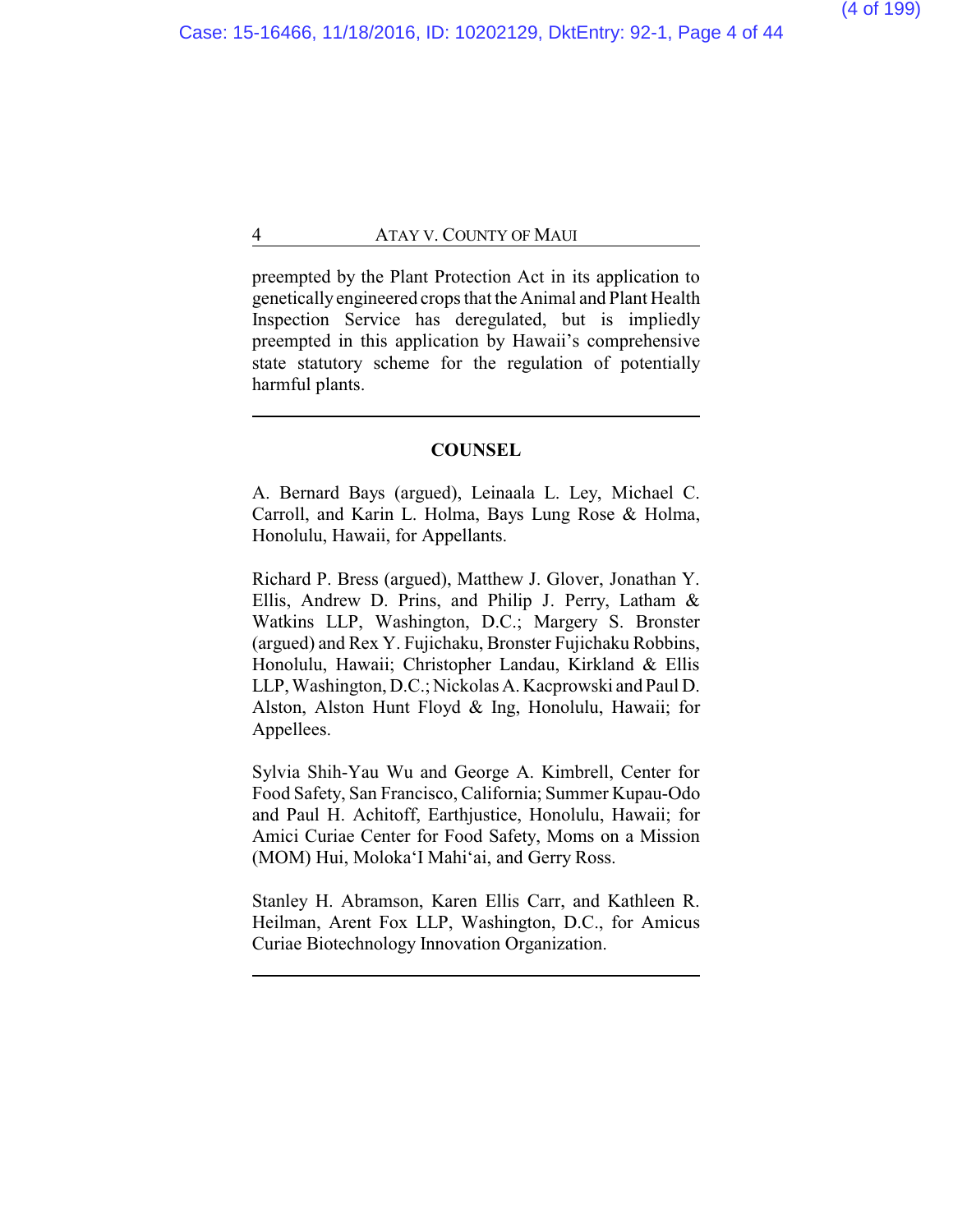#### **OPINION**

#### CALLAHAN, Circuit Judge:

The citizens of Maui County voted into law an ordinance banning the cultivation and testing of genetically engineered (GE) plants. We must decide whether the ban is preempted by federal and state law, as the district court held below. We hold that the ordinance is expressly preempted by the Plant Protection Act, 7 U.S.C. § 7756(b), to the extent that it bans GE plants that the U.S. Animal and Plant Health Inspection Service (APHIS) regulates as plant pests. We hold that the ban is not impliedly preempted by the Plant Protection Act in its application to GE crops that APHIS has deregulated, but is impliedly preempted in this application by Hawaii's comprehensive state statutory scheme for the regulation of potentially harmful plants. We therefore affirm.

#### **I.**

#### **A. Background regarding GE crops and their cultivation on Maui**

Appellees include farmers and other agricultural workers, a farmer's cooperative, local businesses, Maui citizens, and several companies—including Monsanto Company and Agrigenetics, Inc.—that supply seed for GE plants. Monsanto and Agrigenetics own or lease thousands of acres of farmland in Maui County, where they farm GE seed to be used by farmers around the world and conduct field tests of GE plants regulated by APHIS, which is an agency in the U.S. Department of Agriculture. Hawaii's temperate climate and year-round growing season provide excellent conditions for farming and testing GE seeds and crops, which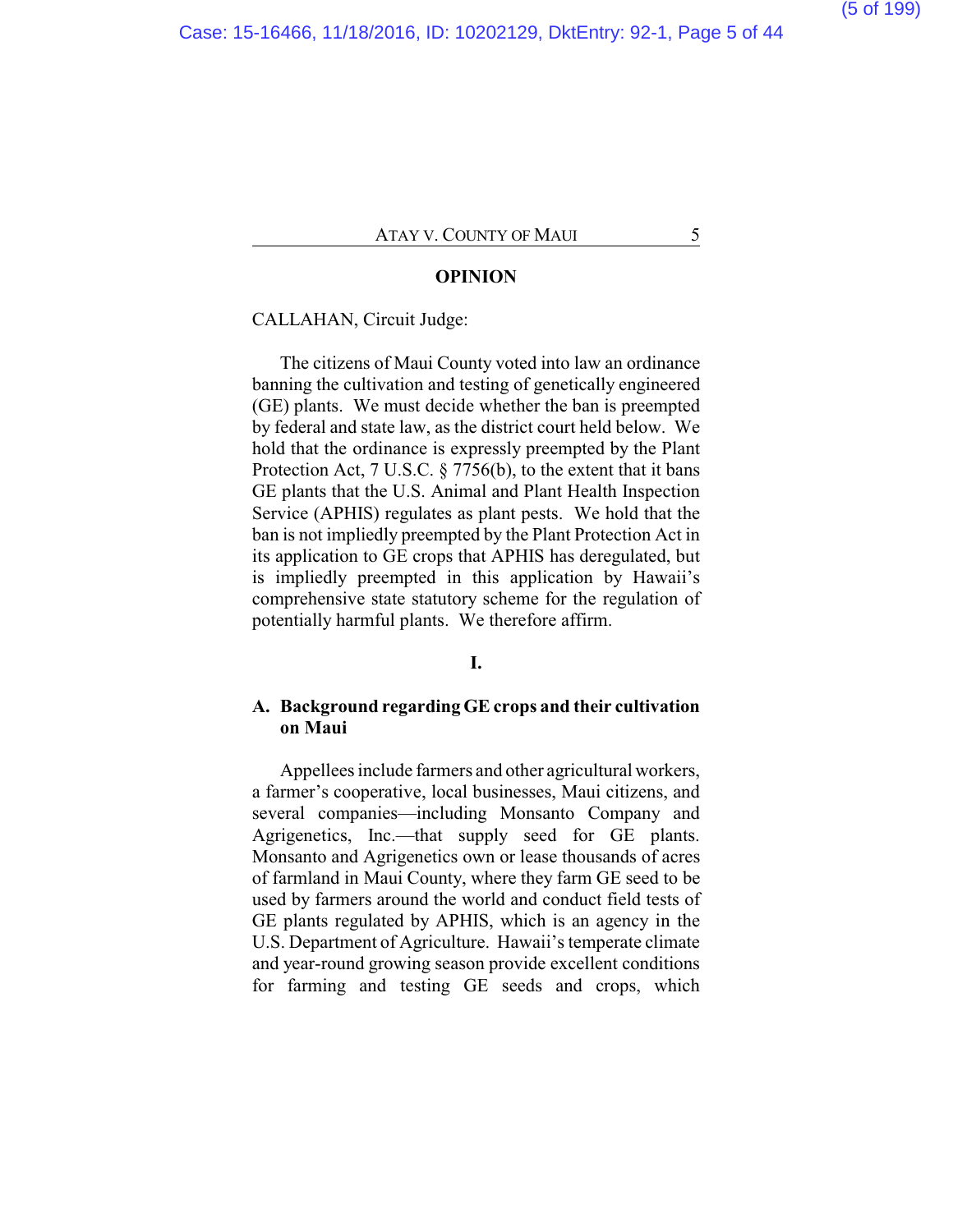Appellants—citizens and an organization concerned about the effects of GE crops and pesticides—say have made Maui "'ground zero' for the testing and development of GE crops." *See* Biotechnology Regulatory Services, APHIS, *USDA Regulation of Biotechnology Field Tests in Hawaii*, 1 (Feb. 2006), http://www.co.maui.hi.us/DocumentCenter/ View/94680 (explaining that "[b]ecause of Hawaii's tropical climate . . . the State has become an attractive location for field tests of a variety of biotech crops").

GE crops are genetically modified to enhance desirable traits, including resistance to diseases, pests, and pesticides, nutritional value, shelf life, and the production of high yields in a variety of environmental conditions. Some GE plants are genetically modified to produce useful goods such as biofuel or pharmaceuticals*. See Ctr. For Food Safety v. Johanns*, 451 F. Supp. 2d 1165, 1170, 1183, 1186 (D. Haw. 2006). GE crops play a major role in the world's food supply. For example, the U.S. Department of Agriculture reports that over 90% of all corn, soybean, and cotton grown in the United States are now GE varieties.<sup>1</sup> In Hawaii, a GE variety of papaya that is resistant to aphid-transmitted ringspot virus is credited with saving the State's papaya industry. **2**

**<sup>1</sup>** *See* Economic Research Service, USDA, Adoption of Genetically Engineered Crops in the U.S., 1996–2016, http://www.ers.usda.gov/dataproducts/adoption-of-genetically-engineered-crops-in-the-us.aspx.(follow link to "Genetically engineered varieties of corn, upland cotton, and soybeans, by State and for the United States, 2000–16").

**<sup>2</sup>** *See*, *e.g.*, Tom Callis, *Papaya: A GMO Success Story*, Hawaii Tribune Herald, June 10, 2013, http://hawaiitribune-herald.com/sections/ news/local-news/papaya-gmo-success-story.html.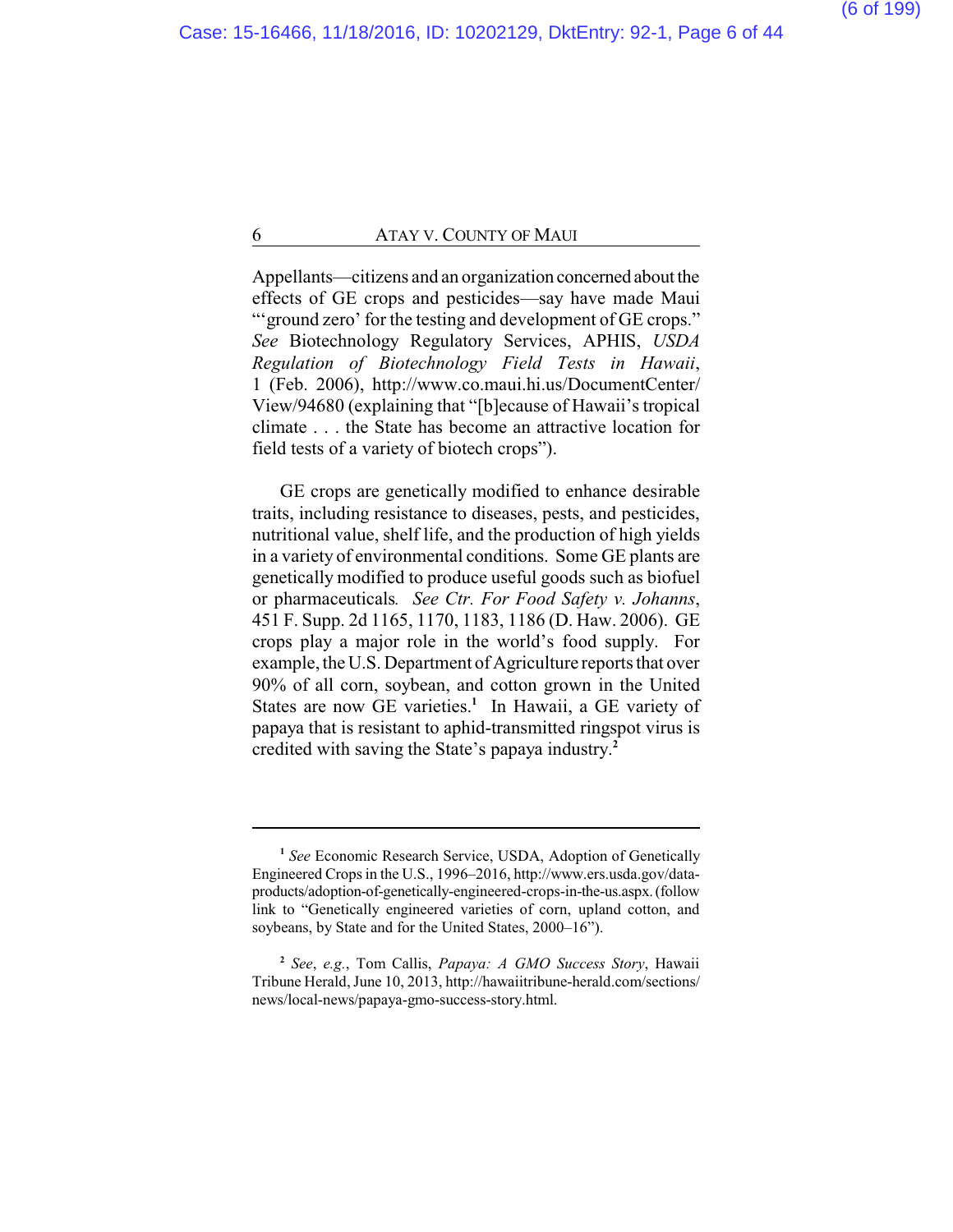Scientific studies have not shown that food produced from GE crops poses any inherent risk to human health. *See, e.g.*, 66 Fed. Reg. 4839, 4840 (Jan. 18, 2001) ("We have concluded that the use, or absence of use, of bioengineering in the production of a food is not a fact that is material either with respect to consequences resulting from the use of the food."). However, the cultivation and testing of GE plants raise several well-documented concerns. For example, "[b]iological contamination [of conventional crops and wild plants] can occur through pollination of non-[GE] plants by [GE] plants or by the mixing of [GE] seed with natural, or non-[GE] seed." *Geertson Seed Farms v. Johanns*, No. C 06- 01075 CRB, 2007 WL 518624, at \*4 (N.D. Cal. Feb. 13, 2007) (discussing "[g]ene transmission to non-[GE] alfalfa"). This unintended gene flow is frequently referred to as "transgenic contamination." *Ctr. for Food Safety v. Vilsack*, 718 F.3d 829, 832, 841 (9th Cir. 2013).

"[I]njury [from transgenic contamination] has an environmental as well as an economic component." *Monsanto Co. v. Geertson Seed Farms*, 561 U.S. 139, 155 (2010). Transgenic contamination has previously caused significant economic impacts on farmers of conventional, non-GE crops. For example, "[i]n August of 2006, it was revealed that the United States long-grain rice supply was contaminated with [GE rice], and the price of rice dropped dramatically." *In re Genetically Modified Rice Litigation*, No. 4:06 MD 1811 CDP, 2007 WL 3027580, \*1 (E.D. Mo. Oct. 15, 2007). "The market for American rice suffered significantly, in part because of the European aversion to any genetically modified foods." *Id.*; *see also Vilsack*, 718 F.3d at 832, 841 (explaining economic concerns raised by GE alfalfa).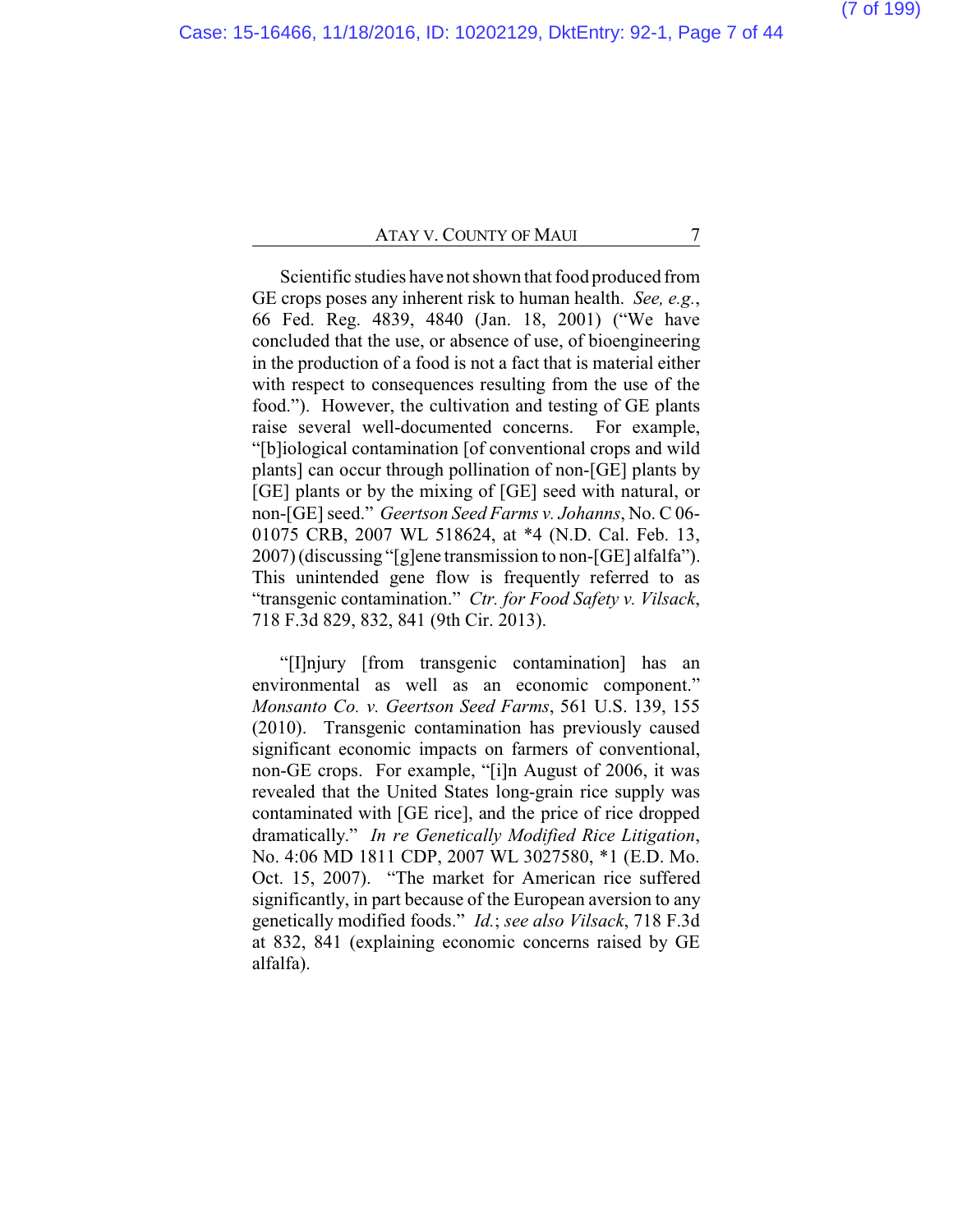The cultivation of GE crops also may raise environmental concerns, such as harm to beneficial plants and animals caused by the increased use of pesticides sometimes associated with testing and growing GE crops, the proliferation of "superweeds" and other pests resistant to pesticides, and the reduction of biodiversity. *See, e.g.*, *Vilsack*, 718 F.3d at 841 (explaining concerns with pesticideresistant weeds and the increased use of pesticides associated with GE alfalfa). For example, the escape of herbicideresistant GE plants from test fields or the contamination of wild plants with genes providing for herbicide resistance may have detrimental environmental impacts as these plants outcompete other plants, as reportedly occurred in the case of genetically modified creeping bentgrass.**<sup>3</sup>** "Biological contamination" might also raise human health concerns where, for example, GE seeds for pharmaceutical crops escape field trials and grow amid commercial crops headed to the market, as reportedly occurred in the case of GE corn designed to produce a protein to be used in pig vaccine. *See* GAO Report, *supra* n.3, at 91–92.

### **B. Maui County's ban on the cultivation of GE plants**

Concerned with the risks presented by the testing and cultivation of GE plants, on November 4, 2014, the voters of Maui County passed a ballot initiative enacting "A Bill

**<sup>3</sup>** *See* USDA, News Release No. 0350.07, USDA Concludes Genetically Engineered Creeping Bentgrass Investigation (Nov. 26, 2007), http://www.usda.gov/wps/portal/usda/usdahome?conte ntidonly=true&contentid=2007/11/0350.xml; U.S. Gov't Accountability Office, GAO-09-60, *Genetically Engineered Crops: Agencies are Proposing Changes to Improve Oversight, but Could Take Additional Steps to Enhance Coordination and Monitoring* 20–21 (2008), http://www.gao.gov/products/GAO-09-60.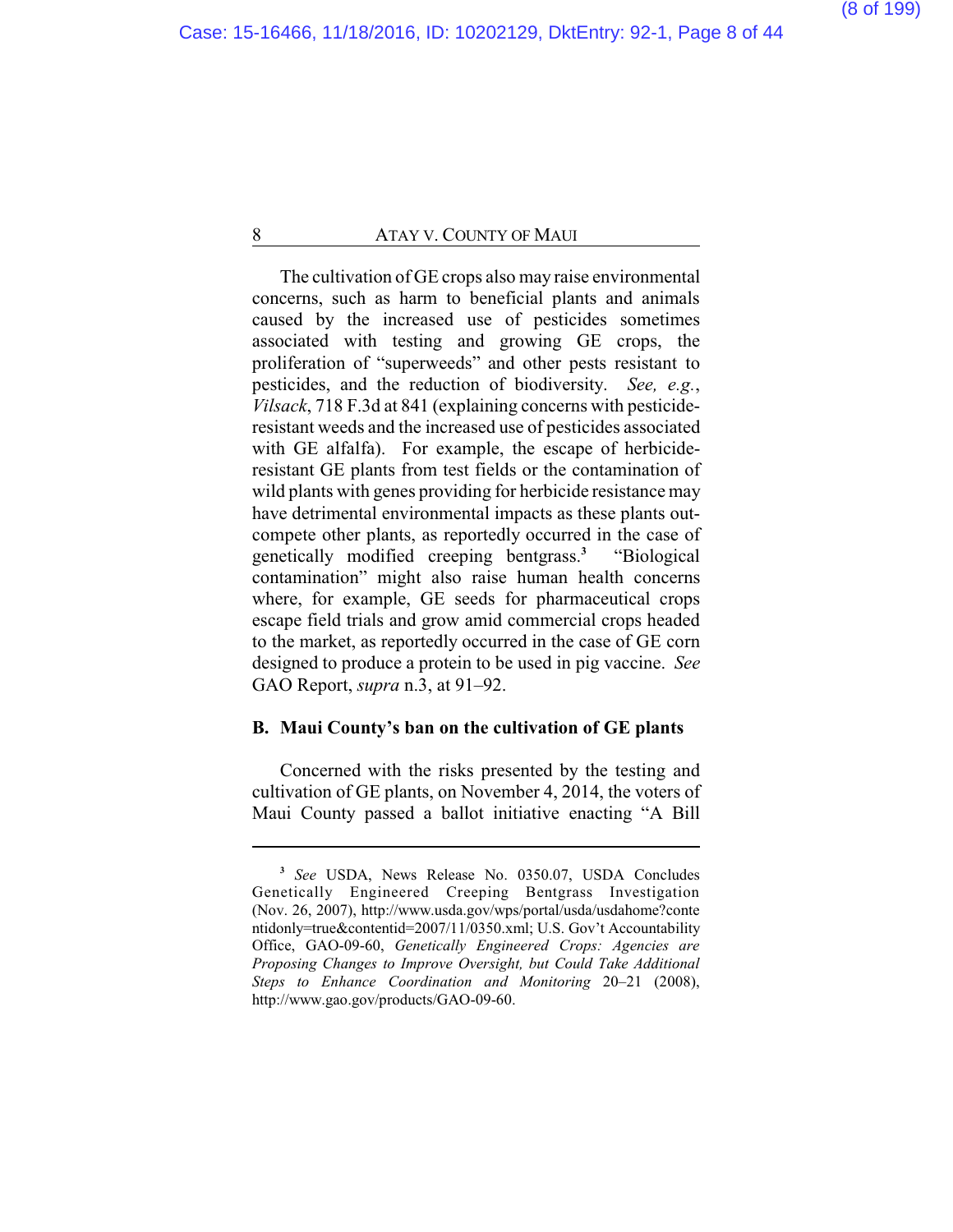Placing a Moratorium on the Cultivation of Genetically Engineered Organisms" (the Ordinance). Maui's effort to regulate GE crops is not unique. Hawaii County and Kauai County also have passed ordinances regulating GE crops, which are the subjects of two other legal challenges pending before our court. Amici the Center for Food Safety, *et al.* report that more than 130 statutes, regulations, and ordinances governing GE crops have been passed nationwide.

The stated purposes of Maui's Ordinance are to protect organic and non-GE farmers and the County's environment from transgenic contamination and pesticides, preserve the right of Maui County residents to reject GE agriculture, and protect the County's vulnerable ecosystems and indigenous cultural heritage. Ordinance § 4.

The Ordinance enacts a "Temporary Moratorium" making it "unlawful for any person or entity to knowingly propagate, cultivate, raise, grow or test Genetically Engineered Organisms within the County of Maui until" the Ordinance is amended or repealed. *Id.*  $\S$  5(1). On its face, as the parties agree, the Ordinance applies not only to the commercial agricultural operations like Monsanto and Agrigenetics, but also to individuals who have GMO plants in their backyards, such as a ringspot-virus-resistant GE papaya tree. The Ordinance provides exceptions only for "GE Organisms that are in mid-growth cycle," products prepared for sale that contain GE organisms, licensed health practitioners, and certain academic research. *Id.* § 5(2).

The "Temporary Moratorium" imposed by the Ordinance is more accurately characterized as a ban on the cultivation and testing of GE crops, as it will continue in effect absent amendment or repeal. The ban may be amended or repealed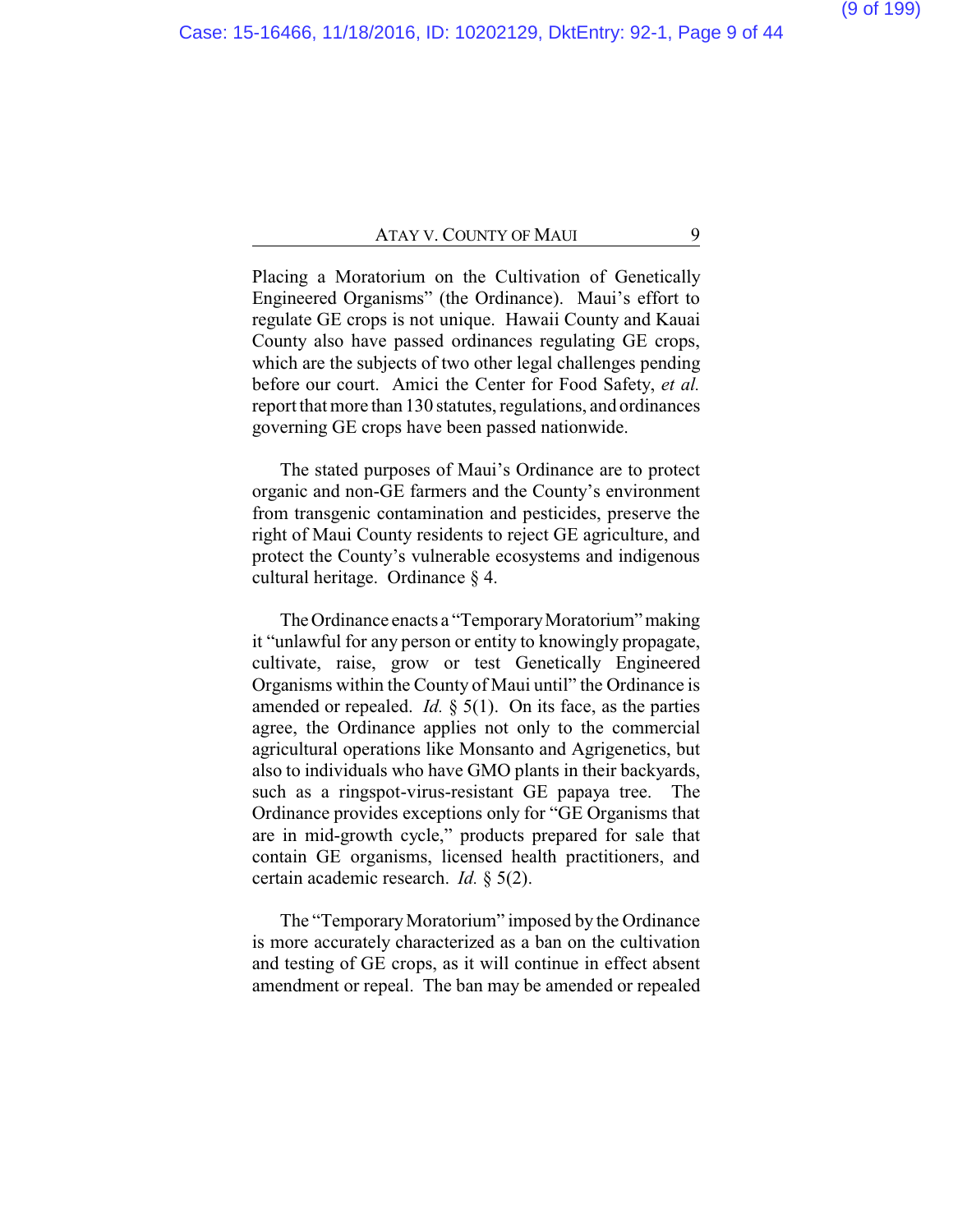only if an Environmental and Public Health Impacts Study is completed, a public hearing held, and two-thirds of the County Council approve the amendment or repeal. *Id.* § 6. Additionally, the County Council must find that the amendment or repeal will significantly benefit the County while causing no significant harm. *Id.* § 6.

The Ordinance imposes civil penalties of \$10,000 for a first violation, \$25,000 for a second violation, and \$50,000 for additional violations. *Id.* § 9(2). Each day an individual violates the Ordinance is considered a separate violation. *Id*. The Ordinance creates criminal liability as well, with violations punishable by a \$2,000 fine, imprisonment for no longer than one year, or both for each offense. *Id.* § 9(3). The Ordinance also authorizes the County's Director of Environmental Management to enter property to remove GE organisms at the violator's expense. *Id.* § 9(4). There is also a citizen suit provision that allows private suits to enjoin violations of the Ordinance. *Id.* § 9(5). Finally, the Ordinance contains a severability clause. *Id.* § 10.

#### **C. Procedural history**

On November 12, 2014, eight days after voters passed the initiative, a group of proponents of the ballot initiative including the Sustainable Hawai`ian Agriculture for the Keiki and the `Aina Movement (collectively SHAKA) filed suit in Hawaii state court, seeking declaratory relief to resolve the Ordinance's legality (the *Atay* action).

The following day, opponents of the initiative including Appellees (collectively, the GE Parties) filed suit against Maui County in federal district court, seeking to invalidate the Ordinance (the *Robert Ito Farm* action). On November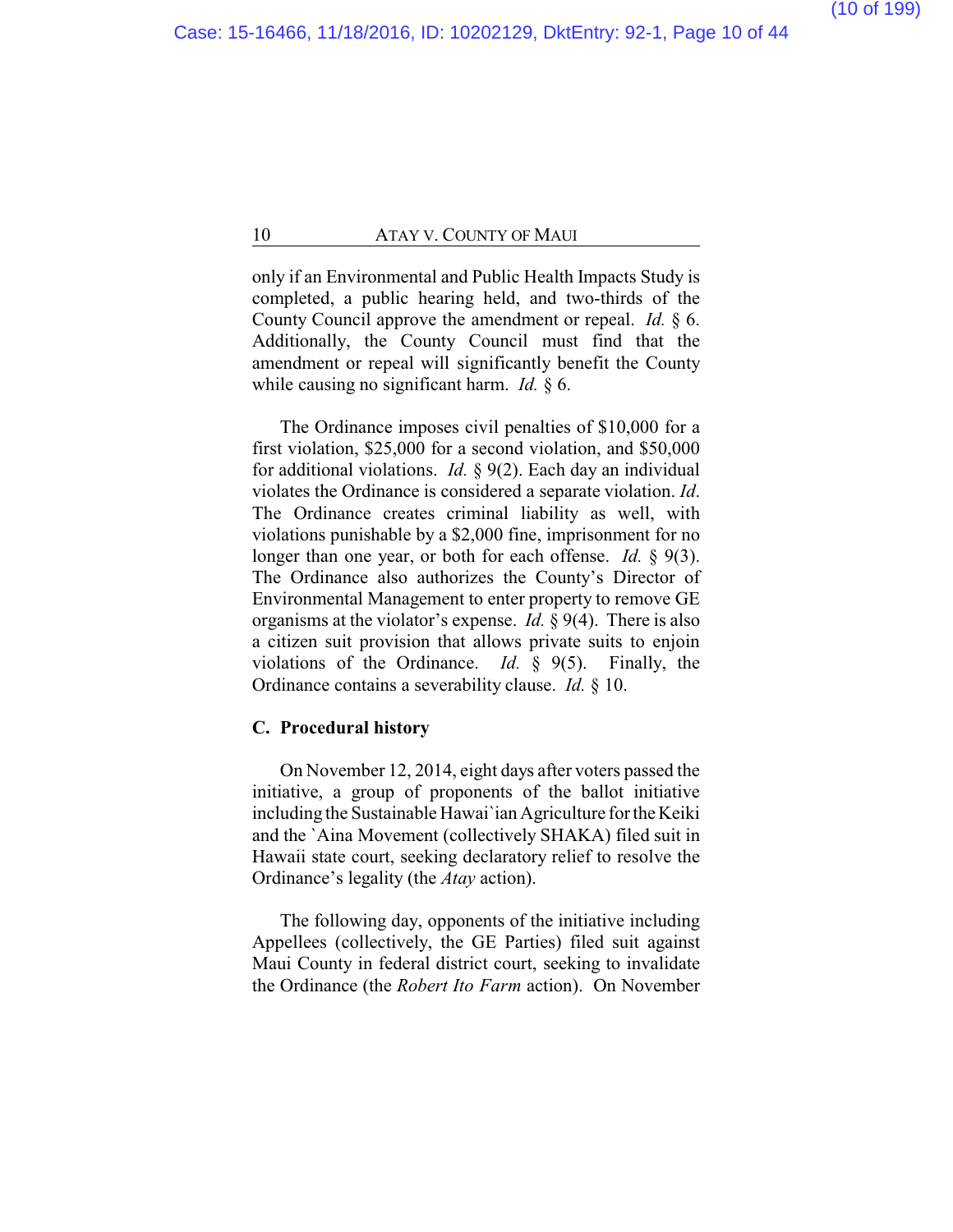17, 2014, following an agreement between the GE Parties and the County, the magistrate judge enjoined the County from "publishing or certifying the Ordinance, enacting, effecting, implementing, executing, applying, enforcing, or otherwise acting upon the Ordinance" until the court could determine its legality. SHAKA moved to intervene, and the district court granted the motion on December 15, 2014, noting that Maui's mayor and the County Council had publicly opposed the Ordinance prior to its passage.**<sup>4</sup>**

On December 30, 2014, the GE Parties removed the *Atay* action to federal court, where it was assigned to Chief Judge Mollway, the same judge assigned the *Robert Ito Farm* action. SHAKA filed a motion to remand back to state court, which the district court denied.

On June 30, 2015, the district court granted the GE Parties' motion for summary judgment filed in the *Robert Ito Farm* action and granted the County's motion to dismiss filed in the *Atay* action. *Robert Ito Farm, Inc. v. Cty. of Maui*, 111 F. Supp. 3d 1088 (D. Haw. 2015). The district court found the Ordinance unenforceable because it was expressly and impliedly preempted by federal law, impliedly preempted by state law, and in excess of the County's authority under the Maui County Charter. *Id.* at 1100–14.

SHAKA appealed the district court's judgment in both cases. On appeal, SHAKA, the GE Parties, and two groups

**<sup>4</sup>** The district court denied a motion to intervene filed by Moms on a Mission Hui, Moloka'i Mahi'ai, Gerry Ross, and the Center for Food Safety. This denial is the subject of a separate appeal, *Robert Ito Farm, Inc. v. County of Maui*, No. 15-15246, which we resolve in a concurrently filed opinion.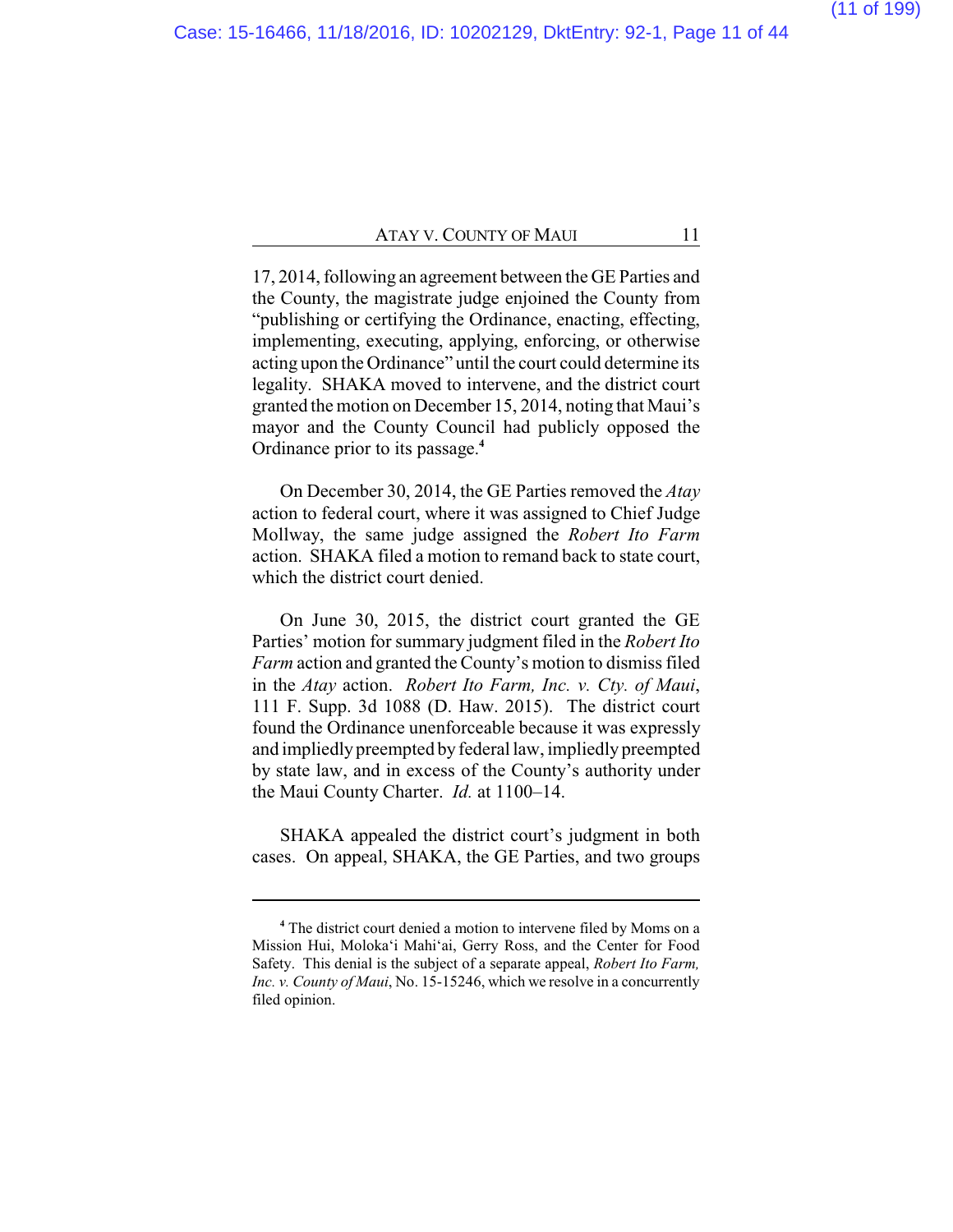of amici filed briefs, while Maui County filed a statement of no position.

#### **II.**

#### **A. The Parties' threshold arguments**

We first address several threshold arguments raised bythe Parties. Appellees argue that Appellants lack standing to maintain this appeal. SHAKA contends that the district court erred by refusing to remand the *Atay* action to state court and denying their request for Rule 56(d) discovery on the scope of regulations affecting GE crops. We reject these arguments.**<sup>5</sup>**

#### **1. Appellants have standing.**

The GE Parties have moved to dismiss for lack of appellate jurisdiction, arguing that SHAKA and other Appellants "lack independent standing to defend the constitutionality of the ordinance where the relevant public officials have chosen not to."

Article III of the U.S. Constitution limits federal courts' power to deciding actual "cases" or "controversies." U.S. Const., Art. III, § 2. One element of the Constitution's caseor-controversyrequirement is that a litigant must demonstrate

**<sup>5</sup>** We also reject SHAKA's argument that the district court abused its discretion in denying SHAKA's motion to certify the state law issues presented to the Hawaii Supreme Court. As explained in our concurrently filed opinion in *S*y*ngenta Seeds, Inc. v. County of Kauai*, Nos. 14-16833, 14-16848, certification is not merited because the implied state preemption analysis under Hawaii law is well-defined.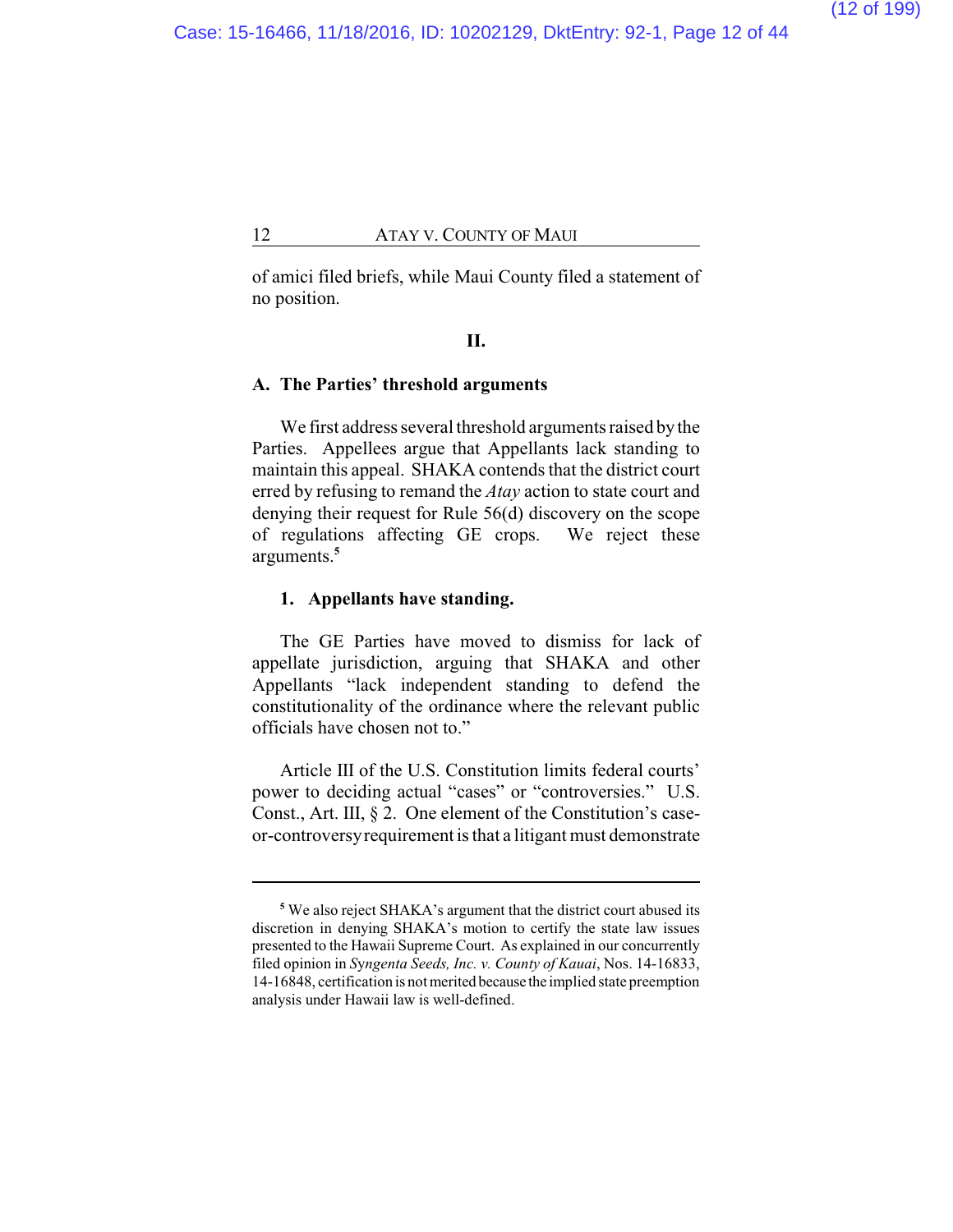standing to sue. *Clapper v. Amnesty Int'l USA*, 133 S. Ct. 1138, 1146 (2013). The standing requirement is built on separation-of-powers principles; it "serves to prevent the judicial process from being used to usurp the powers of the political branches." *Id.* The standing requirement "must be met by persons seeking appellate review, just as it must be met by persons appearing in courts of first instance." *Hollingsworth v. Perry*, 133 S. Ct. 2652, 2661 (2013) (internal quotation marks omitted). To establish Article III standing, a litigant must demonstrate an injury that is "'concrete, particularized, and actual or imminent; fairly traceable to the challenged action; and redressable by a favorable ruling.'" *Clapper*, 133 S. Ct. at 1147 (quoting *Monsanto*, 561 U.S. at 149). "As a general rule, in an injunctive case this court need not address standing of each plaintiff if it concludes that one plaintiff has standing." *Nat'l Ass'n of Optometrists & Opticians LensCrafters, Inc. v. Brown*, 567 F.3d 521, 523 (9th Cir. 2009).

The GE Parties' standing challenge relies primarily on *Hollingsworth v. Perry*, 133 S. Ct. 2652, 2660 (2013), where the Supreme Court held that the proponents of California's Proposition 8 lacked standing to defend the Proposition after state officials refused to do so. The Court reasoned that the intervenors had "no 'direct stake' in the outcome of their appeal," and "[t]heir only interest . . . was to vindicate the constitutional validity of a generally applicable California law." *Id.* at 2662. The GE Parties contend that "*Hollingsworth* establishes a bright-line rule: The only party with a cognizable interest in defending the constitutionality of a generally applicable law is the government, and the only persons permitted to assert that interest in federal court, accordingly, are the government's officials or other agents." The GE Parties argue that *Diamond v. Charles*, 476 U.S. 54,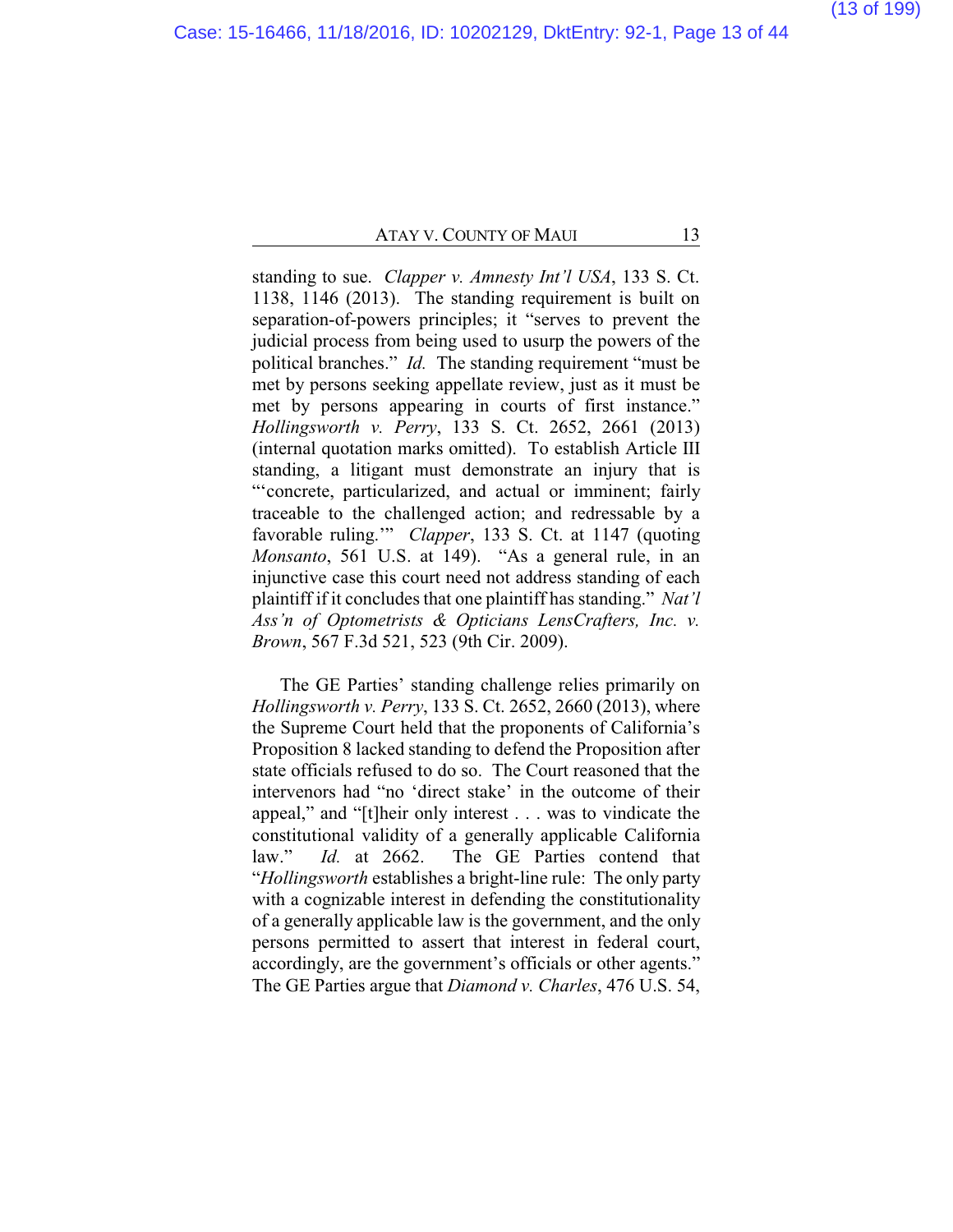66 (1986), which held that a private doctor lacked standing to defend the constitutionality of a state abortion law that the state refused to defend, lends further support to this rule.

The GE Parties overlook a key aspect of the Supreme Court's standing analysis for initiative proponents turned intervenors: Such intervenors can establish standing if they can do so independently of their status as ballot initiative proponents. For example, in *Hollingsworth*, the Court specifically noted that the intervenors did not have "a judicially cognizable interest *of their own*," and "have likewise not suffered an injury in fact." 133 S. Ct. at 2663–64 (emphasis added). Similarly, in *Diamond*, although the Court reasoned that Diamond "could not compel the State to enforce" the restrictions on abortion even if they were determined to be constitutional, the Court went on to analyze Diamond's independent allegations of standing. 476 U.S. at 64–67 ("Even if there were circumstances in which a private party would have standing to defend the constitutionality of a challenged statute, this is not one of them. Diamond is not able to assert an injury in fact."). Again, in *Arizonans for Official English v. Arizona*, 520 U.S. 43, 65 (1997), the Court analyzed the intervenors' standing separately from their status as proponents of a law. Without definitively resolving the issue, the Court expressed "grave doubts" as to the intervenors' independent standing because their "requisite concrete injury . . . [was] not apparent." *Id*. at 66.

Thus, although SHAKA and the other Appellants' status as ballot initiative proponents and intervenors does not afford them standing, they may be able to show standing independently.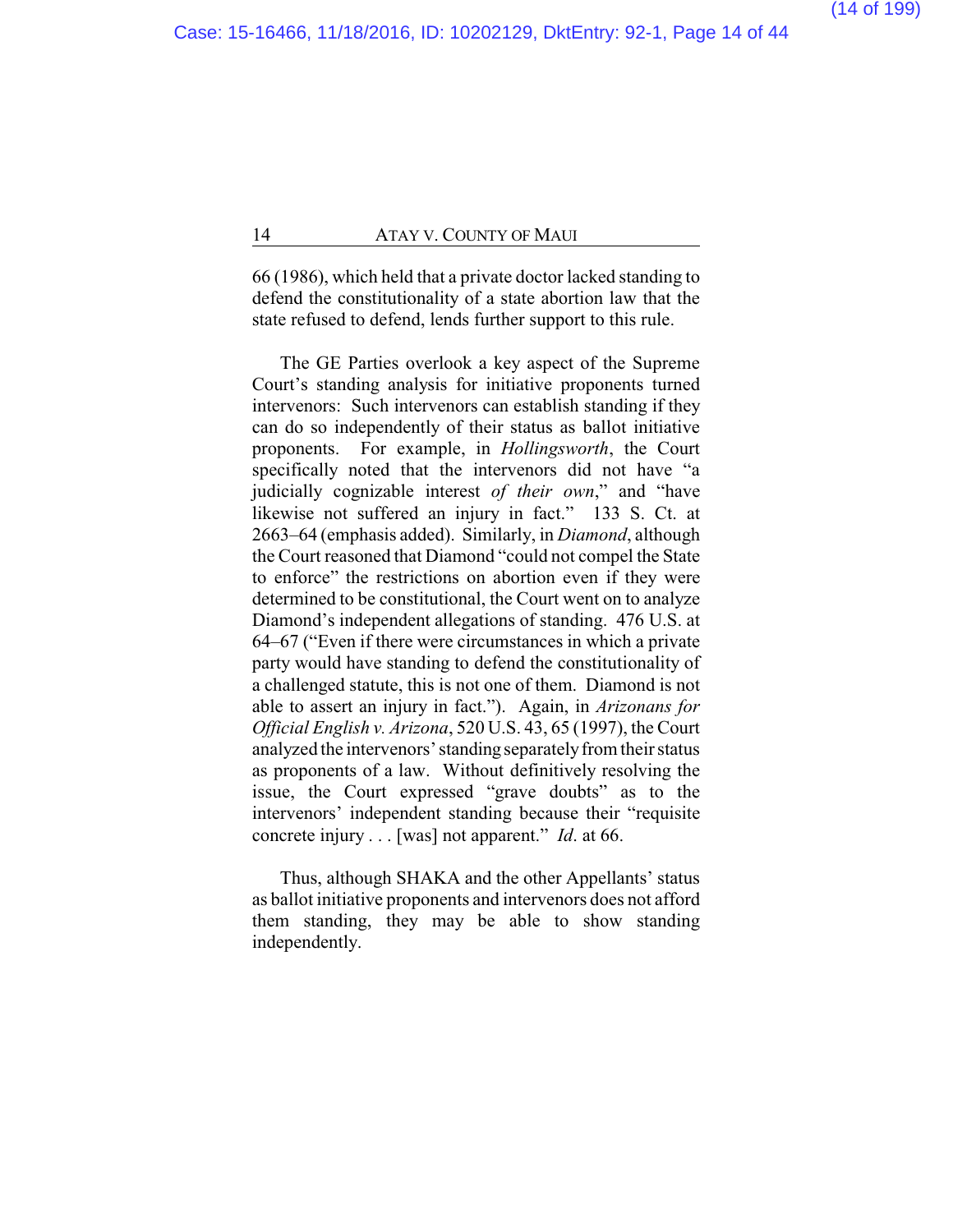We find that the SHAKA Appellants have done so based on the allegations of the five individual Appellants—Alika Atay, Mark Sheehan, Bonnie Marsh, Lei`ohu Ryder, and Lorrin Pang. Alika Atay and Mark Sheehan are Maui residents who allege that GE farming operations on Maui, including Monsanto's, threaten economic harm to their organic, non-GE farms. They allege that transgenic contamination and the drift of wind-borne pesticides threaten to wipe out their customer base, who will not purchase GE food. They contend that they have had to change their conduct because of GE farming operations. For example, Mr. Sheehan states that he was forced to locate his farming operations on Maui's North Shore, but that even there he suffers a risk of transgenic contamination and pesticide exposure. Mr. Atay, who employs "natural farming techniques" that require the collection of wild plants and microorganisms, states that he has been prevented from gathering local plants to use in his operations from areas nearby GE farms, due to the risk of genetic contamination. These allegations of concrete harms caused by GE farming operations satisfy the injury-in-fact requirement. Indeed, the Supreme Court has held that actions conventional alfalfa farmers planned to take because of *anticipated* "contamination" from GE alfalfa seed demonstrated injury in fact. *Monsanto*, 561 U.S. at 154. These harms are also redressable by a decision favorable to Appellants upholding Maui's ban on GE crops. Given the Ordinance's citizen suit provision, the possibility that the County would decline to enforce the Ordinance does not undermine our finding of redressability.

Appellants' standing is also established based on allegations regarding environmental and recreational harms caused by pesticides used on GE farms. Lei`Ohu Ryder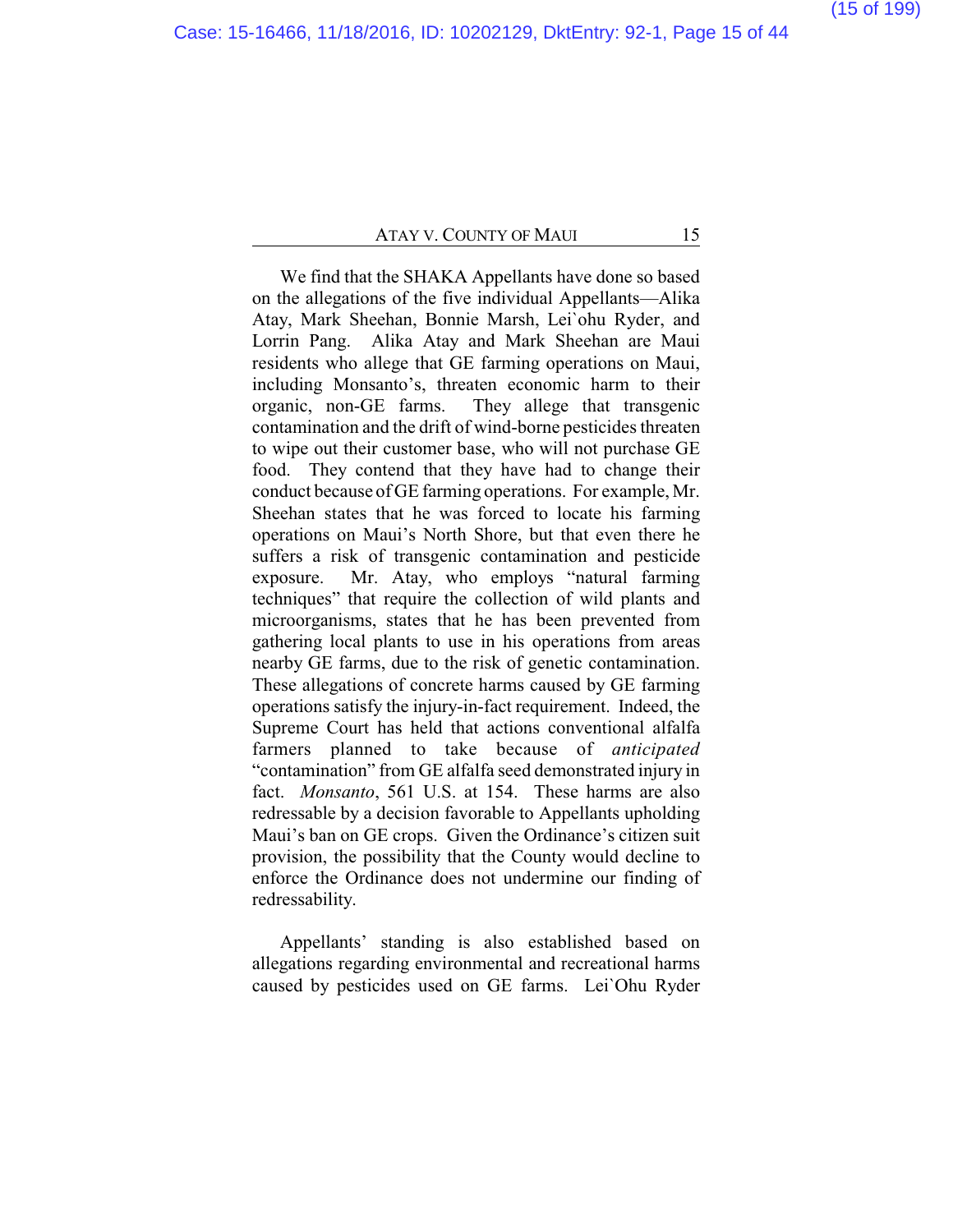alleges that she would like to swim in the waters near Monsanto's fields but refrains from doing so because she fears pesticide contamination. Her feared risk of harm cannot be dismissed as lacking credibility at the summary judgment stage given that, as Appellants assert, these waters have been polluted by pesticide-laden storm runoff from Monsanto's fields in the past. Ms. Ryder further alleges that her home is located close to Monsanto's fields, and she fears damaging health effects from drifting pesticides. These are specific, reasonable allegations that GE farming operations directly injure the affiants' recreational interests and health that, at the summary judgment stage, suffice to show injury in fact. Indeed, the Supreme Court has held that similar "conditional statements—that [the affiants] would use the nearby North Tyger River for recreation if [defendants] were not discharging pollutants into it," were sufficient to show injury in fact. *Friends of the Earth, Inc. v. Laidlaw Envtl. Servs.(TOC), Inc.*, 528 U.S. 167, 183–84 (2000). Again, the affiants' asserted injuries are redressable by a decision in Appellants' favor.

We therefore conclude that Appellants have established Article III standing and deny the GE Parties' motion to dismiss.

### **2. The district court did not err in denying SHAKA's motion to remand to state court.**

SHAKA argues that the district court erred in refusing to remand back to state court the *Atay* action, which alleged only state law claims for declaratory relief. We review the district court's denial of the motion to remand for lack of removal jurisdiction de novo. *United Computer Sys., Inc. v. AT & T Corp.*, 298 F.3d 756, 760 (9th Cir. 2002).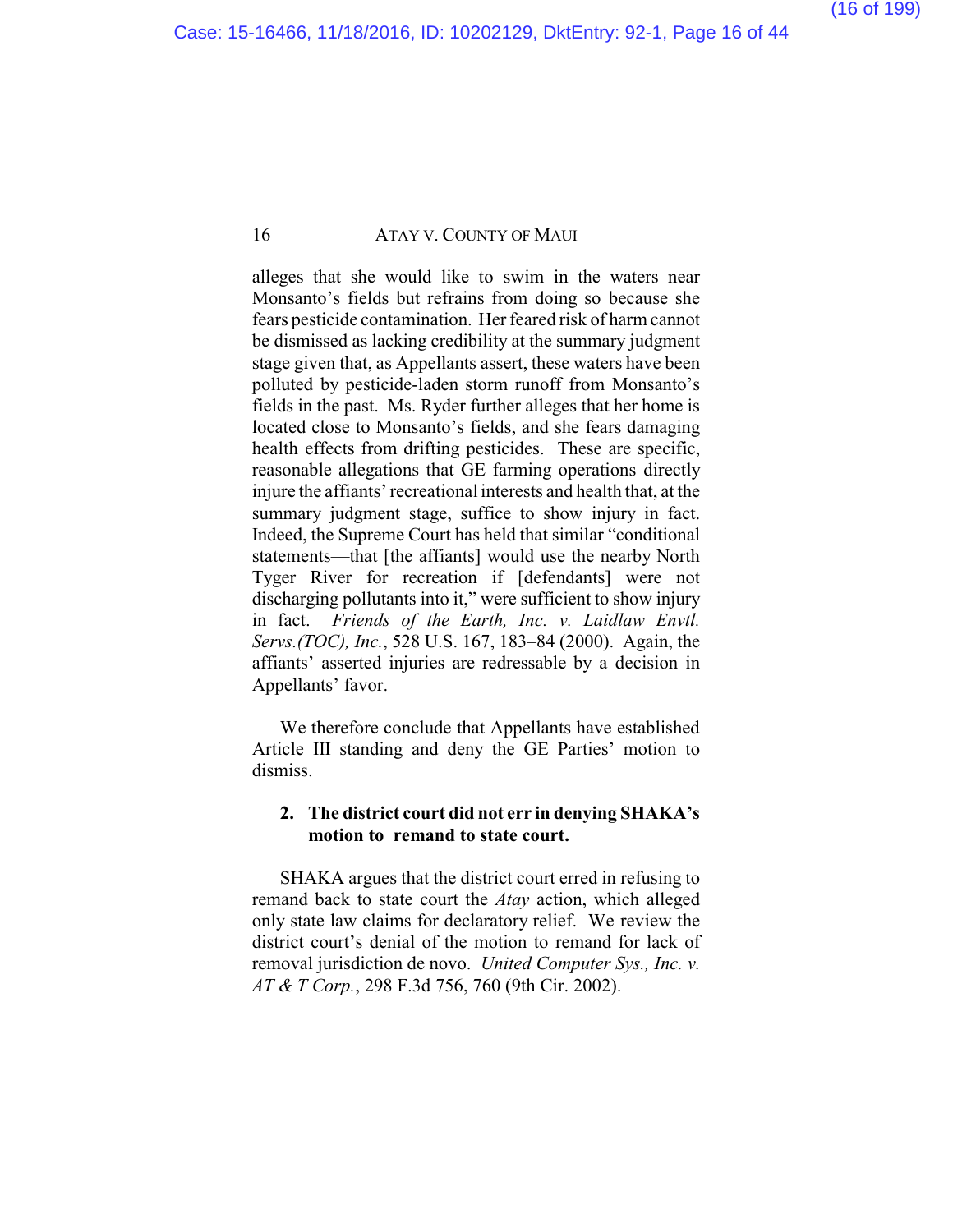A state civil action is removable to federal court if the federal court could have exercised original jurisdiction. 28 U.S.C. § 1441(a). In general, a state court action may not be removed to federal court on the basis of an anticipated federal defense, including federal preemption. *Retail Prop. Trust v. United Bhd. of Carpenters & Joiners of Am.*, 768 F.3d 938, 947 (9th Cir. 2014) (citing *Caterpillar Inc. v. Williams*, 482 U.S. 386, 392 (1987)). However, declaratory judgment cases operate under a different rule: "Where the complaint in an action for declaratory judgment seeks in essence to assert a defense to an impending or threatened state court action, it is the character of the threatened action, and not of the defense, which will determine whether there is federal-question jurisdiction in the District Court." *Pub. Serv. Comm'n of Utah v. Wycoff Co. Inc.*, 344 U.S. 237, 248 (1952); *see Medtronic, Inc. v. Mirowski Family Ventures, LLC*, 134 S. Ct. 843, 848 (2014).

Here, SHAKA filed the *Atay* action in state court in anticipation of the GE Parties' federal suit. Indeed, SHAKA stated in its complaint that it filed suit due to the "threat of imminent and inevitable litigation regarding" the Ordinance's legality. SHAKA attempts to distinguish the rule set forth in *Public Services Commission of Utah* by arguing that the County is the defendant in both actions. However, as the district court recognized in granting SHAKA's motion to intervene, SHAKA is in effect standing in for the County as the defendant in the *Robert Ito Farm* action. In these circumstances, it is the character of the *Robert Ito Farm* action, in which questions of federal preemption are front and center, that determines whether there is federal question jurisdiction. *Id*. Therefore, the district court did not err in denying SHAKA's motion to remand.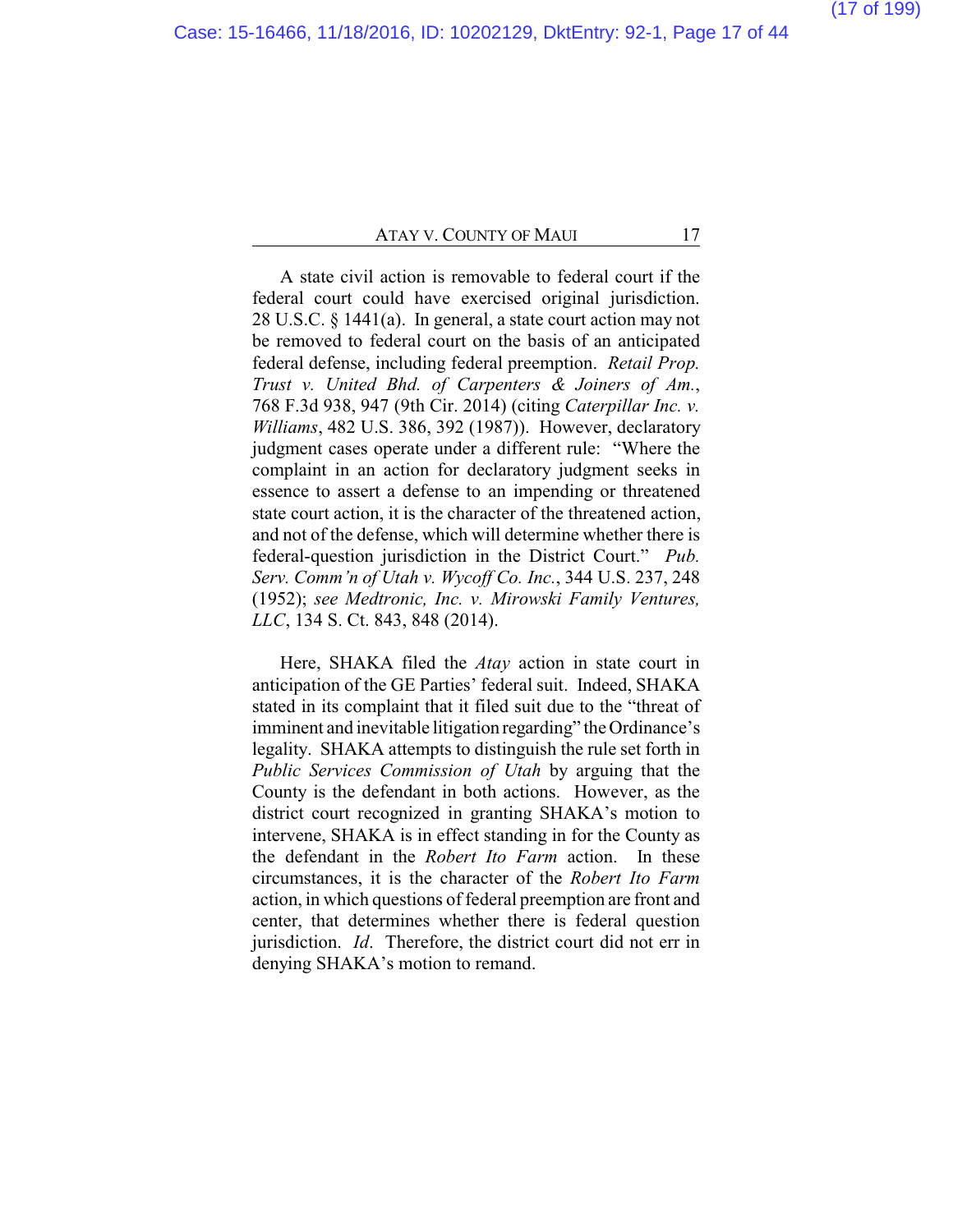### **3. The district court did not err in denying SHAKA's request for Rule 56(d) discovery.**

SHAKA also argues that the district court improperly cut off discovery on state and federal regulation of GE crops in Maui County before ruling on the preemption arguments presented in the GE Parties' summary judgment motion.

Under Rule 56(d), when "a nonmovant shows by affidavit or declaration that, for specified reasons, it cannot present facts essential to justify its opposition [to a motion for summary judgment], the court may: (1) defer considering the motion or deny it; (2) allow time to obtain affidavits or declarations or to take discovery; or (3) issue any other appropriate order." Fed. R. Civ. P. 56(d). The burden is on the party seeking a Rule 56(d) continuance "to proffer sufficient facts to show that the evidence sought exists, and that it would prevent summary judgment." *Chance v. Pac-Tel Teletrac Inc.*, 242 F.3d 1151, 1161 n.6 (9th Cir. 2001). We review the district court's denial of discovery for abuse of discretion. *Burlington N. Santa Fe R.R. Co. v. Assiniboine & Sioux Tribes of Fort Peck Reservation*, 323 F.3d 767, 775 (9th Cir. 2003).

The district court did not abuse its discretion in concluding that SHAKA had failed to show that additional facts were essential to its ability to oppose summary judgment on preemption grounds. As we have recognized, "[p]reemption is predominantlya legal question, resolution of which would not be aided greatly by development of a more complete factual record." *Hotel Emps. & Rest. Emps. Int'l Union v. Nev. Gaming Comm'n*, 984 F.2d 1507, 1513 (9th Cir. 1993) (citing *Pac. Gas & Elec. Co. v. State Energy Res. Conserv. & Dev. Comm'n*, 461 U.S. 190, 201 (1983)). The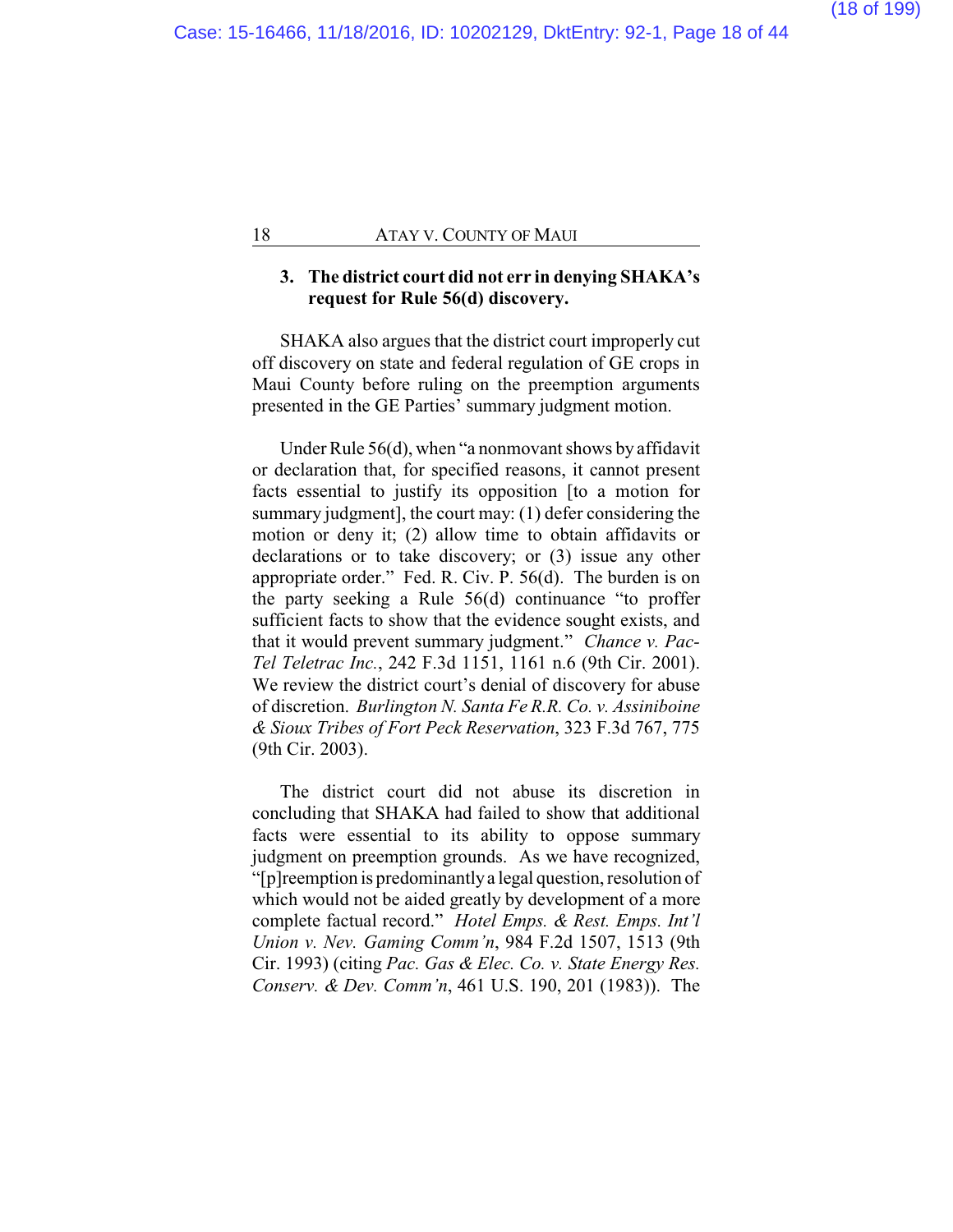preemption questions raised in this case are no different, and can be resolved without further development of background facts.

## **B. Federal preemption**

The GE Parties advance two arguments that Maui's ban on the cultivation and testing of GE plants is preempted by federal law. First, they argue that the Ordinance is expressly preempted by the Plant Protection Act (PPA), 7 U.S.C. § 7756(b), in its application to plants that APHIS regulates as plant pests. Second, they contend that the Ordinance is impliedly preempted in its entirety because it frustrates the PPA's purposes and objectives. We address each argument in turn after summarizing federal preemption principles and the federal regulatory scheme governing GE plants.**<sup>6</sup>**

## **1. Overview of Federal Preemption Principles**

The Supremacy Clause makes the laws of the United States "the supreme Law of the Land; . . . any Thing in the Constitution or Laws of any State to the Contrary notwithstanding." U.S. Const., Art. VI, cl. 2. "Put simply, federal law preempts contrary state law." *Hughes v. Talen Energy Mktg.*, *LLC*, 136 S. Ct. 1288, 1297 (2016). Federal judges, of course, are not constitutionally charged with making federal law. Rather, that is primarily the role of Congress and it is thus "Congress rather than the courts that preempts state law." *Chamber of Commerce of U.S. v.*

**<sup>6</sup>** Our review of the district court's decision regarding preemption and its interpretation and construction of a federal statute is de novo. *Am. Trucking Ass'ns, Inc. v. City of Los Angeles*, 559 F.3d 1046, 1052 (9thCir. 2009).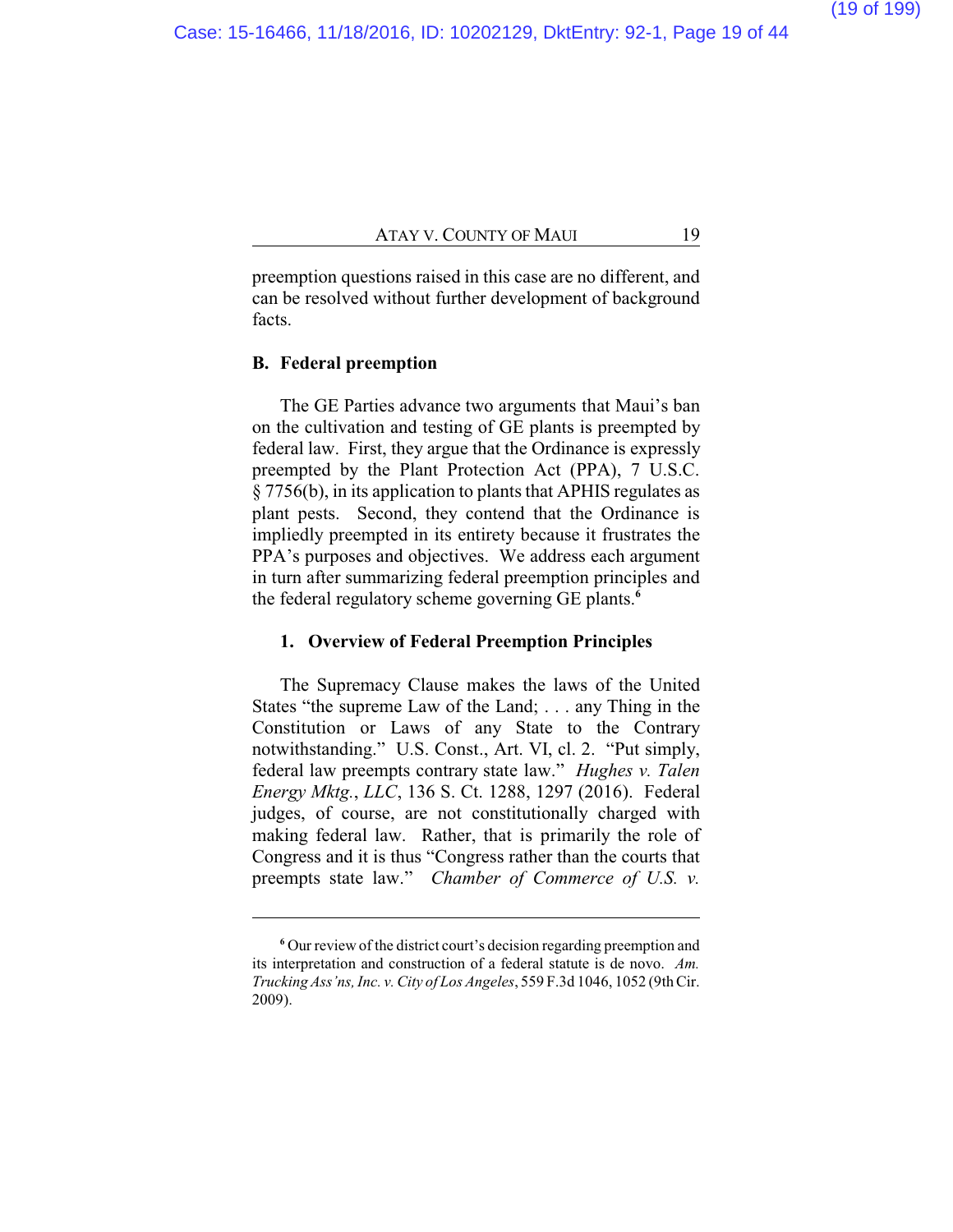*Whiting*, 563 U.S. 582, 607 (2011). Our task as judges "is to ascertain Congress' intent in enacting the federal statute at issue," *Shaw v. Delta Air Lines, Inc.*, 463 U.S. 85, 95 (1983), which "is the ultimate touchstone in every pre-emption case," *Hughes*, 136 S. Ct. at 1297.

Congress' intent to preempt state and local law may be "explicitly stated in the statute's language or implicitly contained in its structure and purpose." *Cipollone v. Liggett Grp., Inc.*, 505 U.S. 504, 516 (1992) (internal quotation marks omitted). In other words, federal preemption "may be either express or implied." *Shaw*, 463 U.S. at 95. Where the intent of a statutory provision that speaks expressly to the question of preemption is at issue, "we do not invoke any presumption against pre-emption but instead focus on the plain wording of the clause, which necessarily contains the best evidence of Congress' pre-emptive intent." *Puerto Rico v. Franklin Cal. Tax-Free Trust*, 136 S. Ct. 1938, 1946 (2016) (internal quotation marks omitted).

Absent an express congressional command, a state law is preempted if it actually conflicts with federal law or if federal law so thoroughly occupies a legislative field that it is unreasonable to inferthatCongress intended for supplemental state or local regulation. *Cipollone*, 505 U.S. at 516. A conflict giving rise to preemption exists "where it is impossible for a private party to comply with both state and federal law, . . . and where under the circumstances of a particular case, the challenged state law stands as an obstacle to the accomplishment and execution of the full purposes and objectives of Congress." *Crosby v. Nat'l Foreign Trade Council*, 530 U.S. 363, 372–73 (2000) (alterations and internal citations omitted). What is a sufficient "obstacle" to give rise to implied preemption is a matter of judgment to be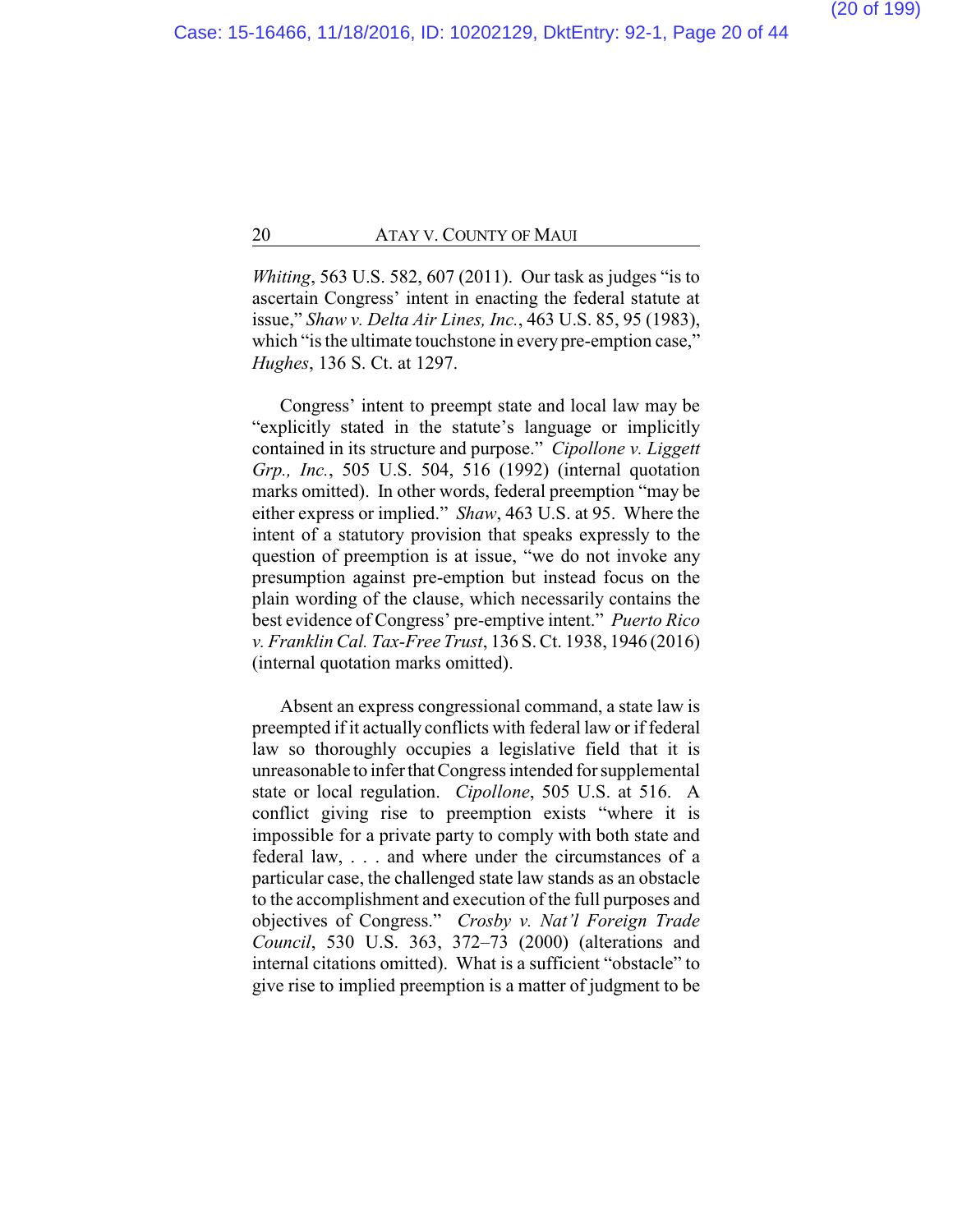informed by examining the federal statute as a whole and identifying its purpose and intended effects. *Id.* at 373. Particularly where a statute regulates a field traditionally occupied by states, such as health, safety, and land use, a "presumption against preemption" adheres. *Wyeth v. Levine*, 555 U.S. 555, 565 n.3 (2009). We assume that a federal law does not preempt the states' police power absent a "clear and manifest purpose of Congress." *Id.* at 565 (internal quotation marks omitted).

"[A]n agency regulation with the force of law [also] can pre-empt conflicting state requirements." *Id*. at 576. Only specific agency rules carrying the force and effect of federal law may give rise to conflict preemption, however, not "agency proclamations of pre-emption." *Id.*; *see also City of New York v. FCC*, 486 U.S. 57, 63 (1988). We determine whether an agency's rule has the force and effect of law "under the standard set forth in *United States v. Mead Corp.*, 533 U.S. 218, 234 (2001), and its progeny." *Reid v. Johnson & Johnson*, 780 F.3d 952, 964 (9th Cir. 2015). The latter category of agency pronouncements about the impact of state and local law on federal statutory objectives is entitled to "some weight" though, weight proportional to its power to persuade. *Wyeth*, 555 U.S. at 577; *cf. Mead Corp.*, 533 U.S. at 234–35; *Skidmore v. Swift & Co.*, 323 U.S. 134, 140 (1944).

## **2. The federal regulatory scheme governing GE plants**

As we explained in *Vilsack*, 718 F.3d at 833–36, three federal agencies regulate GE plants: the Food and Drug Administration, the Environmental Protection Agency, and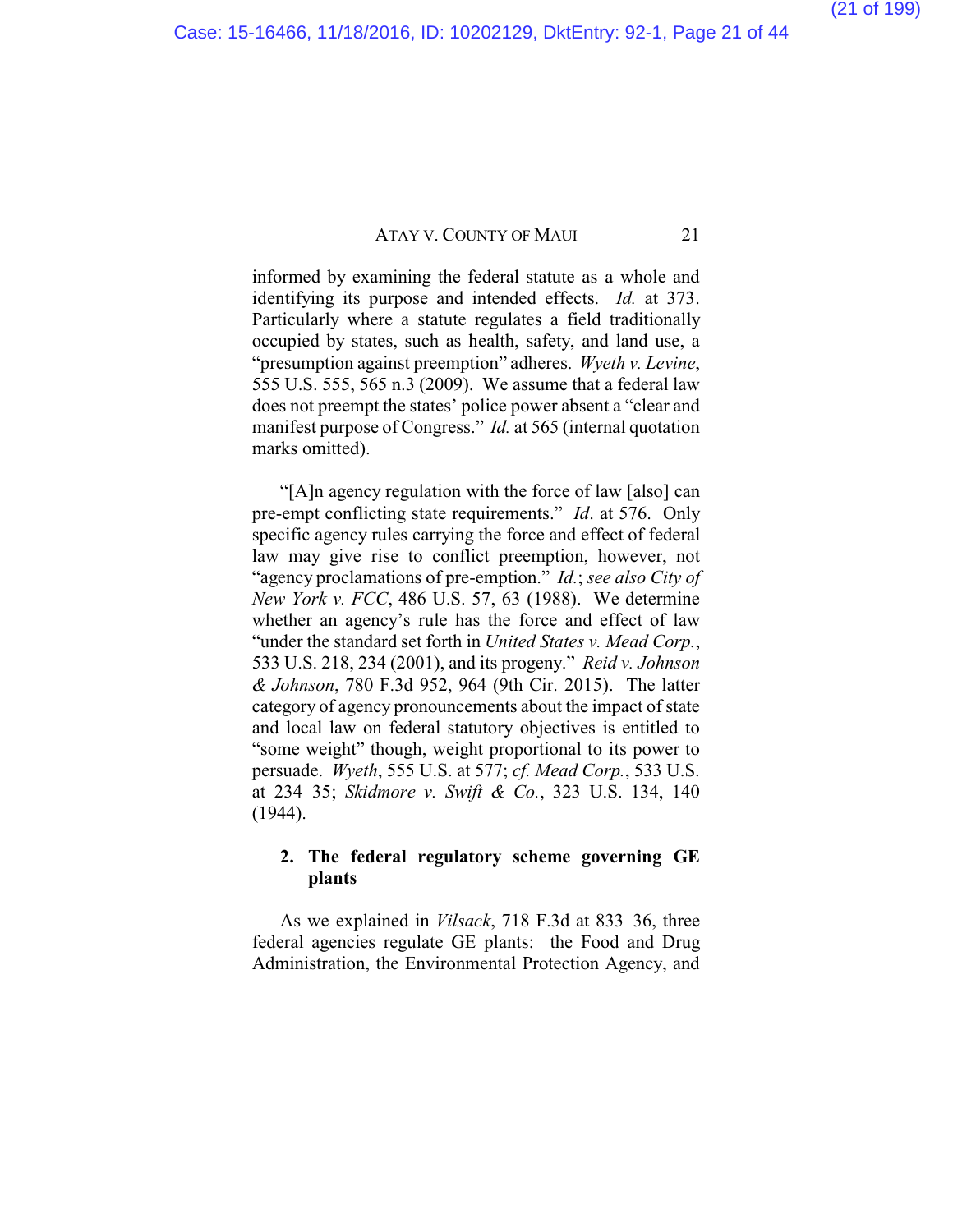the U.S. Department of Agriculture, through APHIS. Only APHIS's regulation under the PPA is at issue here.

Congress enacted the PPA in 2000 to protect against harms to "the agriculture, environment, and economy of the United States" caused by "plant pests" and "noxious weeds," while facilitating commerce in non-dangerous plants.<sup>7</sup> 7 U.S.C. § 7701(1), (3), (5). In service of this goal, the PPA prohibits the movement of plant pests except with a permit. *Id.* § 7711(a). The PPA further authorizes the Secretary of Agriculture, and by delegation APHIS, to prohibit or restrict the movement in interstate commerce of plants and other products as "necessary to prevent the introduction . . . or the dissemination of a plant pest or noxious weed within the United States." *Id.* § 7712(a); *see also id.* § 7712(f).

A "plant pest" is defined as any of eight types of listed organisms that "can directly or indirectly injure, cause damage to, or cause disease in any plant or plant product." *Id.* § 7702(14). Environmental and economic harm associated with transgenic contamination caused by GE plants is not "plant pest injury" that the PPA requires APHIS to protect against. *Vilsack*, 718 F.3d at 833. However, "a genetically modified organism is regulated as a plant pest if it is created using an organism that is itself a plant pest," *id.* at 835 (citing  $7 \overline{C}$ .F.R.  $\overline{8}$  340.1), or if APHIS "has reason to believe [that it] is a plant pest," 7 C.F.R. § 340.1; *Vilsack*, 718 F.3d at 835, 840. Such GE plants are called "regulated articles" or "presumptive plant pests." *Id.* at 833; *see* 7 C.F.R. § 340.0(a) & n.1; *id.* § 340.1 (definition of

**<sup>7</sup>** The PPA consolidated and built upon preexisting statutes and implementing regulations governing plant pests and noxious weeds. *See Vilsack*, 718 F.3d at 834 (explaining statutory history).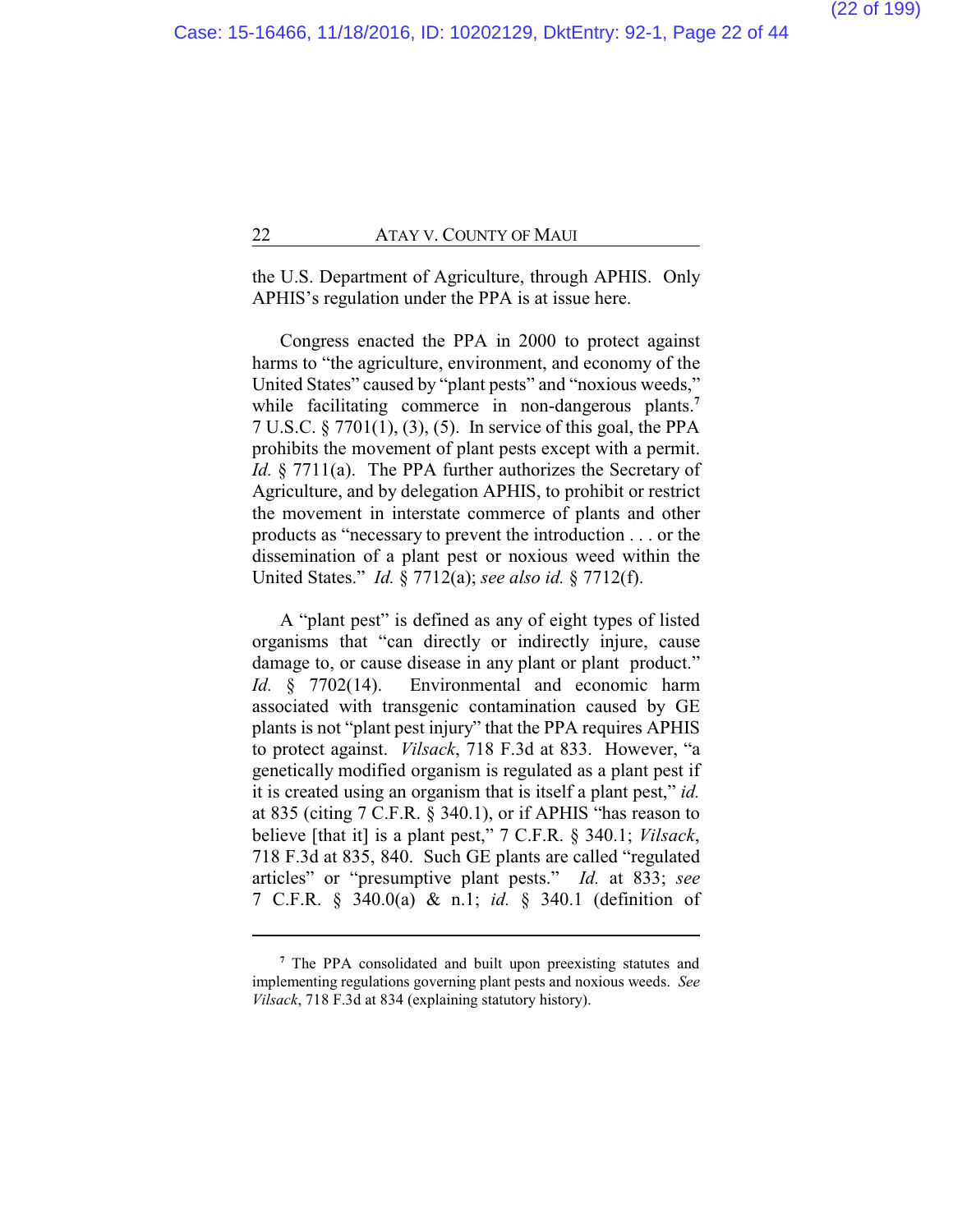"regulated article"); *id.* § 340.2 (groups of organisms that are or contain plant pests).

Such GE plants are regulated as plant pests "until the agency concludes on the basis of scientific evidence that the modified plant is not a 'plant pest.'" *Vilsack*, 718 F.3d at 835. Accordingly, with narrow exceptions, APHIS's regulations prohibit the introduction—including the movement through the United States and "use . . . outside the constraints of physical confinement that are found in a laboratory, contained greenhouse, . . . or other contained structure," 7 C.F.R. § 340.1—of regulated articles without APHIS's permission. *Id.* § 340.0(a).

APHIS's permitting process imposes strict conditions on any field test or other approved release into the environment in order to prevent the dissemination of regulated articles. *Id.* §§ 340.3(c) (providing performance standards), 340.4(f) (providing general permit conditions, which are in addition to permit-specific conditions). Approved field trials are subject to ongoing inspections by USDA inspectors, *id*. §§ 340.3(d)(6), 340.4(d), and APHIS requires a series of reports regarding the trials, *id.* §§ 340.3(d)(4), 340.4(f)(9).

Any party who believes that a certain regulated article is unlikely to pose a risk as a plant pest may petition APHIS for a determination of nonregulated status of the article. *Id.*  $§$  340.6(a). To succeed in such a petition, an applicant must demonstrate, through an extensive evaluation process involving data collected from APHIS-authorized field tests and other experiments, that the regulated article is no more likely to cause plant pest harms than its non-GE counterpart. *See Vilsack*, 718 F.3d at 835; 7 C.F.R. § 340.6(c). The decision-making process typically involves analysis pursuant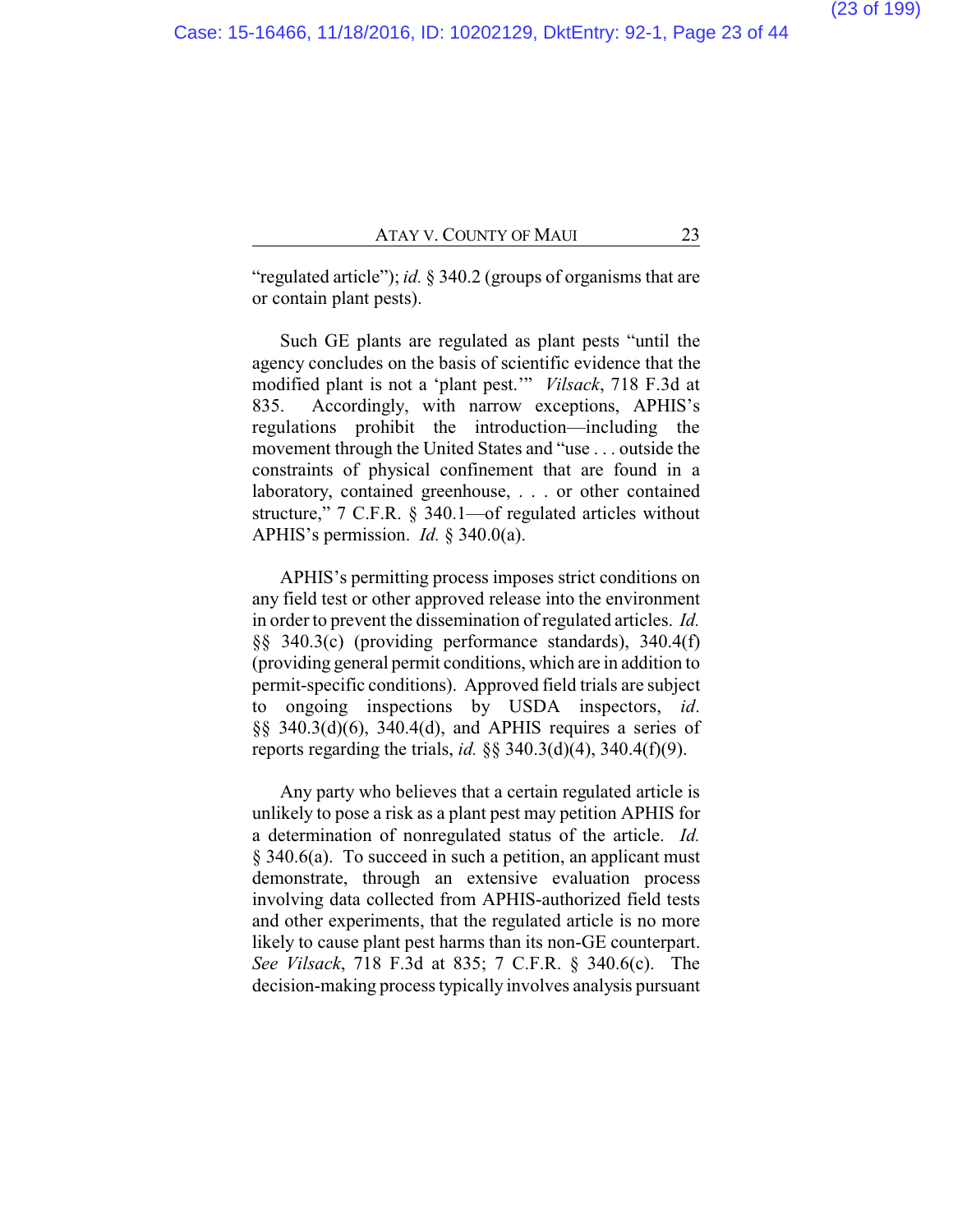to the National Environmental Policy Act. *See Vilsack*, 718 F.3d at 832, 837. If APHIS grants the petition, APHIS no longer has jurisdiction to regulate the plant or other article. *Id*. at 842.

## **3. The Ordinance is expressly preempted by the PPA to the extent that it seeks to ban GE plants that APHIS regulates as plant pests.**

Congress included an express preemption provision in the PPA. The provision states in relevant part that "no State or political subdivision of a State may regulate the movement in interstate commerce of any . . . plant, . . . plant pest, noxious weed, or plant product in order to control . . . , eradicate . . . , or prevent the introduction or dissemination of a . . . plant pest, or noxious weed, if the Secretary has issued a regulation or order to prevent the dissemination of the ... plant pest, or<br>noxious weed within the United States  $\frac{1}{2}$  USC noxious weed within the United States." § 7756(b)(1).**<sup>8</sup>** Three conditions thus must be met for a local law to be preempted: (1) the local law must regulate "movement in interstate commerce," (2) it must be intended to "control . . . , eradicate . . . , or prevent the introduction or dissemination of a . . . plant pest, or noxious weed," and (3) APHIS must regulate the plant at issue as a plant pest or noxious weed. Each condition is met here.

**<sup>8</sup>** The preemption provision contains exemptions for (A) regulations consistent with and not in excess of federal regulation and (B) states or political subdivisions that demonstrate a "special need" to the Secretary of Agriculture. 7 U.S.C. § 7756(b). These exemptions are not applicable here because the Ordinance exceeds federal regulation and the County did not attempt to demonstrate a "special need."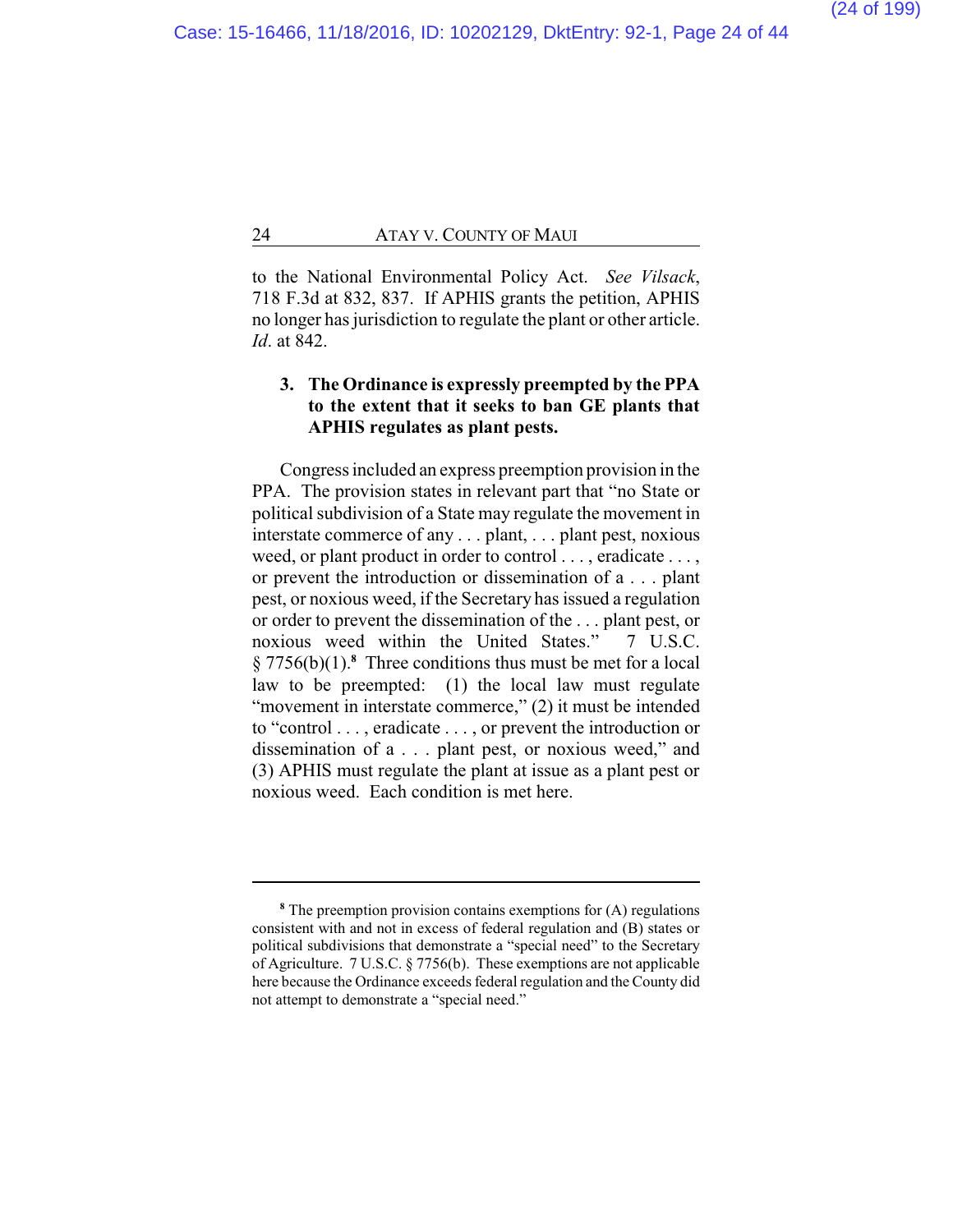First, the Ordinance regulates "movement in interstate commerce" by banning all testing, planting, or cultivation of GE plants to prevent their introduction or dissemination. Under the PPA, "movement" is defined broadlyand expressly includes a plant's "release into the environment," *id.* § 7702(9)(E), such as open-air field testing of GE plants. 7 C.F.R. § 340.1 (defining "release into the environment"). Experimental GE plants grown on test fields in Maui are without doubt involved in interstate commerce. Setting aside the global market for GE seed crops, seeds and other organisms carried afield by wind or other vectors "do not acknowledge State lines." 52 Fed. Reg. 22,892, 22,894 (June 16, 1987). Maui's Ordinance itself states that GE crops impact "foreign markets" and "even a single event of Transgenic Contamination can and has resulted in significant economic harm when the contaminated crops are rejected by buyers." Ordinance  $\S$  2(14). The Ordinance is expressly designed to "defend and promote the economic integrity of organic and non-GE markets that are harmed by transgenic contamination by GE Operations and Practices." *Id*. § 4(2).

While the phrase "movement in interstate commerce" within the meaning of the PPA's preemption clause may be narrower than the full scope of Congress's Commerce Clause power, *see Circuit City Stores Inc. v. Adams*, 532 U.S. 105, 118 (2001), we find that the phrase encompasses federally regulated GE crops grown in Hawaii. SHAKA's narrower interpretation, which would limit the scope of the preemption clause to local laws addressing plants that are in the act of traveling to or through at least one other state, is less consistent with the statute's larger context and purpose, which clearly envisions the dissemination of plants and seeds from fields as implicating movement in interstate commerce. *See, e.g.*, 7 U.S.C. § 7711(a). Indeed, Congress expressly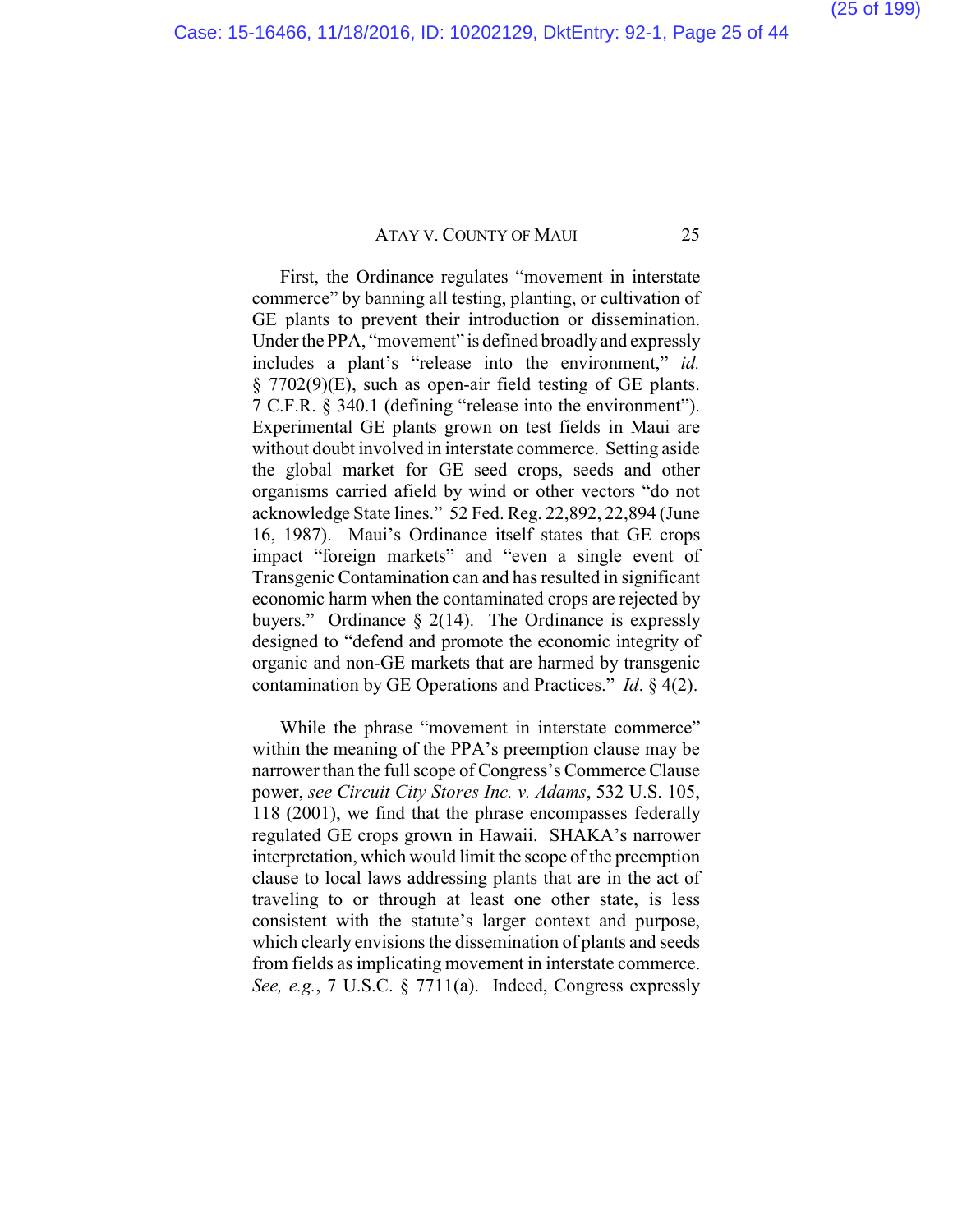recognized in the PPA that "all plant pests, noxious weeds, plants, plant products, articles capable of harboring plant pests or noxious weeds regulated under this chapter are in or affect interstate commerce." *Id.* § 7701(9).

Second, the Ordinance was passed in order to "control . . . , eradicate . . . , or prevent the introduction or dissemination of a . . . plant pest, or noxious weed." *Id.*  $§ 7756(b)(1)$ . An express purpose of the Ordinance is to prevent the spread of GE plants. Ordinance § 4(1)–(2); *see also id.* § 2(3) (stating that "GE Organisms . . . exist in the County as a possible invasive species"). The Ordinance implements this purpose by banning almost all planting and testing of GE plants. *Id*. § 5. The Ordinance states that existing governmental oversight of GE plants is "inadequate" to achieve this purpose. *Id.* § 2(9).

SHAKA argues that the second preemption condition is not met because the Ordinance seeks to control GE plants in order to prevent harms associated with transgenic contamination and pesticides, which are not "plant pest harms" within the meaning of the PPA. *Vilsack*, 718 F.3d at 839. What matters under the preemption clause, however, is whether a local law seeks to control, eradicate, or prevent the introduction or dissemination of plants that APHIS regulates as plant pests. The fact that APHIS regulates such plants for reasons other than second-order concerns that motivated the local law, such as concern with transgenic contamination, is irrelevant as far as the express preemption clause is concerned. To hold otherwise would allow state and local governments to subvert the preemption clause by "simply publishing a legislative committee report articulating some [] interest or policy" other than preventing plant pest harms that would be furthered by a proposed law banning plant pests.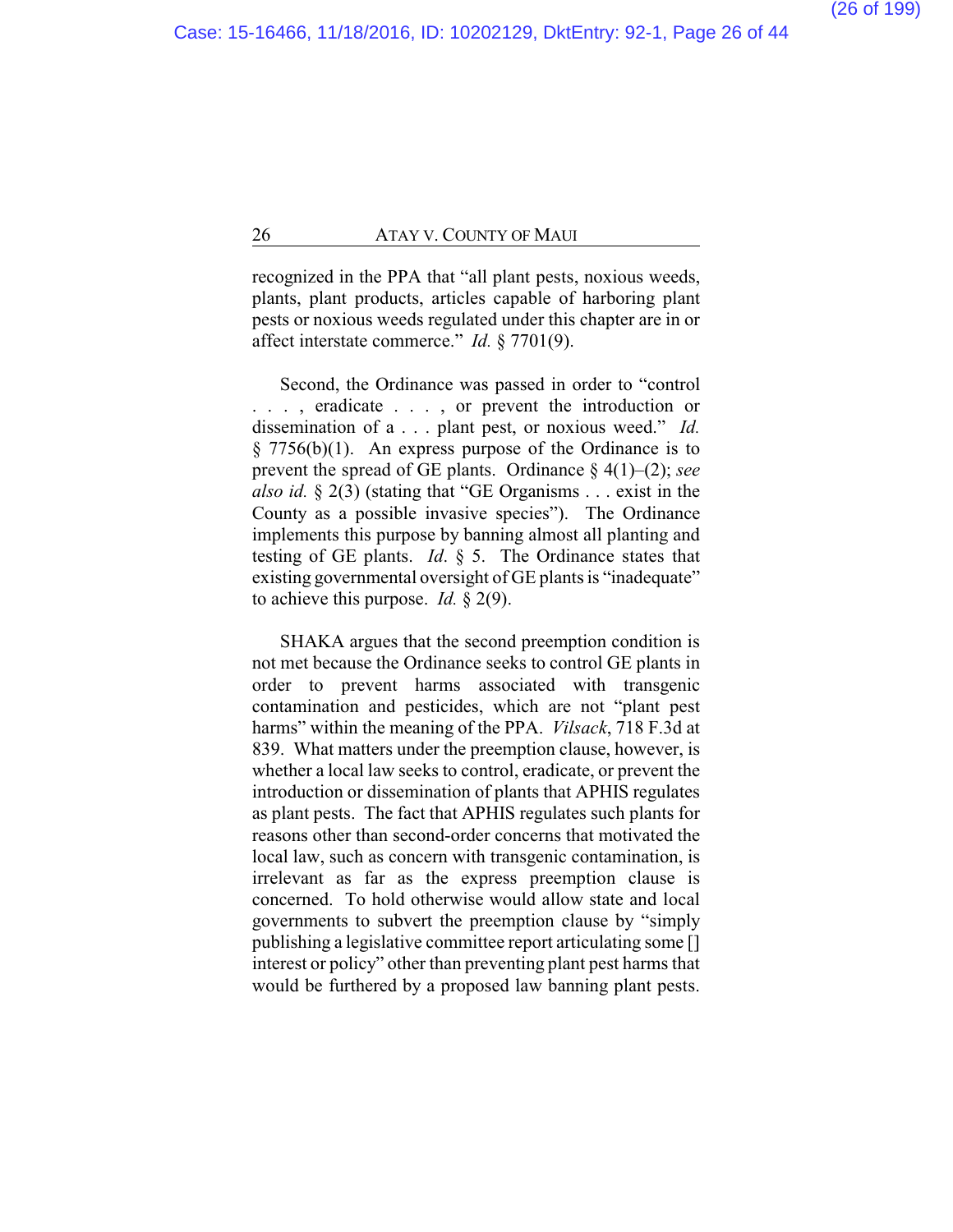*See Perez v. Campbell*, 402 U.S. 637, 652 (1971); *cf. Puente Arizona v. Arpaio*, 821 F.3d 1098, 1106 (9th Cir. 2016) ("If Congress intended to preempt laws like the one challenged here, it would not matter what Arizona's motives were; the laws would clearly be preempted."). Thus, a local law's purpose matters to the preemption analysis under 7 U.S.C. § 7756(b)(1) only to the extent that the local law must be intended to control plants that APHIS regulates as plant pests, rather than having only an incidental effect on such plants. Under the PPA's preemption clause, state and local governments may not supplement the strict controls that apply to federally regulated plant pests without APHIS's approval.

Third, APHIS has issued regulations in order to prevent the dissemination of the class of plant pests at issue, GE crops. *See* 7 C.F.R. Part 340. SHAKA's argument that the third preemption condition is not met because GE plants are regulated articles, not plant pests, is unavailing. APHIS deems nearly all GE plants to be plant pests because nearly all GE plants are created using *Agrobacterium*, which is a listed plant pest. 7 C.F.R. § 340.2(a). If a GE plant is made with *Agrobacterium* or another plant pest listed in § 340.2, APHIS considers it to be a plant pest. *Id*. § 340.0 n.1; 51 Fed. Reg. 23,352, 23,355 (June 26, 1986) ("USDA believes that an organism or product *is a plant pest* if the donor, recipient, vector or vector agent of the genetically engineered organism or product comes from a member of one of the groups listed in § 340.2." (emphasis added)); 52 Fed. Reg. at 22,895 ("[T]he definition of plant pest was deliberately made broad by Congress to include those organisms that might later be found to be injurious to plants."); *id*. at 22,893–94. We explained this in *Vilsack*—"*a genetically modified organism*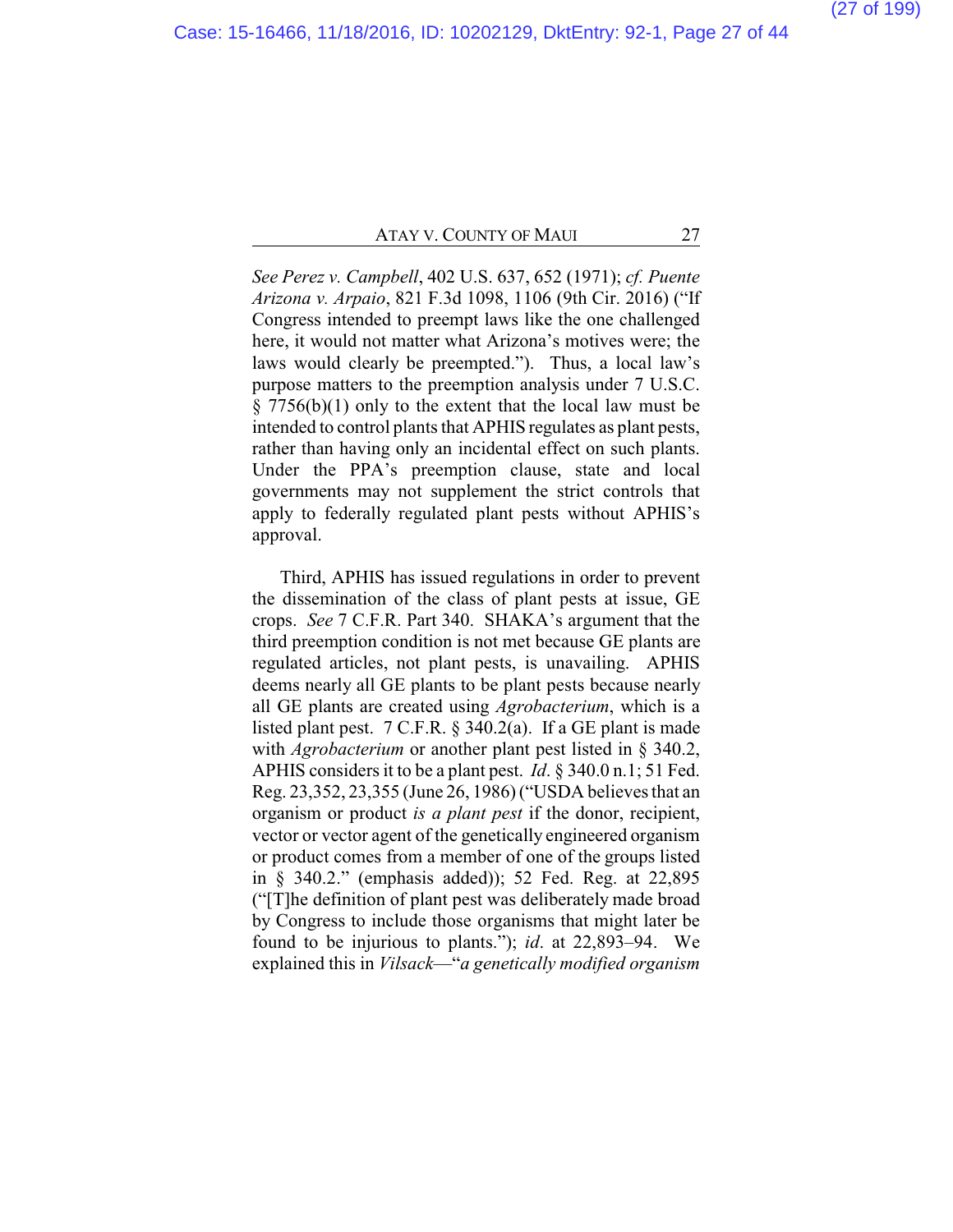*is regulated as a plant pest* if it is created using an organism that is itself a plant pest." 718 F.3d at 835 (emphasis added).

APHIS may also regulate GE plants that were not made with a listed plant pest if they "are believed to be plant pests." 7 C.F.R. § 340.0 n.1. According to the GE Parties, this class of regulated articles is not at issue here. Even if such presumptive plant pests are at issue, however, SHAKA is incorrect in asserting that presumptive plant pests are merely "regulated articles" and not plant pests for the purposes of the preemption clause. The regulations indicate that all regulated articles are considered to be plant pests. *See* 7 C.F.R. § 340.0(b) (equating "regulated article" with "plant pest"). Strict regulations apply to all plant pests—presumed or listed—up until the point they are deregulated, at which point they fall outside of the preemption clause and APHIS's jurisdiction under the PPA. *See Vilsack*, 718 F.3d at 841. Indeed, accepting the view that presumed plant pests are not plant pests could create a regulatory paradox. If such plants were not considered plant pests or noxious weeds under the PPA, APHIS presumably would have no power to regulate or deregulate them. No party takes this position in this case.

We conclude that the Ordinance is expressly preempted by the PPA to the extent that it seeks to ban GE plants that APHIS regulates as plant pests. The Ordinance seeks to regulate "the movement in interstate commerce" of plant pests "in order to control . . . , eradicate . . . , or prevent the introduction or dissemination of . . . plant pest[s]" that APHIS regulates extensively. 7 U.S.C. § 7756(b)(1).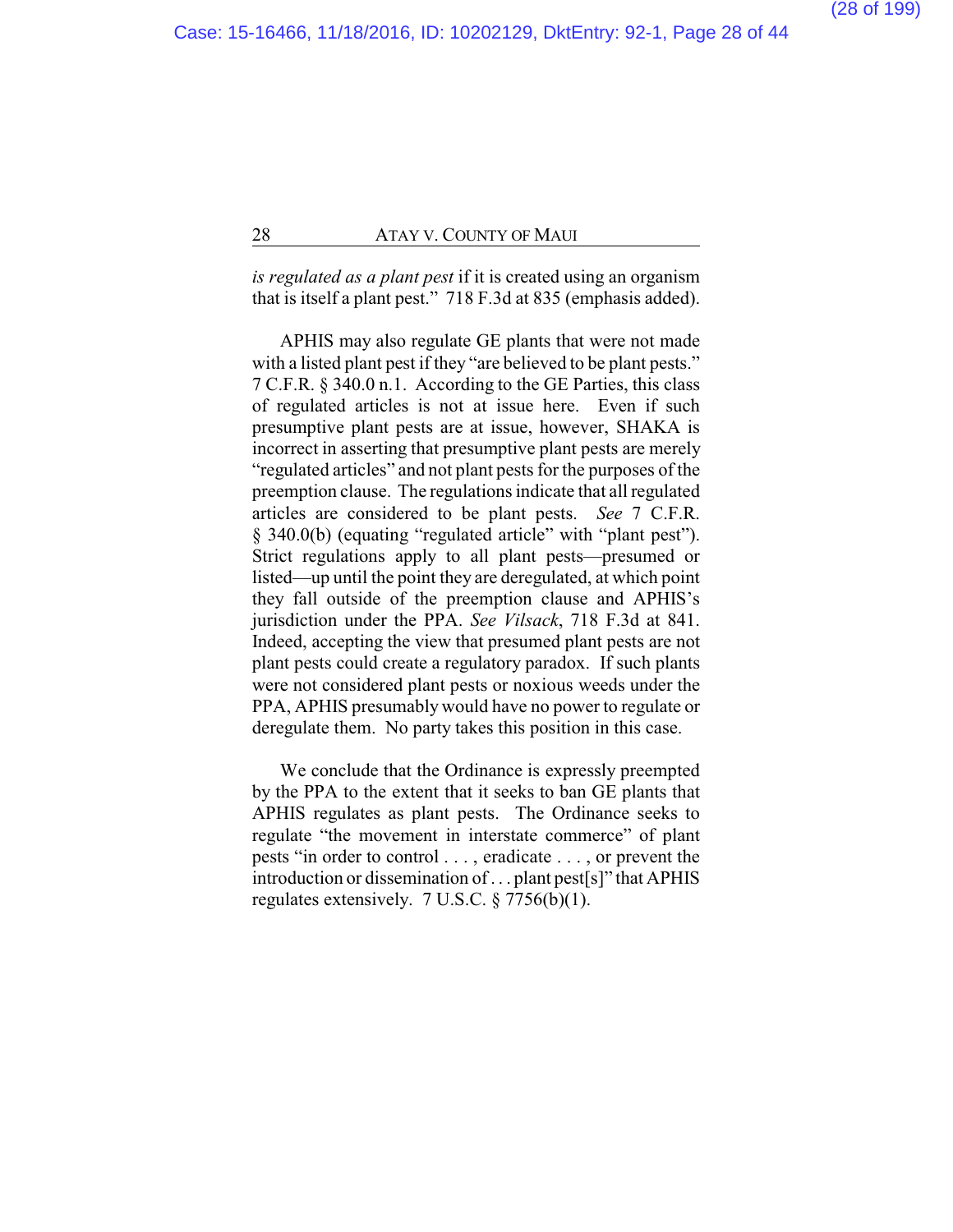#### **4. The Ordinance is not impliedly preempted.**

The PPA's express preemption clause only preempts the Ordinance in its application to plants regulated by APHIS as plant pests, not plants that APHIS has deregulated and thus has no authority over. However, the GE Parties argue, and the district court held below, that the Ordinance is also impliedly preempted by the PPA in its application to deregulated, "commercialized" GE crops.**<sup>9</sup>** *See Robert Ito Farm*, 111 F. Supp. 3d at 1106–07. The GE Parties contend that the Ordinance's ban on deregulated GE crops impermissibly frustrates the PPA's purpose of facilitating commerce in non-dangerous plants, while protecting the nation from dangerous plant pests and noxious weeds. We disagree.

We begin our search for implied preemptive intent by observing the PPA's express preemption clause creates a "reasonable inference" that Congress did not intend to preempt state and local laws that do not fall within the clause's scope. *Freightliner Corp. v. Myrick*, 514 U.S. 280, 288 (1995); *see also Cipollone*, 505 U.S. at 517 (holding that a court should not consider implied theories of preemption where an express preemption clause "provides a reliable indicium of congressional intent with respect to state authority") (internal quotation marks omitted). As the GE Parties concede, the Ordinance's application to federally deregulated GE crops does not fall within the PPA's express preemption clause. The resultant "reasonable inference" that

**<sup>9</sup>** A different judge rejected the same argument in reviewing a similar ban on GE crops imposed by Hawaii County. *Hawai'i Floriculture & Nursery Ass'n v. Cty. of Hawaii*, No. Civ. 14-00267 BMK, 2014 WL 6685817, at \*9–10 (D. Haw. Nov. 26, 2014).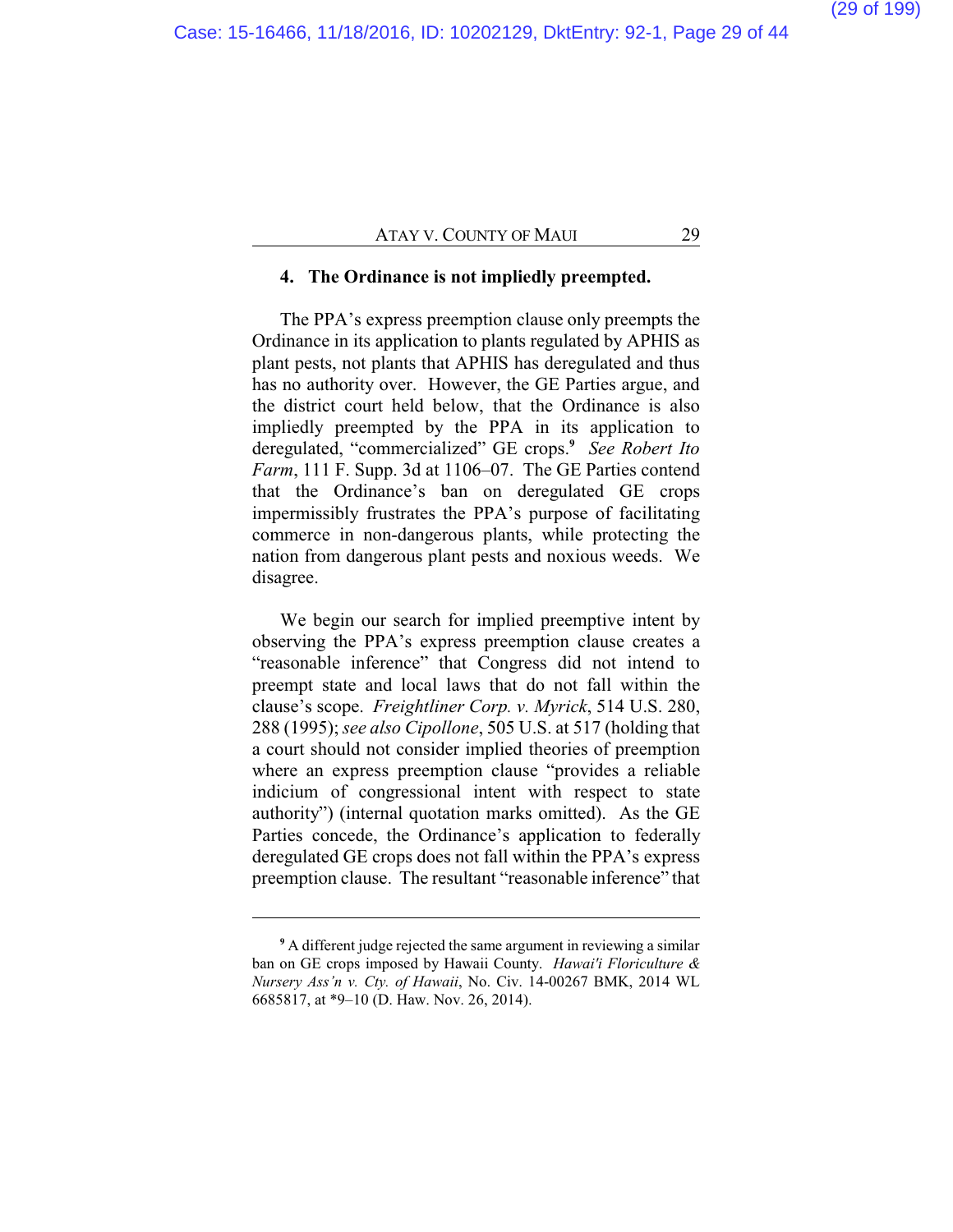Congress did not intend to preempt the Ordinance might be overcome, of course. Thus, for example, a local law that is consistent with an express preemption clause may still be preempted if it "actually conflicts" with federal law. *Geier v. Am. Honda Motor Co.*, 529 U.S. 861, 871 (2000). However, the GE Parties have not shown any actual conflict between the Ordinance's ban on federally deregulated GE crops and any federal statutory or regulatory provision. Indeed, at APHIS's urging, we held in *Vilsack* that APHIS "no longer had jurisdiction to continue regulating" a GE plant once APHIS decided to deregulate it. 718 F.3d at 832.

Nor have the GE Parties shown more broadly that the Ordinance impermissibly frustrates any federal objective by banning federally deregulated, "commercialized" GE crops. The Supreme Court has warned that obstacle preemption analysis does "not justify a freewheeling judicial inquiry into whether a state statute is in tension with federal objectives[, because] such an endeavor would undercut the principle that it is Congress rather than the courts that preempts state law." *Whiting*, 563 U.S. at 607 (internal quotation marks omitted). The Court's "precedents establish that a high threshold must be met if a state law is to be preempted for conflicting with the purposes of a federal Act." *Id.* (internal quotation marks omitted).

Even assuming that an obstacle preemption analysis is called for because the PPA's express preemption provision does not "provide[] a reliable indicium of congressional intent with respect to state authority," *Cipollone*, 505 U.S. at 517 (internal quotation marks omitted), the high threshold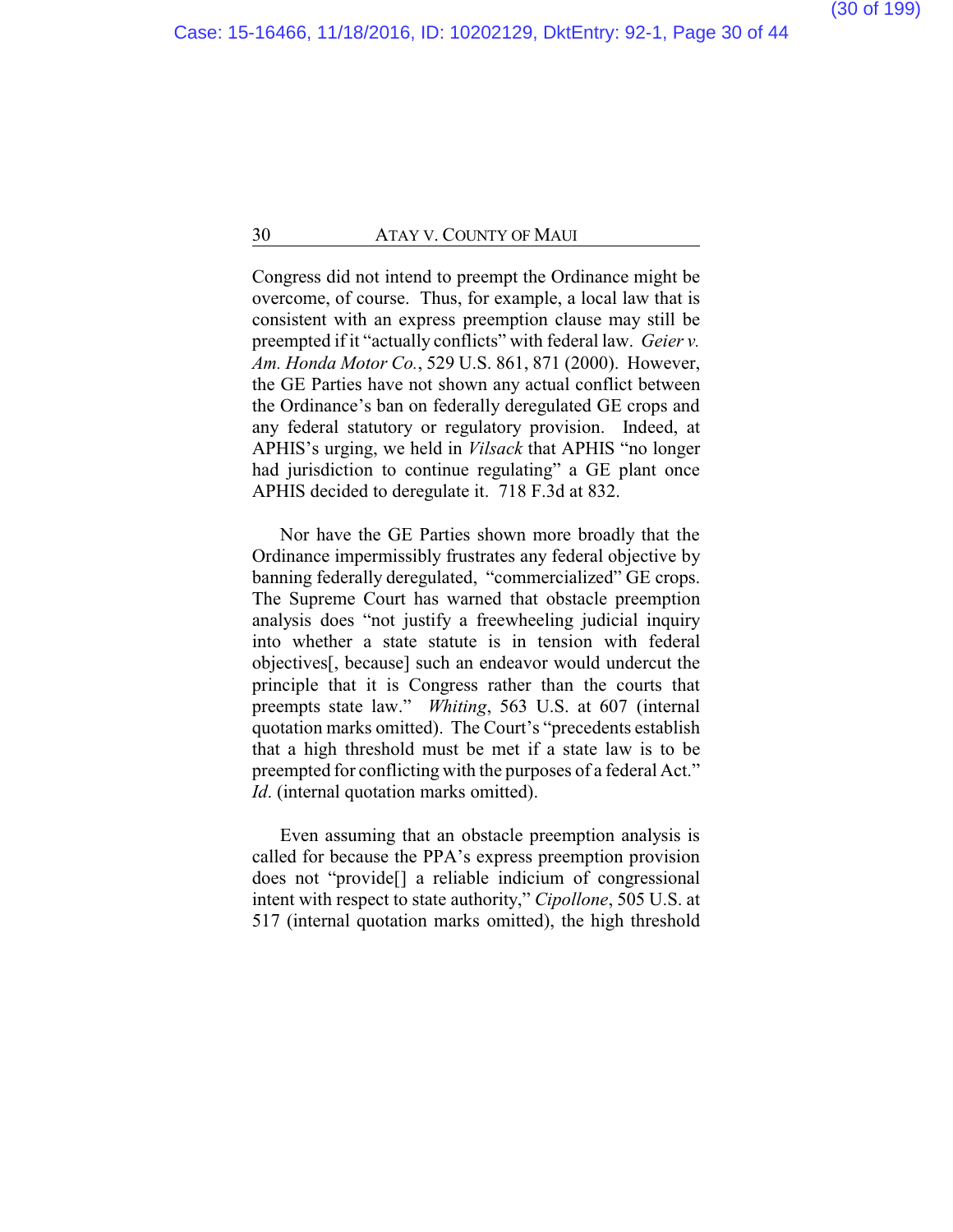required for preemption is not met here.**<sup>10</sup>** Nothing in the PPA suggests that Congress intended to prevent state and local governments from exercising their traditional authority over agricultural land use with respect to certain crops simply because APHIS deregulated them. To hold otherwise would have the backwards effect of preventing states and local governments from regulating crops formerly considered to be plant pests, even though states and local governments may regulate conventional crops that were never considered plant pests and raise fewer concerns. Such a holding would have far-reaching practical effects. Because a large percentage of commercial crops grown in the United States are GE crops, states and counties across the nation would be prevented from regulating an enormous swath of agriculture. We do not believe that Congress so intended.

To hold otherwise would also leave a gap in the regulation of GE Plants. We held in *Vilsack* that "APHIS . . . has no power to regulate the adverse economic effects that could follow [a GE crop's] deregulation," including due to transgenic contamination. 718 F.3d at 841. We find no indication, clear or otherwise, that Congress intended to prevent states from closing this regulatory gap. Indeed, the GE Partes ultimately concede that "[a]n appropriate local entity . . . might be able to fill gaps in the federal regime to address these issues." There is nothing in the PPA or its implementing regulations suggesting that a local government

**<sup>10</sup>** As has the Supreme Court, "[w]e recognize, of course, that the categories of preemption are not rigidly distinct," and what might be understood as an obstacle preemption argument might instead be understood as a field preemption argument. *Crosby v. Nat'l Foreign Trade Council*, 530 U.S. 363, 372 n.6 (2000) (internal quotation marks omitted).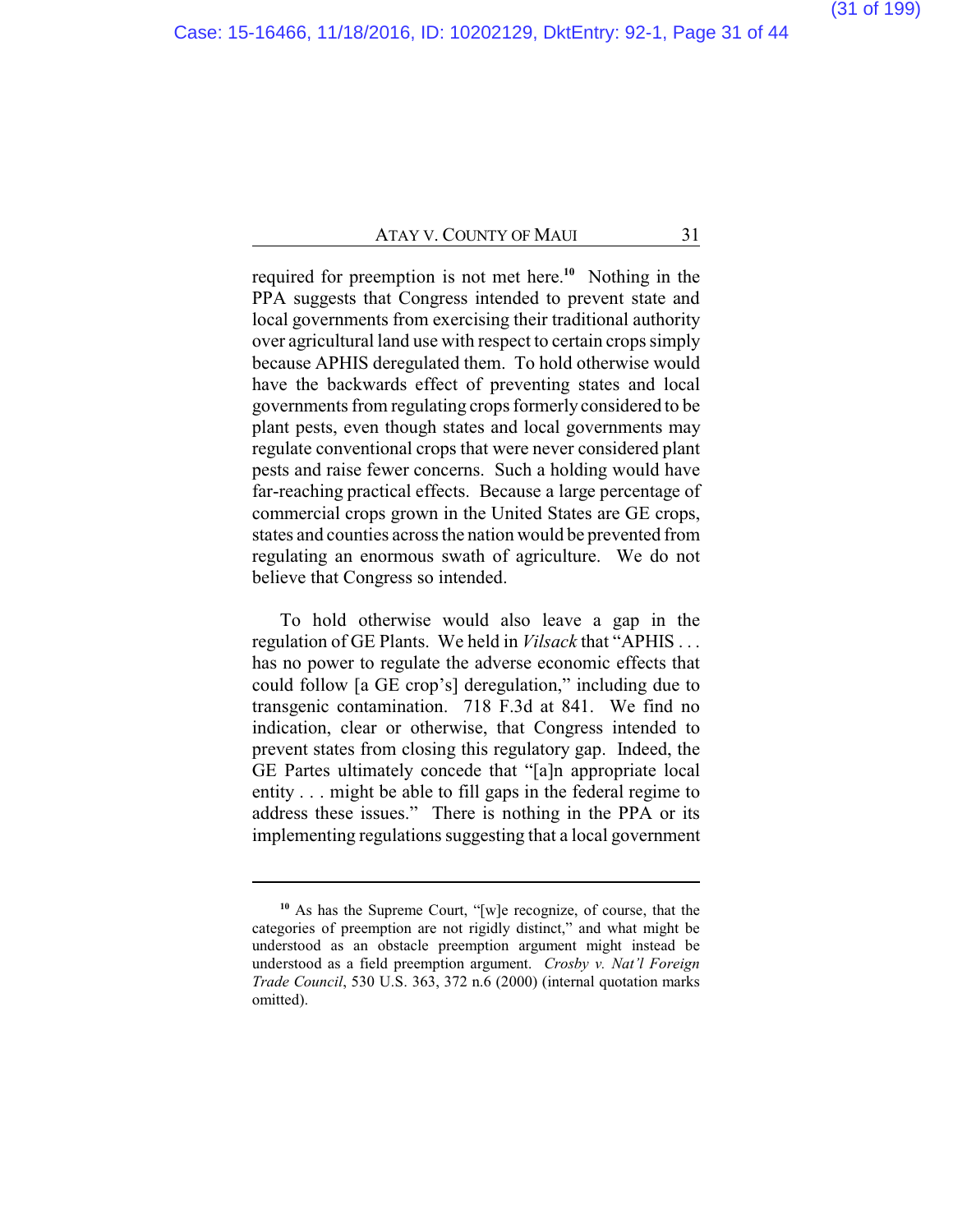could not choose to do so by prohibiting the cultivation of commercialized GE crops in a particular area.

We acknowledge that statements made in the introduction to the White House Office of Science and Technology Policy's "Proposal for Coordinated Framework for Regulation of Biotechnology," 49 Fed. Reg. 50,856 (Dec. 31, 1984), recognized the importance of "achieving national consistency" in the regulation of biotechnology. Such a policy statement in the introduction of a policy document certainly does not have the force and effect of law and thus its own preemptive effect. *See Wyeth*, 555 U.S. at 576; *Reid*, 780 F.3d at 964. The statement also has little power to persuade. The statement's passing nature does not evince thoroughness of consideration, and it was not even repeated in the finalized framework. *See* 51 Fed. Reg. 23,302 (June 26, 1986). The statement also was not issued by APHIS, the agency charged with implementing the PPA. Moreover, the statement is not entirely consistent with later pronouncements. The statement is at odds with Congress's subsequent enactment of the PPA's express preemption clause, which does not require national consistency in the regulation of commercialized GE crops. Additionally, APHIS subsequently has stated that "the issuance of final rules does not per se prohibit State regulation of the intrastate movement of genetically engineered plants." 58 Fed. Reg. 17,044, 17,053 (Mar. 31, 1993). Rather, the agency explained, "State regulations would be preempted only if they are inconsistent with any Federal orders or regulations promulgated pursuant to those Acts." *Id.* These statements are consistent with the scope of the PPA's express preemption clause. Again, a county's prohibition on the growing of GE crops in a particular area is not inconsistent with any federal regulation under the PPA to the extent the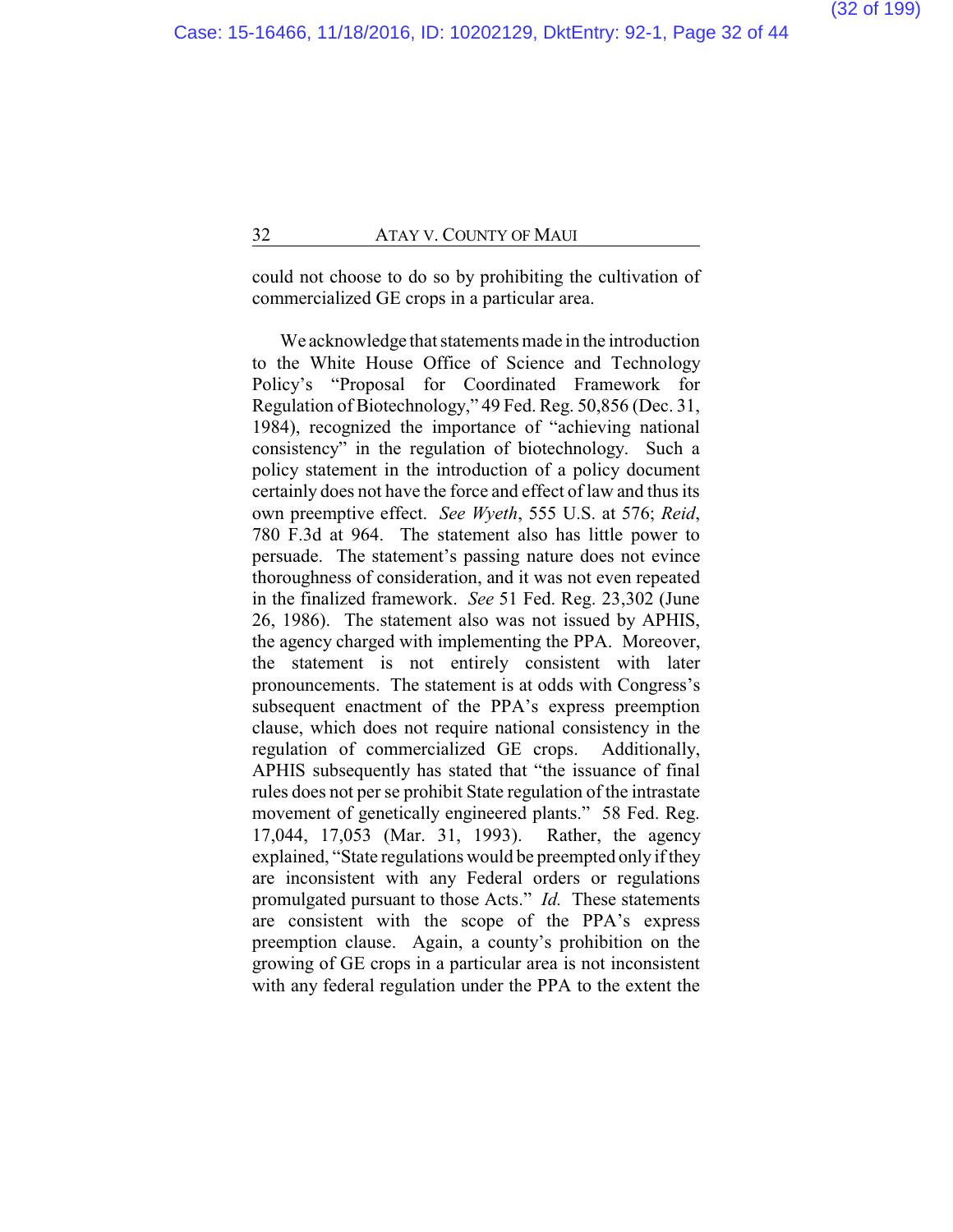bans apply to plants that are no longer regulated under the PPA.

Accordingly, we hold that the PPA does not impliedly preempt the Ordinance in its application to GE crops that APHIS has deregulated. The regulation of commercialized crops, both of GE and traditional varieties, remains within the authority of state and local governments.

#### **C. State preemption**

We have held that federal law preempts the Ordinance in its application to GE plants that APHIS regulates as plant pests, but not in its application to federally deregulated, commercialized GE plants. However, we find that Hawaii state law impliedly preempts the Ordinance in its remaining application to commercialized GE plants and thus affirm the district court's decision<sup>11</sup>

As explained in our concurrently filed opinion in *Syngenta v. County of Kauai*, No. 14-16833, Hawaii courts apply a "'comprehensive statutory scheme' test" to decide field-preemption claims under HRS § 46-1.5(13), such as that made by the GE Parties here. Under this test, a local law is preempted if "it covers the same subject matter embraced within a comprehensive state statutory scheme disclosing an express or implied intent to be exclusive and uniform throughout the state." *Richardson v. City & Cty. of Honolulu*, 868 P.2d 1193, 1209 (Haw. 1994). Courts frequently treat

**<sup>11</sup>** We agree with the district court in *Syngenta Seeds, Inc. v. County of Kauai*, that the scope of federal preemption delineates the breadth of state field preemption in this case. No. Civ. 14-00014 BMK, 2014 WL 4216022, at \*9 n.11 (D. Haw. Aug. 25, 2014).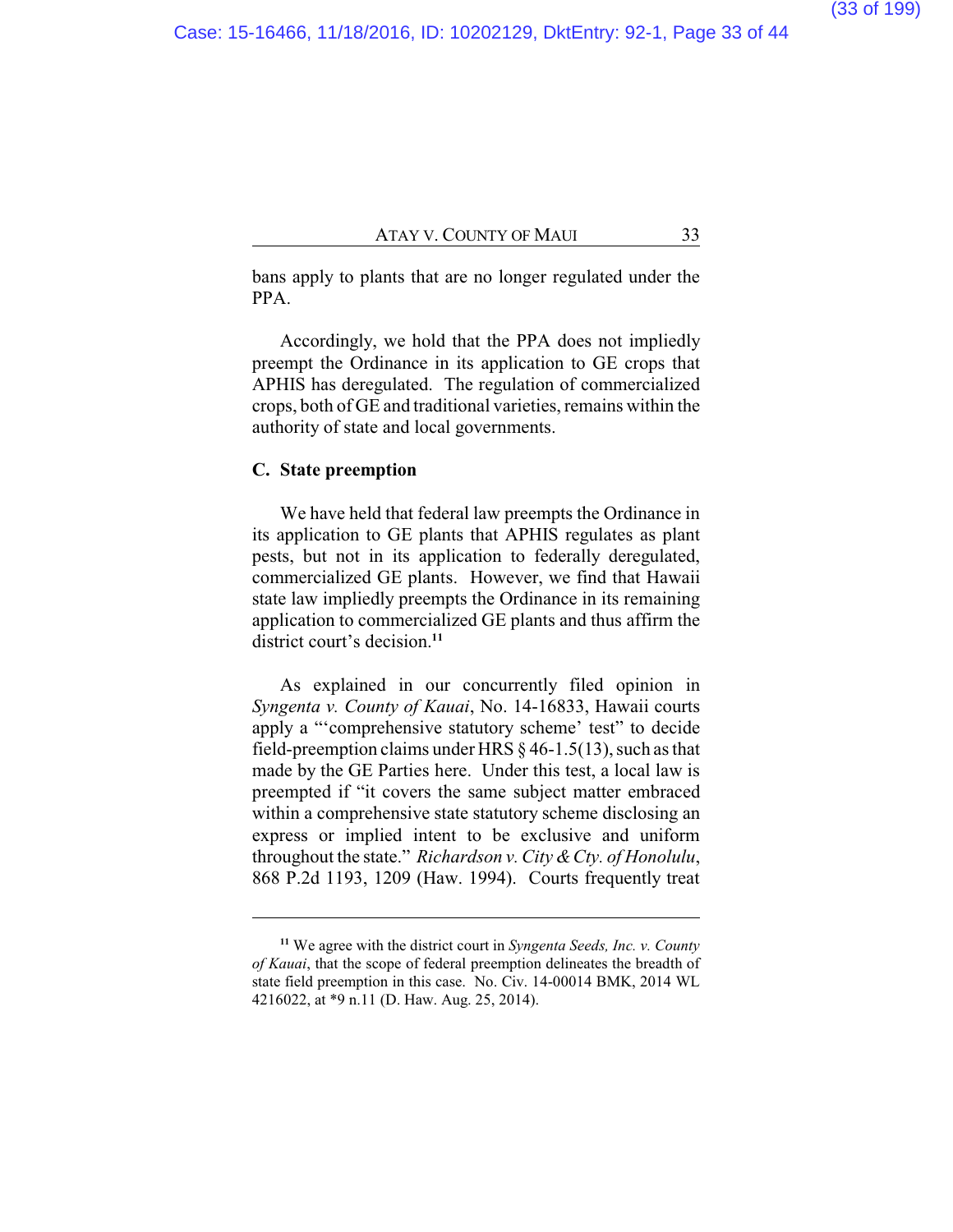this test as involving several overlapping elements, including showings that (1) the state and local laws address the same subject matter; (2) the state law comprehensively regulates that subject matter; and (3) the legislature intended the state law to be uniform and exclusive. However, as is true of our federal preemption analysis, the "critical determination to be made" is "whether the statutory scheme at issue indicate[s] a legislative intention to be the exclusive legislation applicable to the relevant subject matter." *Pac. Int'l Servs. Corp. v. Hurip*, 873 P.2d 88, 94 (Haw. 1994) (internal quotation marks omitted).

We begin by summarizing Hawaii law regulating potentially harmful plants and then we apply Hawaii's comprehensive statutory scheme test.

## **1. Hawaii law regulates the importation, transportation, sale, control, and eradication of potentially harmful plants.**

As an isolated island chain with a large number of endemic species and "more threatened and endangered species per square mile than any other place on earth," *USDA Regulation of Biotechnology Field Tests in Hawaii*, *supra*, at 1, Hawaii is perhaps more threatened by invasive species than any other state. Its history with human-introduced invasive species is long and, as history has shown, well-intentioned fixes to the problem have sometimes proven colossally uninformed. An infamous example occurred in 1883, when sugarcane farmers imported mongooses to control invasive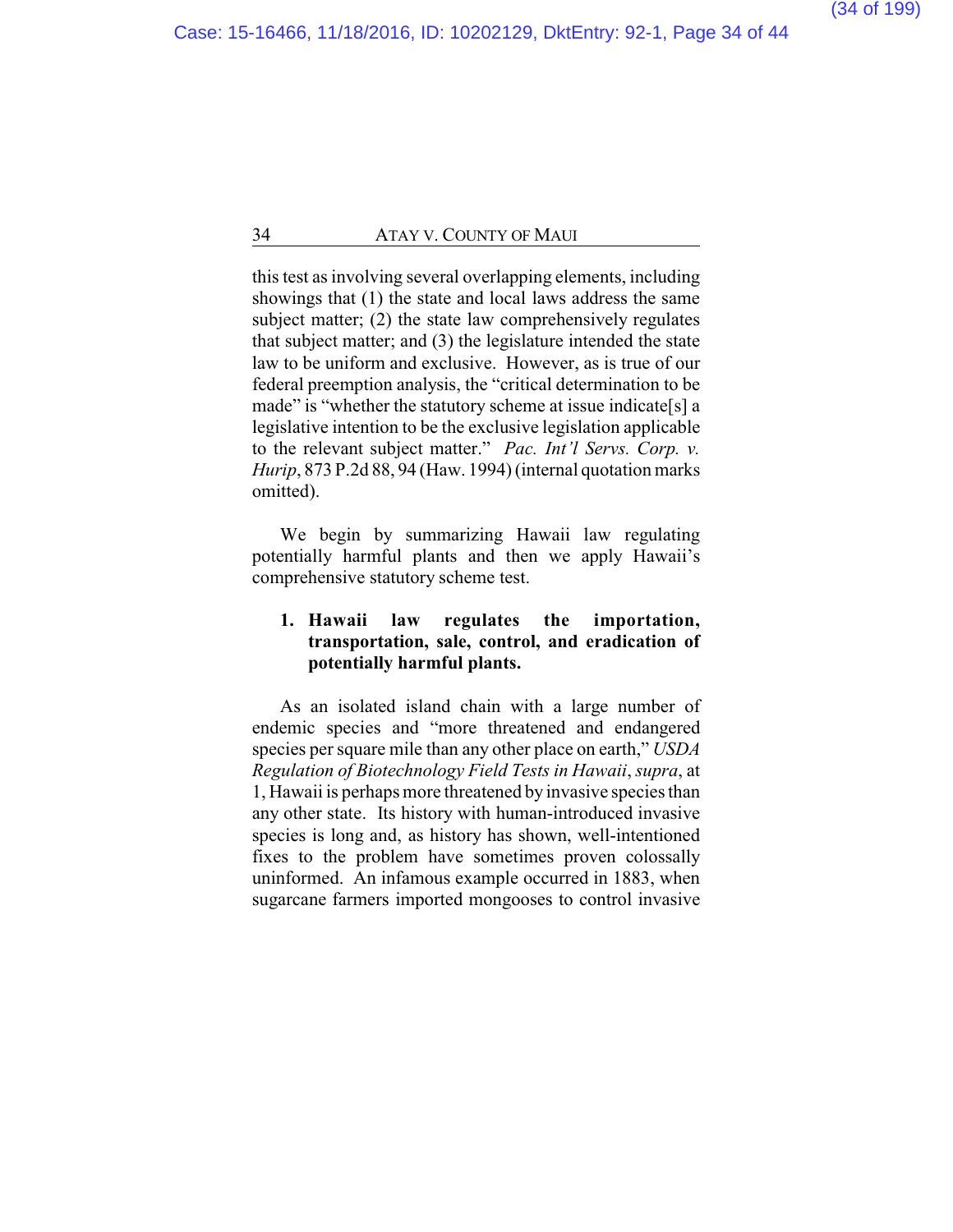rats that plagued Maui and other islands.**<sup>12</sup>** It turned out that rats are nocturnal and mongooses are diurnal, and thus the mongooses mostly hunted other prey, ravaging native bird populations and becoming a widespread problem that, like the rats, persists today. Introduced animals are not the only threat. As a group of biologists observed, "[t]he problem of introduced plants is especially significant in Hawaii."**<sup>13</sup>**

To address the threat posed by introduced, potentially harmful plants, Hawaii has promulgated five chapters of Hawaii law. The State also coordinates closely with APHIS with respect to plants within APHIS's jurisdiction. *See USDA Regulation of Biotechnology Field Tests in Hawaii*, *supra*, at 2 ("Hawaii is one of the most active States when it comes to providing input on field test applications.").

In relevant part, Chapter 141 (titled the Department of Agriculture) authorizes the Hawaii Department of Agriculture (DOA) to enact rules regulating potentially harmful plants, including:

> The introduction, transportation, and propagation of . . . plants; . . . The quarantine, inspection, . . . destruction, or exclusion, either upon introduction into the State, or at

**<sup>13</sup>** David Pimentel, Lori Lach, Rodolfo Zuniga, & Doug Morrison, *Environmental and Economic Costs Associated with Non-Indigenous Species in the United States*, Cornell Chronicle, Cornell University (Jan. 24, 1999), http://www.news.cornell.edu/stories/1999/01/environmentaland-economic-costs-associated-non-indigenous-species.

**<sup>12</sup>** *See Mongoose*, Hawaii Invasive Species Council, http://dlnr.hawaii.gov/hisc/info/invasive-species-profiles/mongoose/ (last vistied Sept. 2, 2016).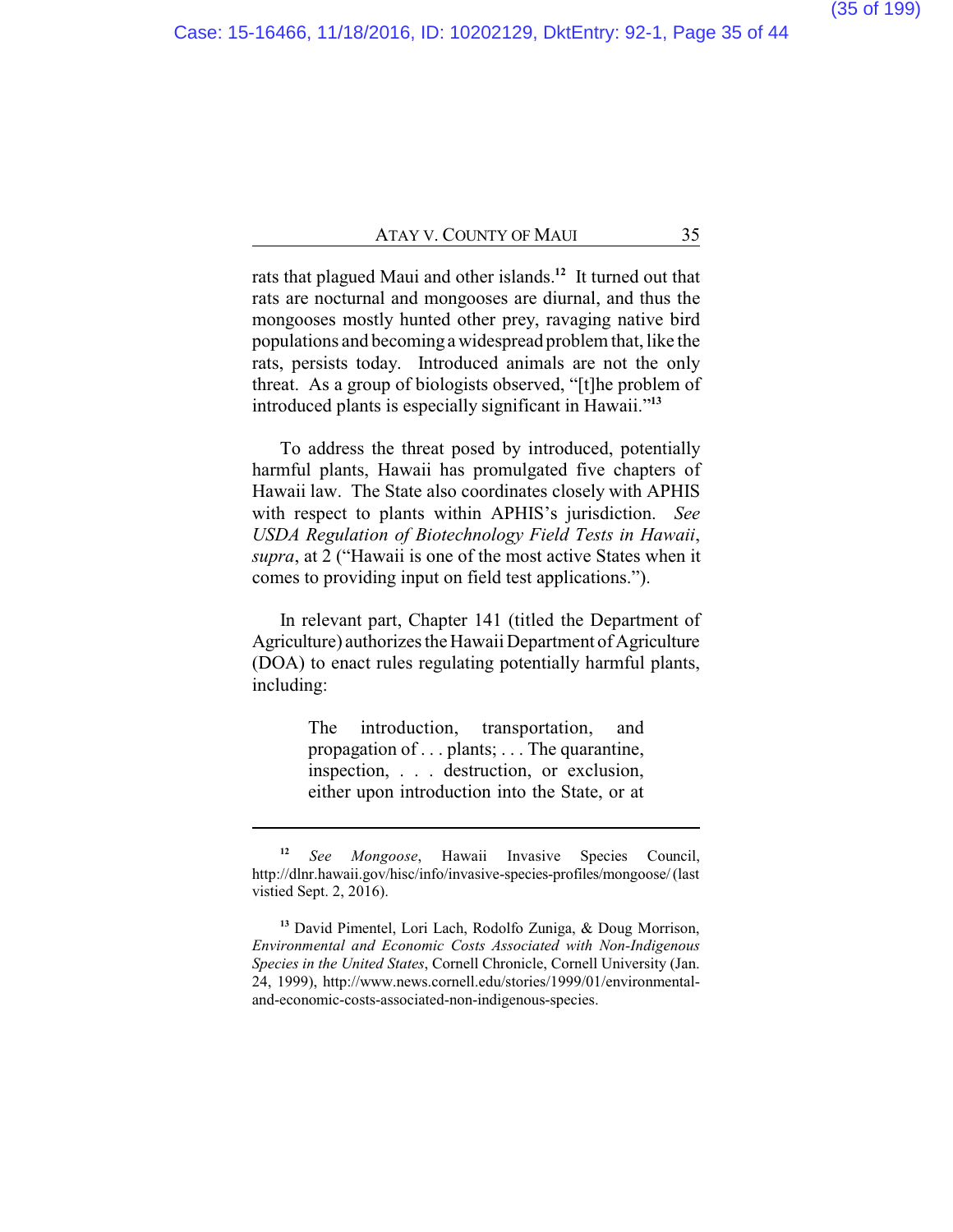any time or place within the State, of any . . . seed . . . or any other plant growth or plant product . . . that is or may be in itself injurious, harmful, or detrimental to the [agricultural or horticultural industries or the forests of the State]; [and] The manner in which . . . research activities may be undertaken.

Haw. Rev. Stat. (HRS) § 141-2. Chapter 141 also requires the DOA to establish "pest designations," subject to a limited exception for "incipient infestation[s]" requiring "immediate action." *Id.* § 141-3. The DOA must "develop and implement a detailed control or eradication program for any pest designated." *Id.* § 141-3.5. Additionally, the DOA must "so far as reasonably practicable, assist, free of cost to individuals, in the control or eradication of . . . noxious weeds, or other pests injurious to the environment or vegetation of value."**<sup>14</sup>** *Id.* § 141-3.

Chapter 150 (the Hawaii Seed Law) addresses the sale of agricultural and vegetable seeds. Among other restrictions, the law prohibits the sale of such seeds if they are contaminated by noxious weed seeds in excess of established tolerances. *Id.* § 150-23. The law authorizes the DOA to designate noxious weed seed by rule. *Id.* § 150-22; *see also* id. § 150-21 (defining "noxious weed seed").

Chapter 150A (the Hawaii Plant Quarantine Law) prohibits importation of "restricted plants" without a permit,

<sup>&</sup>lt;sup>14</sup> "Control . . . means to limit the spread of a specific noxious weed and to reduce its density to a degree where its injurious, harmful, or deleterious effect is reduced to a tolerable level." HRS § 152-1.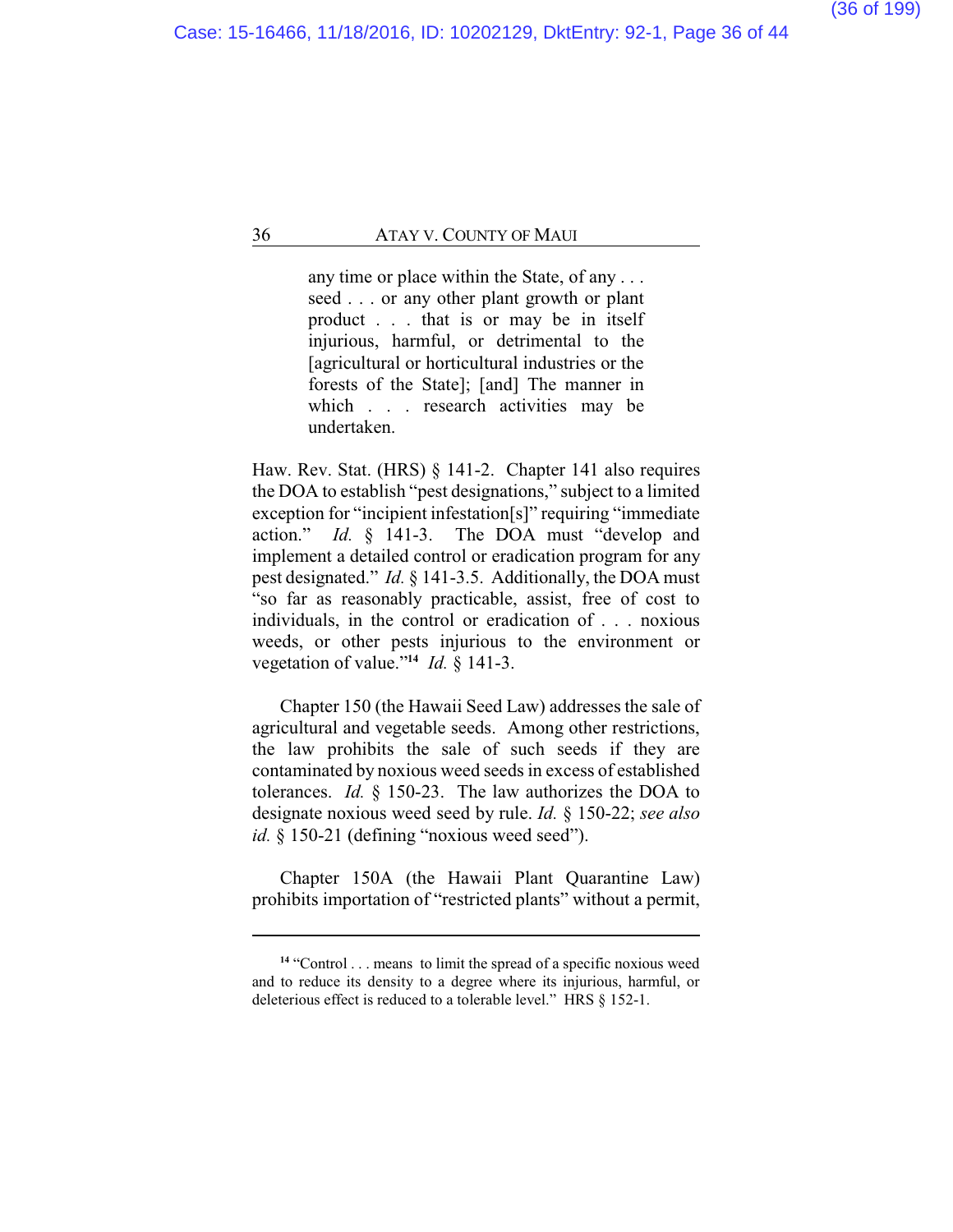and directs the DOA to designate restricted plants by rule. *Id.* § 150A-6.1(a), (b). Such plants include designated noxious weeds and other "specific plants that may be detrimental or potentially harmful to agriculture, horticulture, the environment, . . . or public health." *Id.* § 150A-6.1(b). Pursuant to its authority, the DOA has enacted restrictions on several disease-carrying commercial crops. Haw. Admin. R. (HAR) §§ 4-72-6, 4-72-9–4-72-12. The Hawaii Plant Quarantine Law also authorizes the DOA to "regulate or prohibit the sale [within the State] of . . . restricted plants." HRS § 150A-6.1(c). The law prohibits the sale and importation of noxious weeds, however, except for research with a permit issued by the DOA. *Id.*  $\hat{\S}$  150A-6.1(d). Furthermore, the law prohibits the transportation within the State of any "flora specified by rules and regulations of [the DOA] except by a permit." *Id.* § 150A-8. The law also creates "an advisory committee on plants and animals," which is comprised of certain officials and other members who "are thoroughly conversant with modern ecological principles and the variety of problems involved in the adequate protection of [the State's] natural resources." *Id.* § 150A-10. The committee is charged with "advising the department in problems relating to the introduction, confinement, or release of plants, animals, and microorganisms." *Id*.

Chapter 152 also addresses noxious weeds. HRS § 152-3 prohibits the introduction or transportation of "specific noxious weeds or their seeds or vegetative reproductive parts into any area designated . . . as free or reasonably free of those noxious weeds," except as permitted for educational or research purposes. Chapter 152 authorizes the DOA to designate noxious weeds and to cooperate with landowners for their control or eradication. *Id.* §§ 152-2, 152-4, 152-6;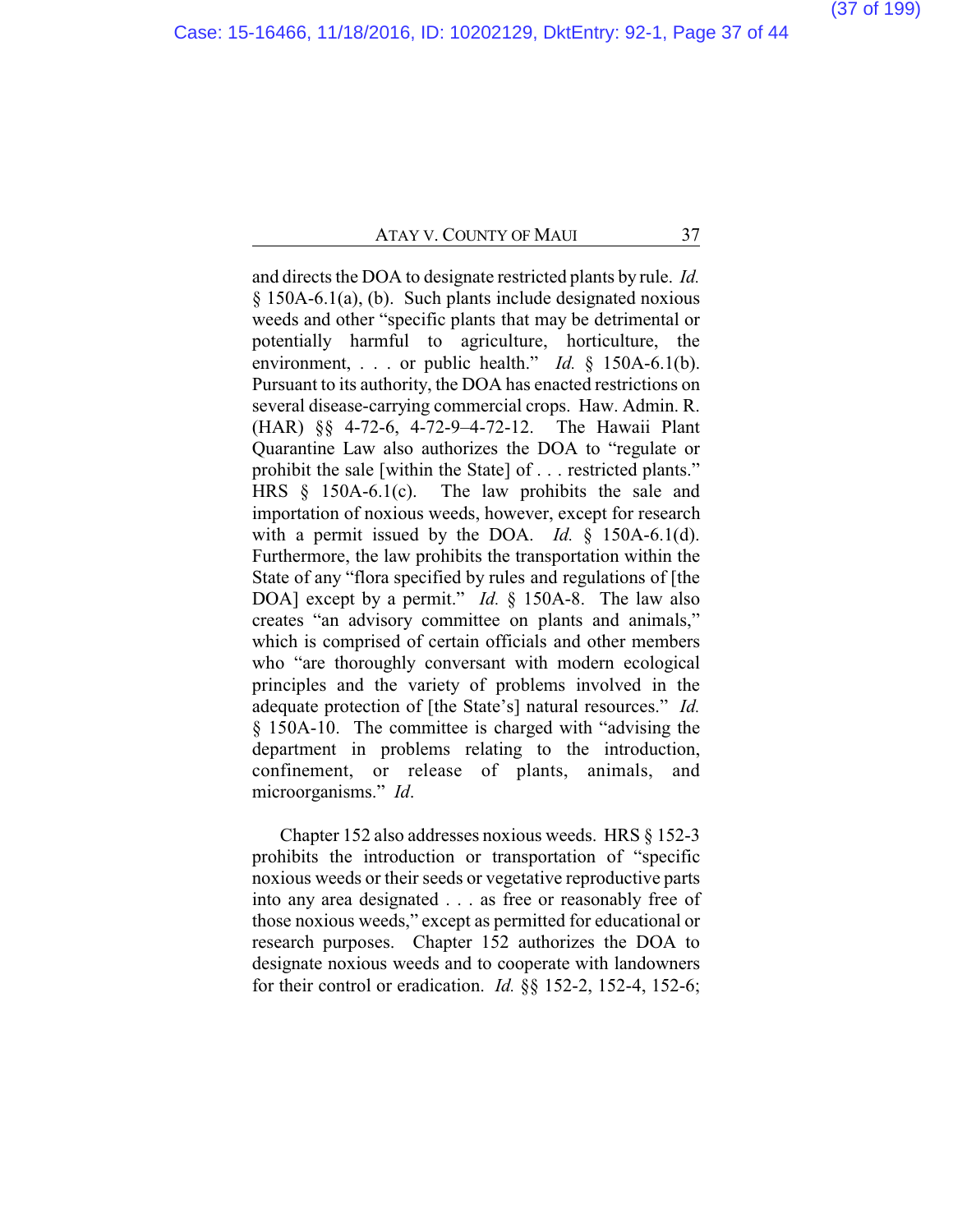*see* HAR §§ 4-68-3–4-68-8 (criteria for noxious weed designation).

Finally, Chapter 194 establishes an invasive species council to provide "policy level direction, coordination, and planning among state departments, federal agencies, and . . . local initiatives for the control and eradication of harmful and invasive species." HRS § 194-2(a).**<sup>15</sup>**

In sum, Hawaii law establishes a regime for the regulation of "restricted" or "noxious" plants, i.e., "any plant species which is, or which may be likely to become, injurious, harmful, or deleterious to the agricultural, horticultural, aquacultural, or livestock industry of the State and to forest and recreational areas and conservation districts of the State, as determined and designated by the department from time to time." *Id.* § 152-1; *see also id.* § 150-21 (defining "noxious weed seed"); *id.* § 150A-6.1 (defining "restricted plants").

## **2. The Ordinance and Hawaii law address the same subject.**

Maui's GE Plant Ordinance addresses the same subject matter as the statutes above—the regulation of potentially harmful plants and invasive species. *See, e.g.*, HAR §§ 4-72- 6, 4-72-9–4-72-12.

The fact that no state statute or DOA rule specifically mentions GE crops does not foreclose a finding of implied

**<sup>15</sup>** As explained in our concurrently filed opinion in *S*y*ngenta Seeds, Inc. v. County of Kauai*, Nos. 14-16833, 14-16848, Hawaii also has a comprehensive statutory scheme for the regulation of pesticides, another concern that motivates Maui's Ordinance. *See* HRS ch. 149A.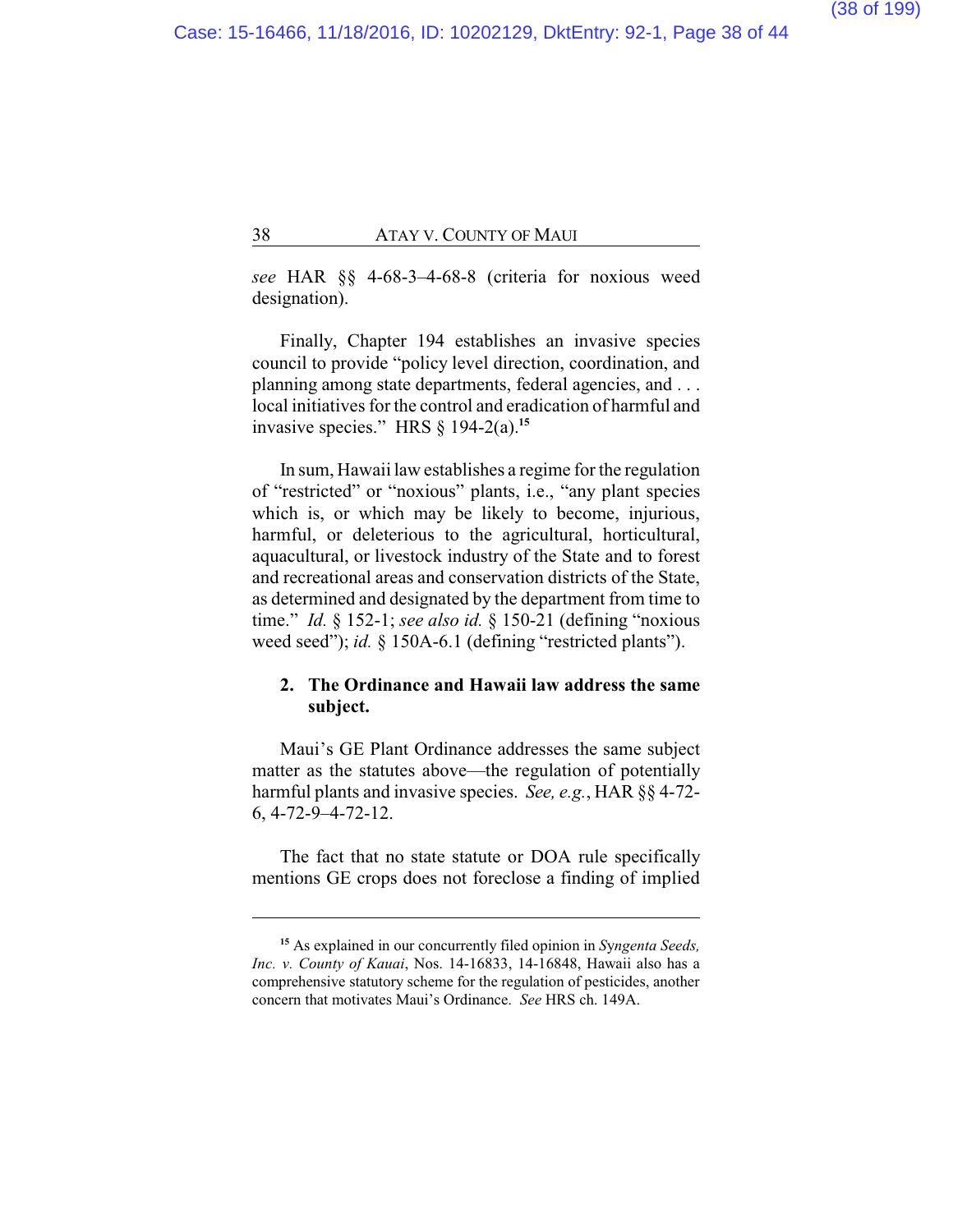preemption. The statutes' delegations of broad rulemaking authority to the DOA includes the power to enact restrictions specific to GE crops, at least should the DOA find that specific GE crops are potentially harmful to agriculture or the environment. *See, e.g.*, HRS §§ 141-2, 150-22, 150A-6.1(b), (c). Indeed, the DOA has exercised its authority to impose restrictions on several commercial crops, including sugarcane, papaya, cucurbit, banana, and coffee. HAR §§ 4- 72-6, 4-72-9–4-72-12. The DOA imposed these restrictions due to concerns with insects and diseases these crops carry. *Id.* However, the same authority supporting these restrictions would allow the DOA, as far as state law is concerned, to regulate GE commercial crops due to risks such as genetic contamination of non-GE crops and other plants. Indeed, as Maui's Ordinance states, "GE Organisms are not a part of the natural environment of Maui County and instead exist in the County as a possible invasive species." Ordinance  $\S$  2(3). Hawaii has numerous regulations for the control of plant pests, noxious weeds, and invasive species and has created an invasive species council to develop "policy level direction" on this subject. HRS § 194-2(a).

Hawaii's regime for regulating invasive plant species and other harmful plants, and the legislature's delegations of authority to the DOA to enact rules addressing the specific subject matter of the Ordinance distinguishes this case from those cited by SHAKA, in which the same-subject-matter requirement was not met. For example, in *Stallard v. Consolidated Maui, Inc.*, the Hawaii Supreme Court found that the same-subject-matter requirement was not met where a local law addressed timeshares at hotels while the state statutory scheme at issue regulated timeshares at developments other than hotels. 83 P.3d 731, 736–37 (Haw. 2004). Unlike *Stallard*, the state statutory scheme at issue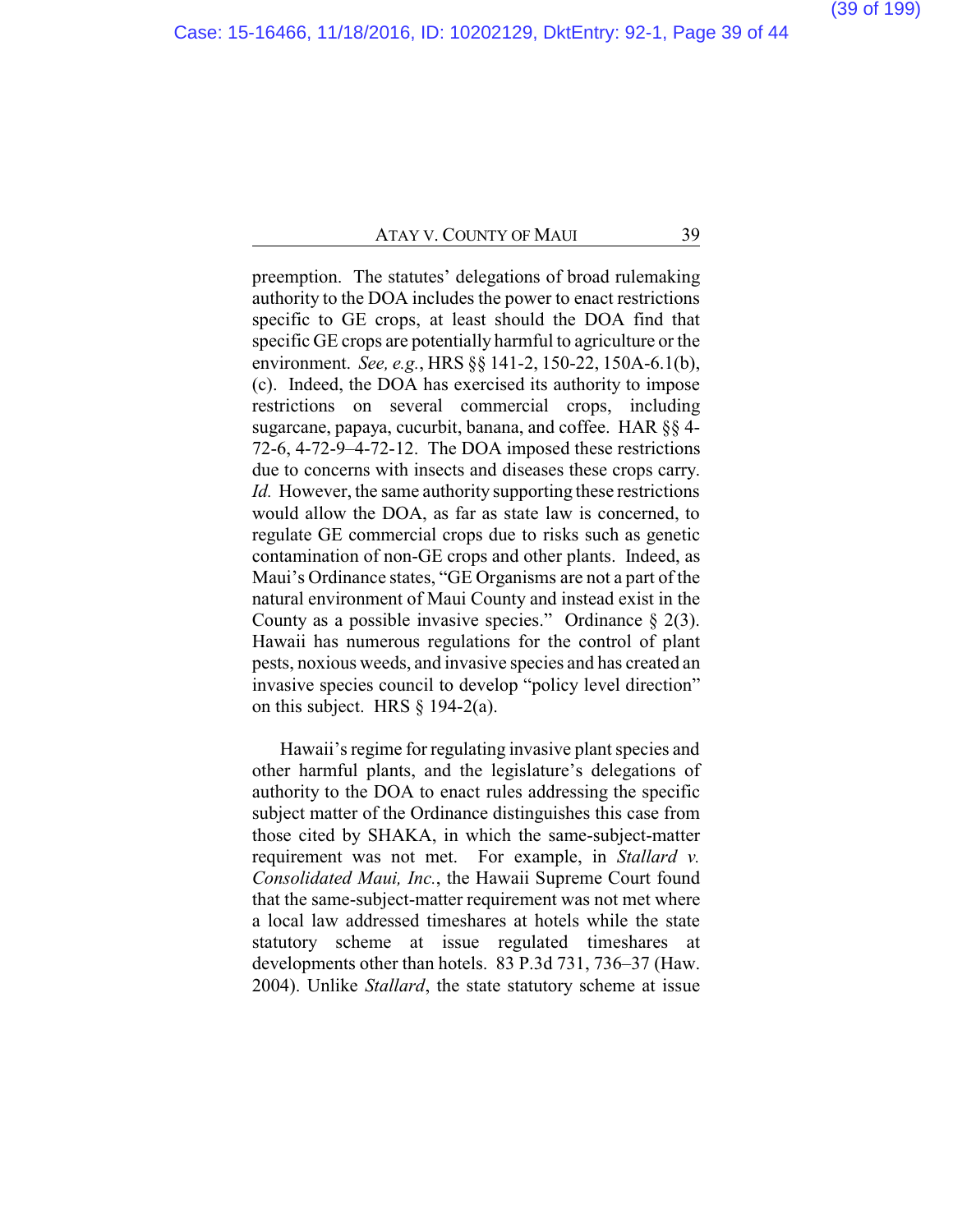here addresses the "universe" of potentially harmful plants, and the County's ordinance addresses a "'galaxy' thereof," GE crops. *See Richardson*, 868 P.2d at 1209.

## **3. Hawaii's statutory scheme for the regulation of potentially harmful plants is comprehensive.**

As our discussion of Hawaii's laws illustrate, the State's statutory scheme for the regulation of potentially harmful plants is comprehensive. As explained, the scheme governs the importation, sale, transportation, control, and eradication of potentially harmful plants. The scheme also addresses research and propagation of potentially harmful plants, HRS § 150A-6.1(d), and areas within the state where restricted plants may not be introduced, *id.* § 152-3. It is true that the DOA has not promulgated any rules to regulate some concerns associated with GE crops, such as genetic contamination of conventional crops and wild plant species. However, the State does have laws that would combat any such crops should they prove "detrimental or potentially harmful to agriculture, horticulture, the environment, . . . or public health." *Id.* § 150A-6.1(b). Moreover, as noted, the State coordinates closely with APHIS on the regulation of non-commercialized GE plants. We find that the State's extensive scheme for regulating potentially harmful plants can only be described as comprehensive.

## **4. The State's statutory scheme discloses a clear inference that the legislature intended for the State's regulation of potentially harmful plants to be exclusive of supplemental local rules.**

Finally, we find that the statutory scheme for potentially harmful plants discloses a clear inference that the legislature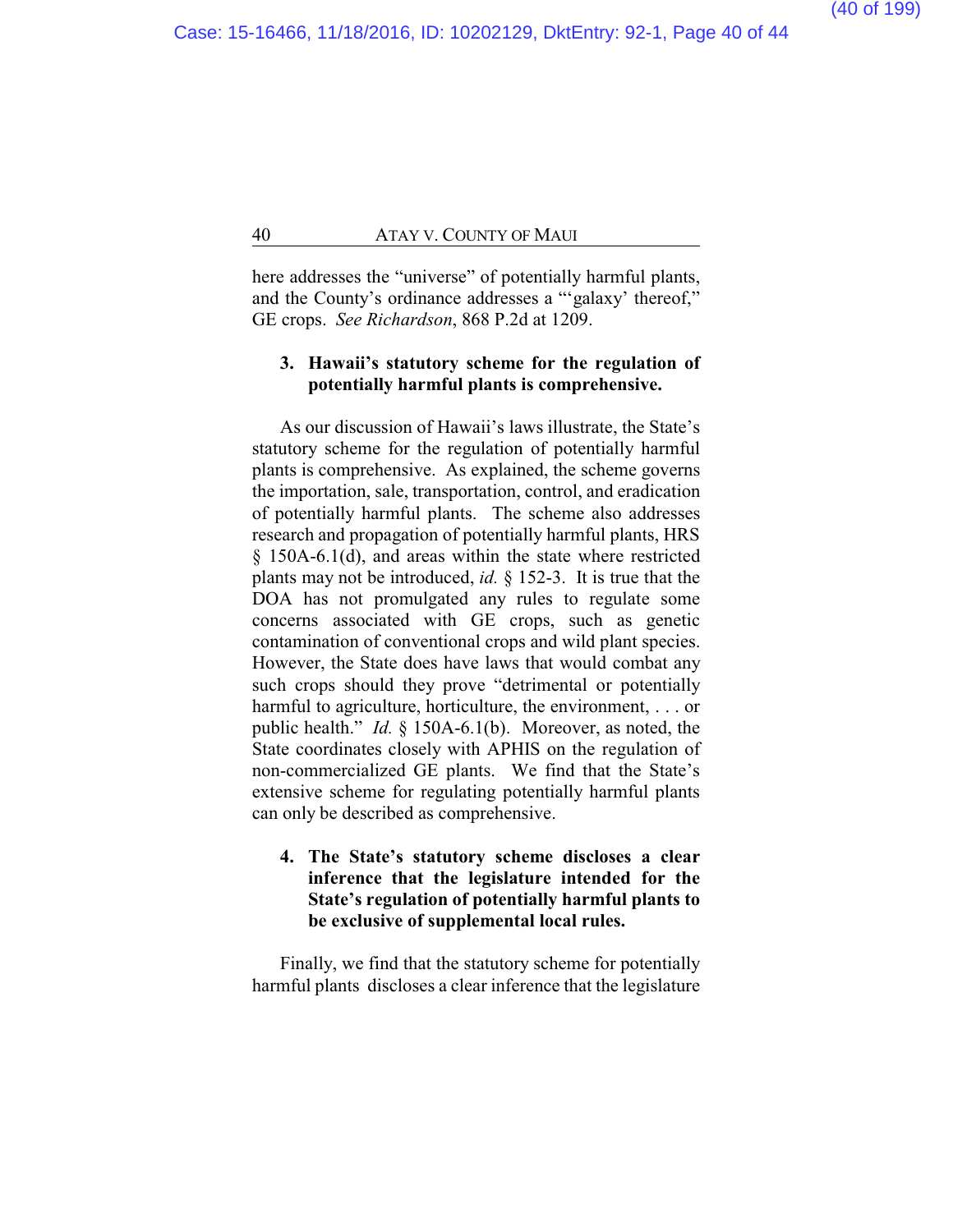intended for the State's regulation of potentially harmful plants to be exclusive of supplemental local regulations.

We find preemptive intent "apparent from the pervasiveness of the . . .statutory scheme." *In re Application of Anamizu*, 481 P.2d 116, 119 (Haw. 1971). The legislature's broad conferral to the DOA of power to regulate plant pests and invasive species, which per Maui's Ordinance may include GE crops, also supports an inference of preemptive intent. Similarly, in *Citizens Utilities Co. v. County of Kauai*, the Hawaii Supreme Court found a county law regulating the height of utility poles was preempted by state law that "expressly authoriz[ed a state agency] to supervise and regulate public utilities," even though the statute did not address the specific subject of pole heights. 814 P.2d 398, 400 (Haw. 1991).

Several specific provisions in the State's statutory scheme further evidence that the legislature intended for the State's regulatory oversight of potentially harmful plants to be uniform and exclusive of supplemental local rules. HRS § 141-3 states that "pest designations shall be established by rule, including the criteria and procedures for the designation of pests for control or eradication." HRS § 150A-6.1 states that the Board of Agriculture "shall maintain a list of restricted plants that require a permit for entry into the State." HRS § 194-3 states that "[a] state department that is designated as a lead agency under section  $[194-2(a)(7)]$ , with respect to a particular function of invasive species control, shall have sole administrative responsibility and accountability for that designated function of invasive species control." These provisions indicate that the legislature intended to preempt counties from controlling, eradicating, or banning plants that the State has not designated as restricted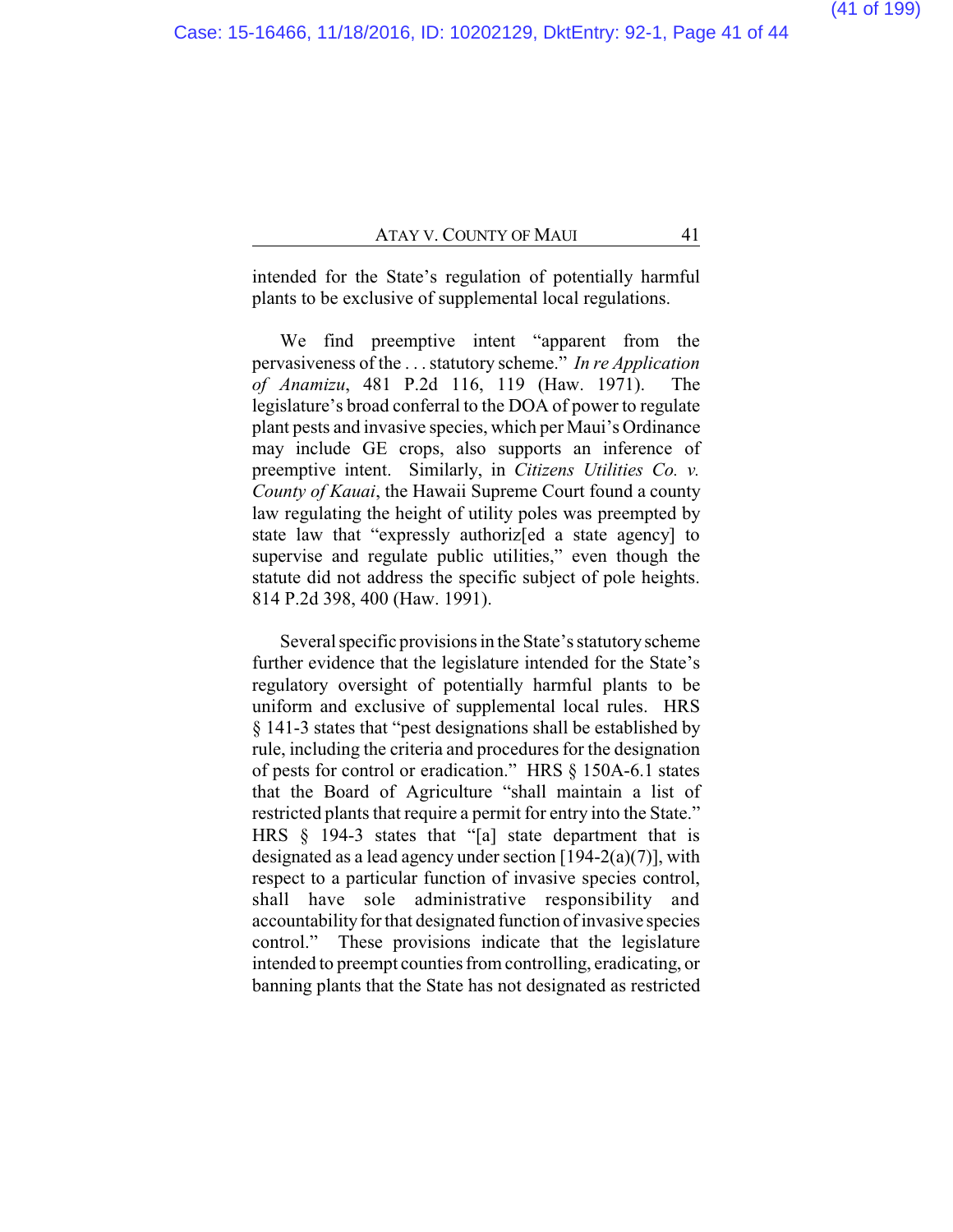plants or invasive species. *See* HRS §§ 141-3, 150A-6.1, 194-3.

This intent to achieve uniformity in rules is made express by HRS § 194-2(a), which directs the Invasive Species Council to provide "policy level direction, coordination, and planning among state departments, federal agencies, and ... local initiatives for the control and eradication of harmful and invasive species." *Id.* § 194-2(a). Although SHAKA references several provisions that show that local governments have a role to play in the fight against potentially harmful plants, the provisions are consistent with the position expressed in  $\S$  194-2(a) that the State is charged with setting uniform rules to guide their efforts. *See id.* § 194-2(a) (directing the invasive species council to "[i]nclude and coordinate with the counties in the fight against invasive species"); *id.* § 150-27(a)(2) (directing the DOA to "[c]ooperate with the United States Department of Agriculture and other agencies or associations in seed law enforcement"). Such provisions do not show that the legislature intended to allow local governments to unilaterally designate and ban plant pests. Rather, the State's scheme provides representatives from the county a seat at the table where such decisions are made. *See* HRS § 26-16(a) (providing for representatives from each county sit on the Hawaii Board of Agriculture).

We conclude that the legislature intended to create an exclusive, uniform, and comprehensive state statutoryscheme for potentially harmful plants. By banning commercialized GE plants, the Ordinance impermissibly intrudes into this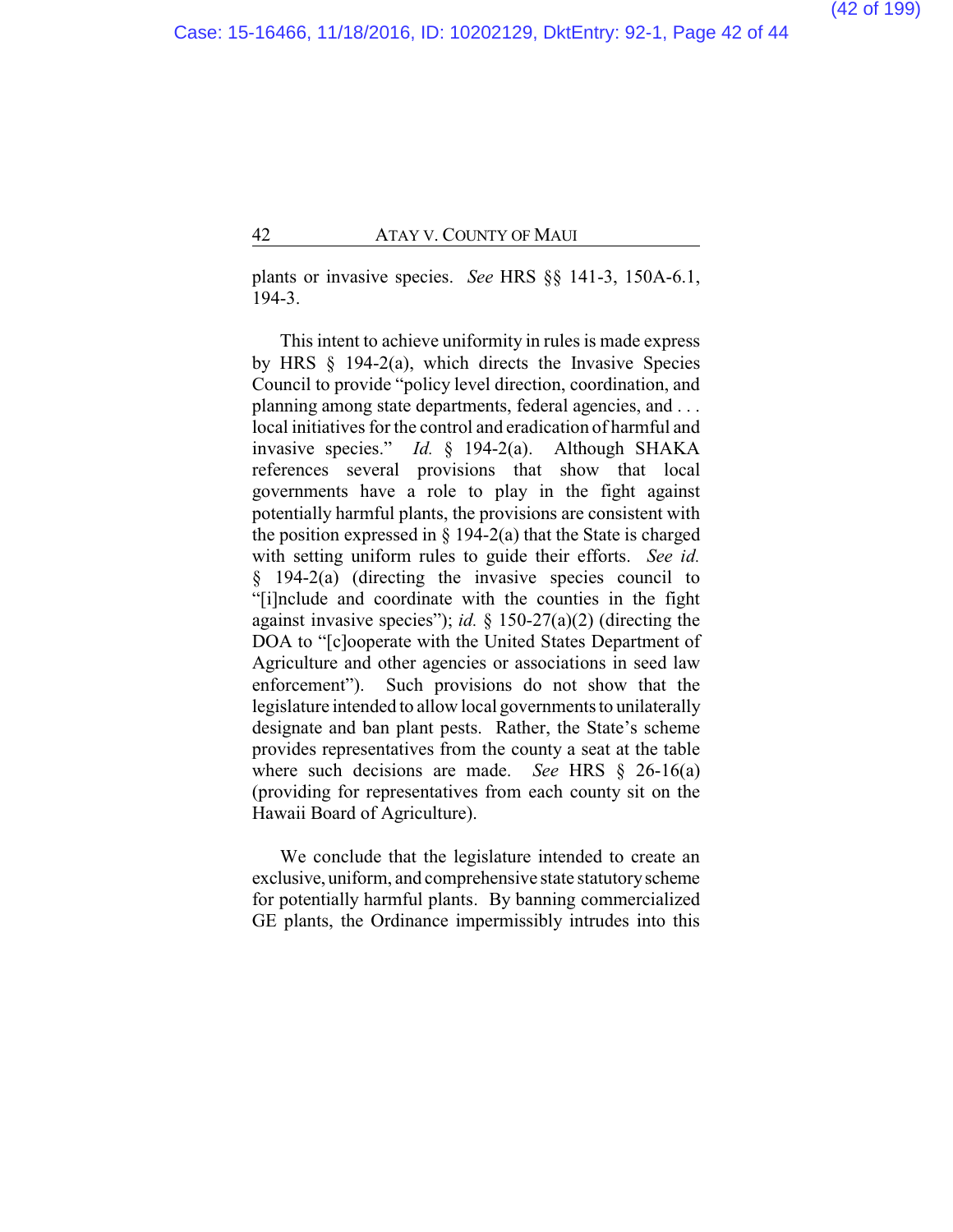area of exclusive State regulation and thus is beyond the County's authority under HRS § 46-1.5(13) and preempted.**<sup>16</sup>**

#### **III.**

We hold that the district court did not err in denying SHAKA's motions to remand to state court, for Rule 56(d) discovery, and to certify the state law questions presented to the Hawaii Supreme Court. We deny the GE Parties' motion to dismiss. We hold that Maui's Ordinance banning the cultivation and testing of GE plants is preempted by the Plant Protection Act's express preemption clause in its application to GE plants regulated by APHIS as plant pests, but not expressly or impliedly preempted in its application to GE plants that APHIS has deregulated. However, we further hold that the Ordinance is impliedly preempted by Hawaii law in its application to federally deregulated, commercialized GE plants. Because we find the Ordinance invalid on other grounds, we do not address whether the Ordinance violates the Maui County Charter.

**<sup>16</sup>** Well after oral argument, the GE Parties submitted a letter pursuant to Fed. R. App. P. Rule 28(j) from Hawaii's Attorney General and attached a memo from a deputy attorney general analyzing state preemption of Maui's Ordinance. The memo declined to provide a "formal opinion" but concluded that "agricultural matters involving genetically modified plants and seeds are within the purview of the State, not the counties." The Attorney General's letter enclosing the memo states that it represents the Department of the Attorney General's "latest position on this matter," but does not purport to represent the DOA's position. As SHAKA points out, this position is arguably inconsistent with an earlier letter from the Department of the Attorney General, which stated that there is no statewide statute addressing cultivation of genetically modified organisms. While we have considered the Department of the Attorney General's position, we have given it little weight given the circumstances.